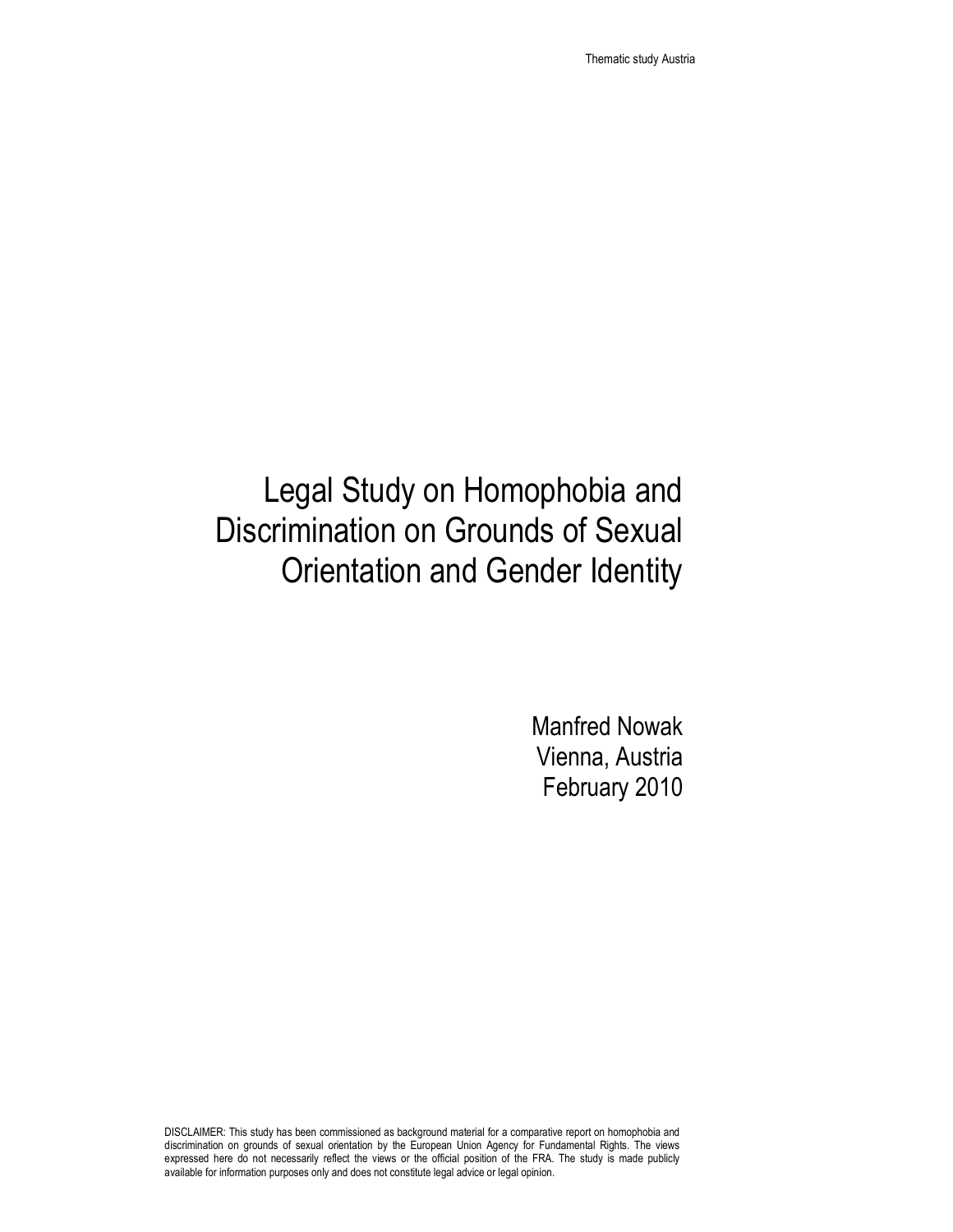# Contents

| A.        |        |  |  |
|-----------|--------|--|--|
|           | A.1.1. |  |  |
|           | A.1.2. |  |  |
|           | A.1.3. |  |  |
|           | A.1.4. |  |  |
|           | A.1.5. |  |  |
|           | A.1.6. |  |  |
|           | A.1.7. |  |  |
|           | A.1.8. |  |  |
|           | A.1.9. |  |  |
| <b>B.</b> |        |  |  |
|           |        |  |  |
| C.        |        |  |  |
| D.        |        |  |  |
| Е.        |        |  |  |
| F.        |        |  |  |
| G.        |        |  |  |
| Н.        |        |  |  |
| L.        |        |  |  |
|           |        |  |  |
|           |        |  |  |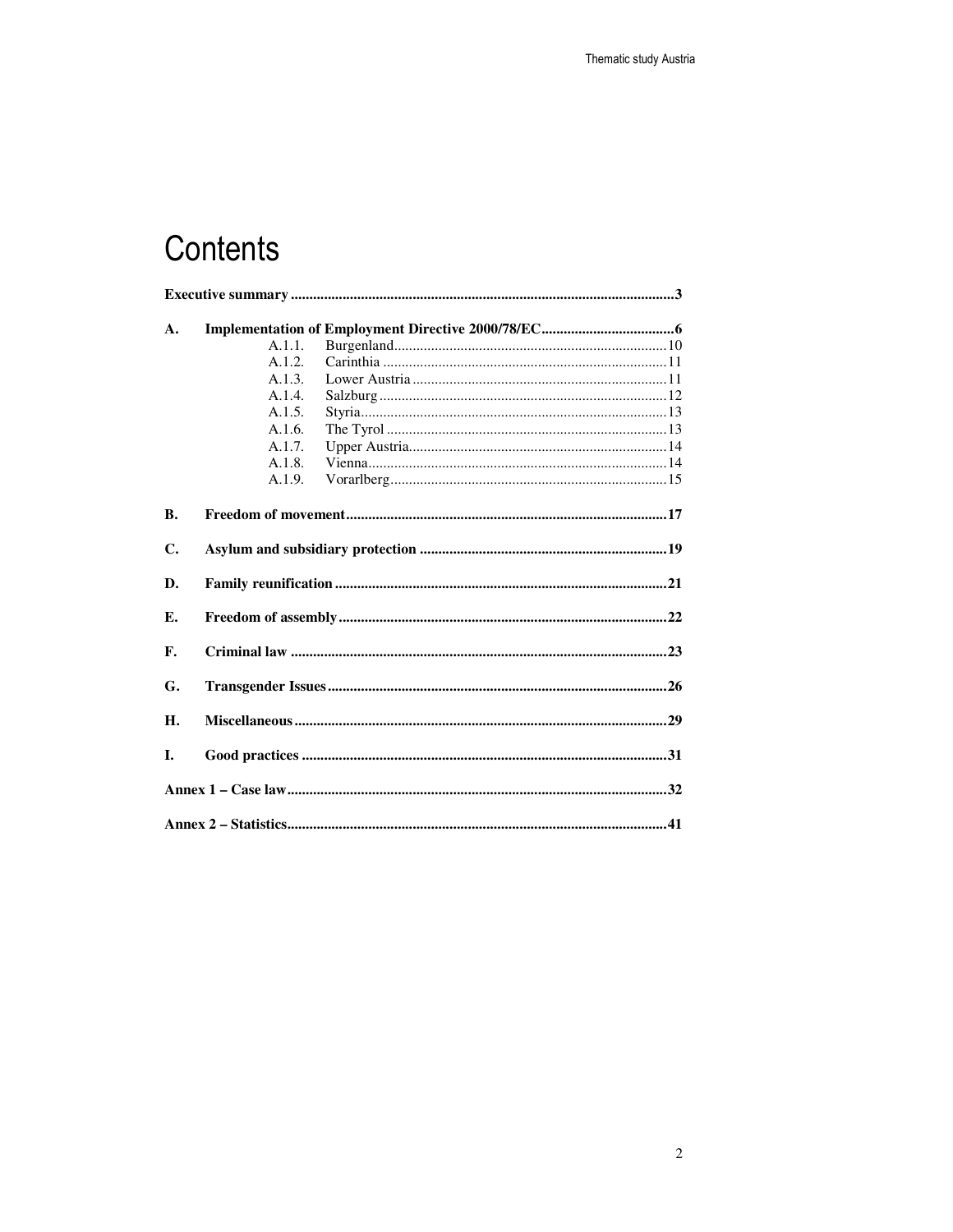## Executive summary

## Implementation of Employment Directive 2000/78/EC

As a result of the Austrian federal structure, the Directive had to be implemented at federal as well as at provincial level. All the acts implementing the Directive entered into force after 02.12.2003. The acts can be downloaded from the website of the *Klagsverband zur Durchsetzung der Rechte von Diskriminierungsopfern (KlaV)* [Litigation Association of NGOs against discrimination  $(LitA)$ ].<sup>1</sup>

The federal legislation provides protection from discrimination on grounds of sexual orientation only in the area of employment, whilst eight of the nine provinces (Burgenland, Carinthia, Salzburg, Styria, Upper Austria, the Tyrol Vienna, and Vorarlberg) expanded the scope of protection to the field of goods and services. Vorarlberg only included sexual orientation in the protection from discrimination outside work in 2008. In Lower Austria, protection from sexual orientation discrimination is restricted to employment. In Vienna, the complete scope of the Race Equality Directive covers all discrimination grounds except disability.

While the legislation adheres to the standards of the Directive, there are hardly any cases taken to the equality bodies and/or courts. This is best illustrated by the fact that there is only one court ruling. Some decisions have been delivered by equal treatment commissions but they are not enforceable.

The low number of complaints and proceedings can probably be traced back to the 'invisibility' of the equality bodies. The new rights have only been modestly promoted and it is hard to find contact information for the equality bodies.

## Freedom of movement

 $\overline{a}$ 

By law, freedom of movement is guaranteed to EEA and Swiss citizens and to third-country national partners of EEA and Swiss citizens. Due to the lack of official data it is impossible to judge the number of same-sex partners of EEA/Swiss citizens residing in Austria.

<sup>&</sup>lt;sup>1</sup> See: http://www.klagsverband.at/recht.php, (08.02.2008).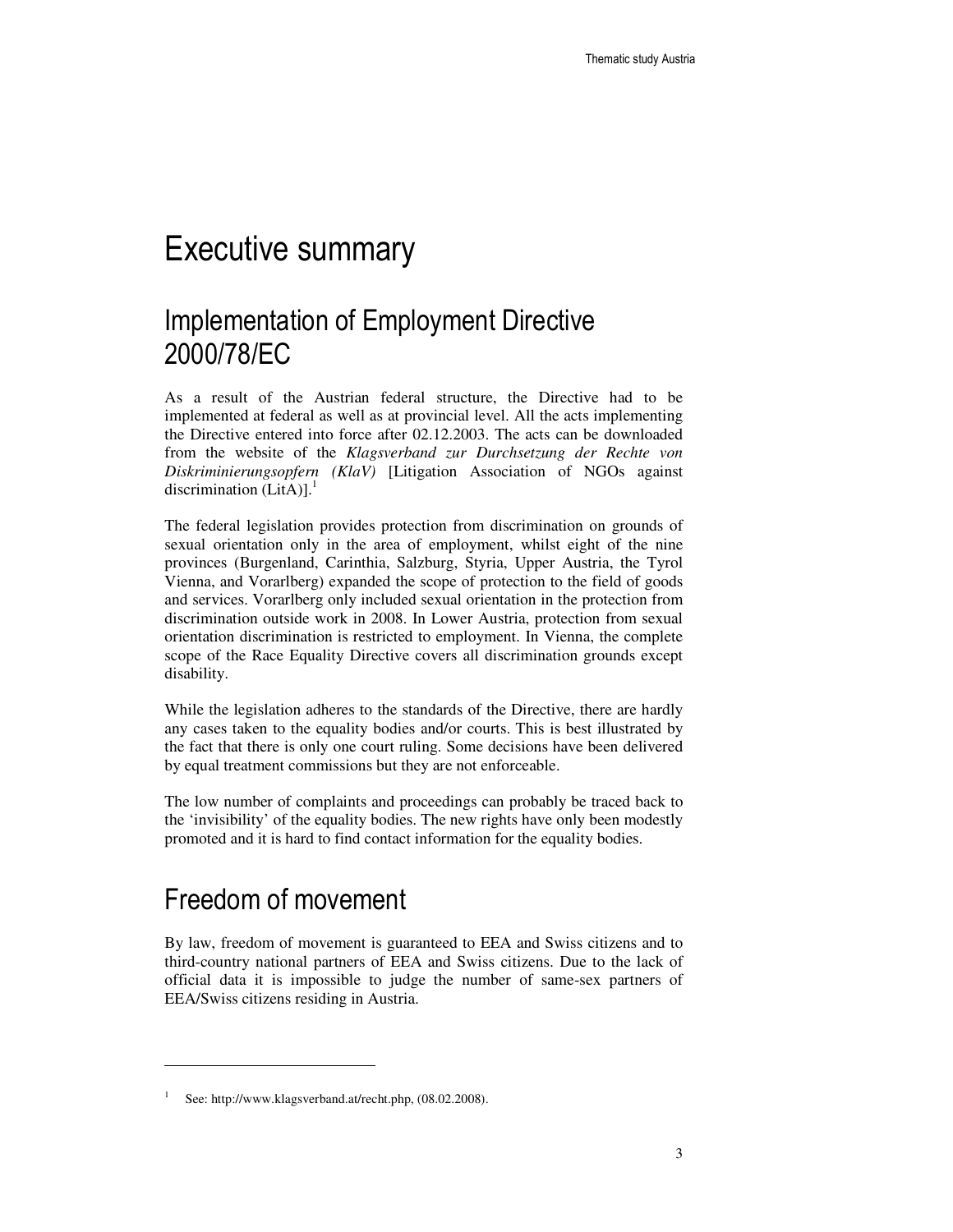### Asylum and subsidiary protection

A number of persons have been granted asylum due to their homosexuality or transsexuality, as can be deduced from decisions of the *Unabhängiger Bundesasylsenat (UVS)* [Independent Federal Asylum Review Board], published on the *Rechtsinformationssystem des Bundes (RIS)* [Federal Database for Legal Information] at http://www.ris2.bka.gv.at. Official statistics do not exist.

### Family reunification

Family reunification regulations are not applicable to same-sex partners of third-country nationals – unless they are married or registered partners. The law does not explicitly state if marriages by same sex couples originating in countries where this is permitted are accepted in Austria.

## Freedom of assembly

The banning of pro and contra LGBT demonstrations is only possible if they infringe criminal law, public safety or the public well-being.

There are regular assemblies promoting tolerance in favour of LGBT people. According to the Ministry of the Interior there are no statistical data on public demonstrations in favour of and/or against LGBT people in Austria.

### Hate speech and criminal law

Hate speech is not a separate category of law in Austria. It would be subsumed under sec 33 para 1 (aggravating factors) or sec 283 (incitement to hatred) of the *Strafgesetzbuch* [Criminal Code]. Sexual orientation is definitely not included in sec 283, but could arguably be subsumed under 'other specifically condemnable reasons', even though there are no judicial decisions providing such an interpretation. The Ministry of Justice published a draft that would include sexual orientation.

Still, homophobic hate speech may qualify as libel.

Sec 209 of the Criminal Code – setting the minimum age for sexual relations between men at 18, compared to 14 for sexual relations between heterosexuals and between women – was annulled by the *Verfassungsgerichtshof* [Constitutional Court] in 2002. As a consequence, the newly amended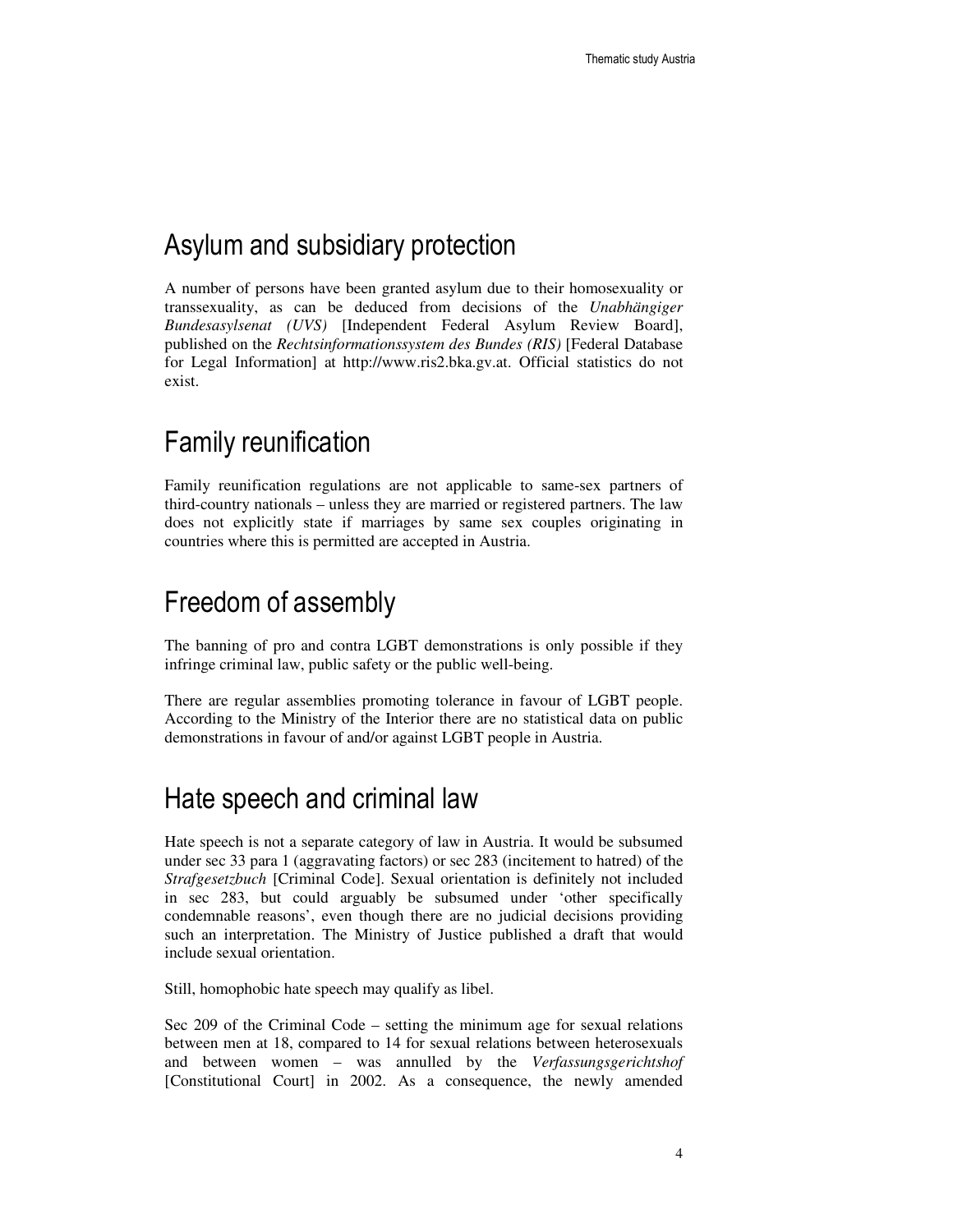regulations prohibit acts of a sexual nature with persons under the age of 16 years in general. So far, however, they have only been applied to men in homosexual relations.

In 2008, a Viennese court declared that a gay activist must accept being called a 'professional poof' – this judgment is not final yet.

Institutional homophobia surfacing in Lithuania does no longer occur in Austria – similar legal provisions have been abolished in the mid 1990ies.

### Transgender issues

In Austria, there is currently no specific legislation on changing sex/gender and changing names after a change of sex/gender. In 2006, the *Transsexuellen-Erlass* [Transsexual Order] that prohibited married persons from changing their name after a change of sex/gender was annulled by the Constitutional Court. New legislation is not expected before late 2009.

Nevertheless, the authorities continue to require genital operations for changing of names. Lately, the Constitutional Court and the Administrative Court have ruled that authorities must not require an operation of the genitals - still, this procedure is applied. It is not foreseeable at the moment how the Ministry of Interior, competent for changing of names, will act in the future.

The government coalition agreement (Regierungsabkommen) states on page 147 that 'the legal situation of transgender persons should be improved'.

### **Miscellaneous**

A draft act on registered partnerships ('*eingetragene Partnerschaft'*) was presented on 24.10.2007. It has been under severe discussion. In autumn 2009, a Registered Partnership Act was presented and entered into force on 01.01.2010. It allows homosexual couples to enter into a registered partnership. Still, there are many provisions highlighting the difference to heterosexual marriage.

## Good practices

A number of organisations, such as the *Oesterreichische Gewerkschaftsbund (ÖGB)* [Austrian Trade Union Federation] have begun to actively promote LGBT interests.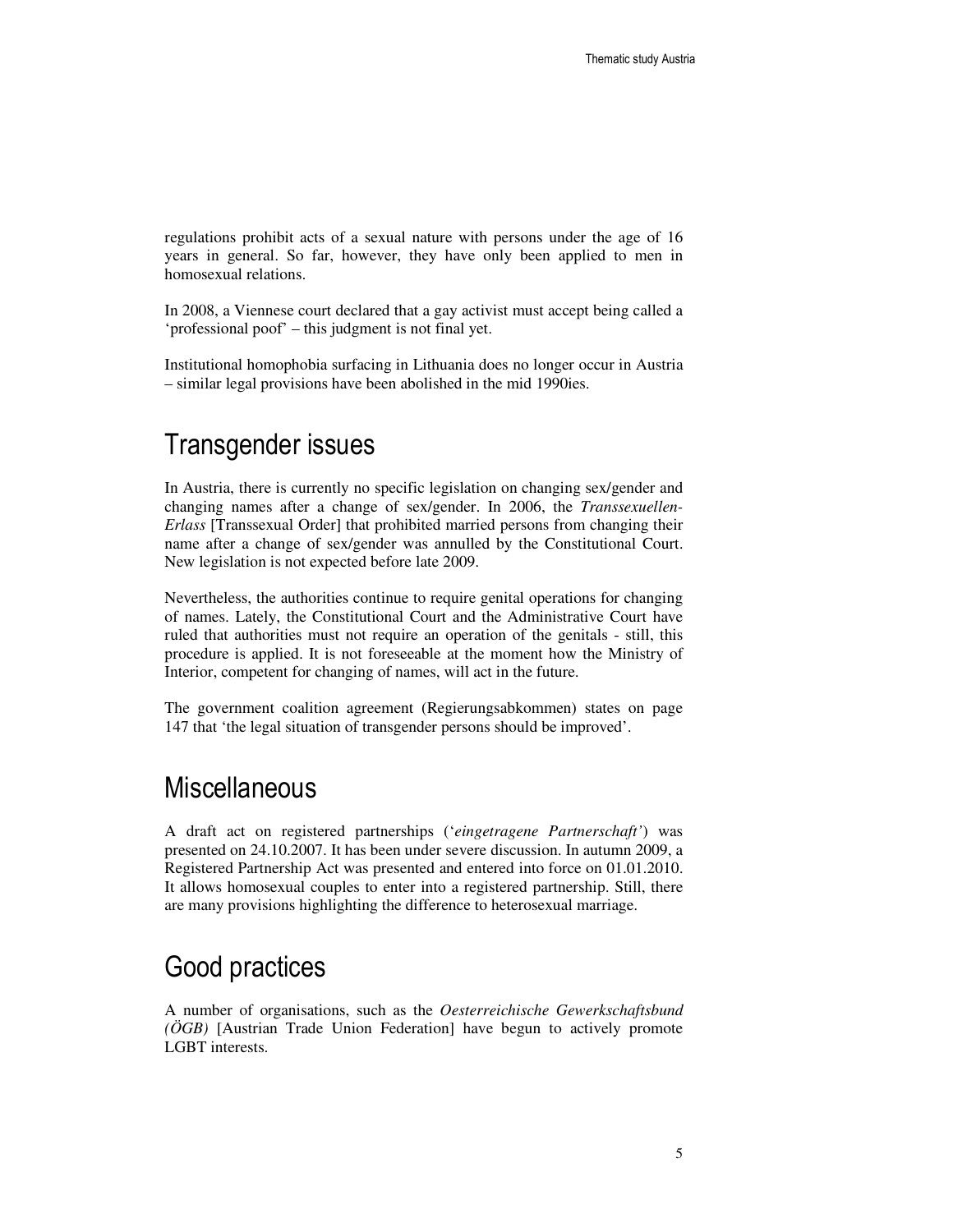# A. Implementation of Employment Directive 2000/78/EC

Due to Austria's federal structure, Directive 2000/78/EC (Employment Equality Directive) had to be implemented at both federal and provincial levels.

While the implementation of the Employment Equality Directive regarding sexual orientation does not go beyond the minimum requirements regarding private labour contracts and the federal civil service regulated by federal law, provincial legislation in seven of the nine provinces covers employment and occupation, but also access to and supply of goods and services.

At federal level, the principle of equal treatment irrespective of ethnic origin, religion or belief, age and sexual orientation is laid down in Part 2 of the *Gleichbehandlungsgesetz* [Equal Treatment Act (ETA)] under the heading 'Anti-discrimination'.<sup>2</sup>

The ETA contains no statutory definition of sexual orientation. The explanatory notes state that sexual orientation is to be understood broadly. Protection against discrimination should apply to bisexual and homosexual employees, as well as to heterosexuals and bisexuals in a homosexually dominated working environment. Homosexual partnerships must not be discriminated against as compared to heterosexual partnerships.<sup>3</sup> Nevertheless, fringe benefits can be restricted to married couples,<sup>4</sup> although only heterosexual partners are eligible to marry.

Currently, sec 17 para 1 of ETA prohibits direct and indirect discrimination in the employment sphere on grounds of sexual orientation. Sec 21 para 1 provides that harassment shall be deemed to be discriminatory if a person is harassed (1) by the employer, (2) due to the employer culpably neglecting the duties imposed on him/her by statutes, collective agreements or individual contract to protect the person from discrimination, (3) by a third person in connection with his/her employment and (4) by third persons outside a specific employment relationship (this would cover, in particular, harassment by customers). Sec 17 para 3 provides that instruction to discriminate against a person shall also be deemed to be discriminatory.

<sup>2</sup> *Gleichbehandlungsgesetz* [Equal Treatment Act], Austria/BGBl I 66/2004, last amended by BGBl I 98/2008 (02.07.2008).

<sup>3</sup> M. Windisch-Graetz (2004) 'Das Diskriminierungsverbot aufgrund der sexuellen Orientierung', in: *ZAS*, 2004, p. 11.

<sup>4</sup> *Erläuterungen* [Explanatory notes] to sec. 12 of the draft of the Equal Treatment Act, available on http://www.parlament.gv.at/PG/DE/XXII/ME/ME\_00070/fname\_000000.pdf (04.02.2008)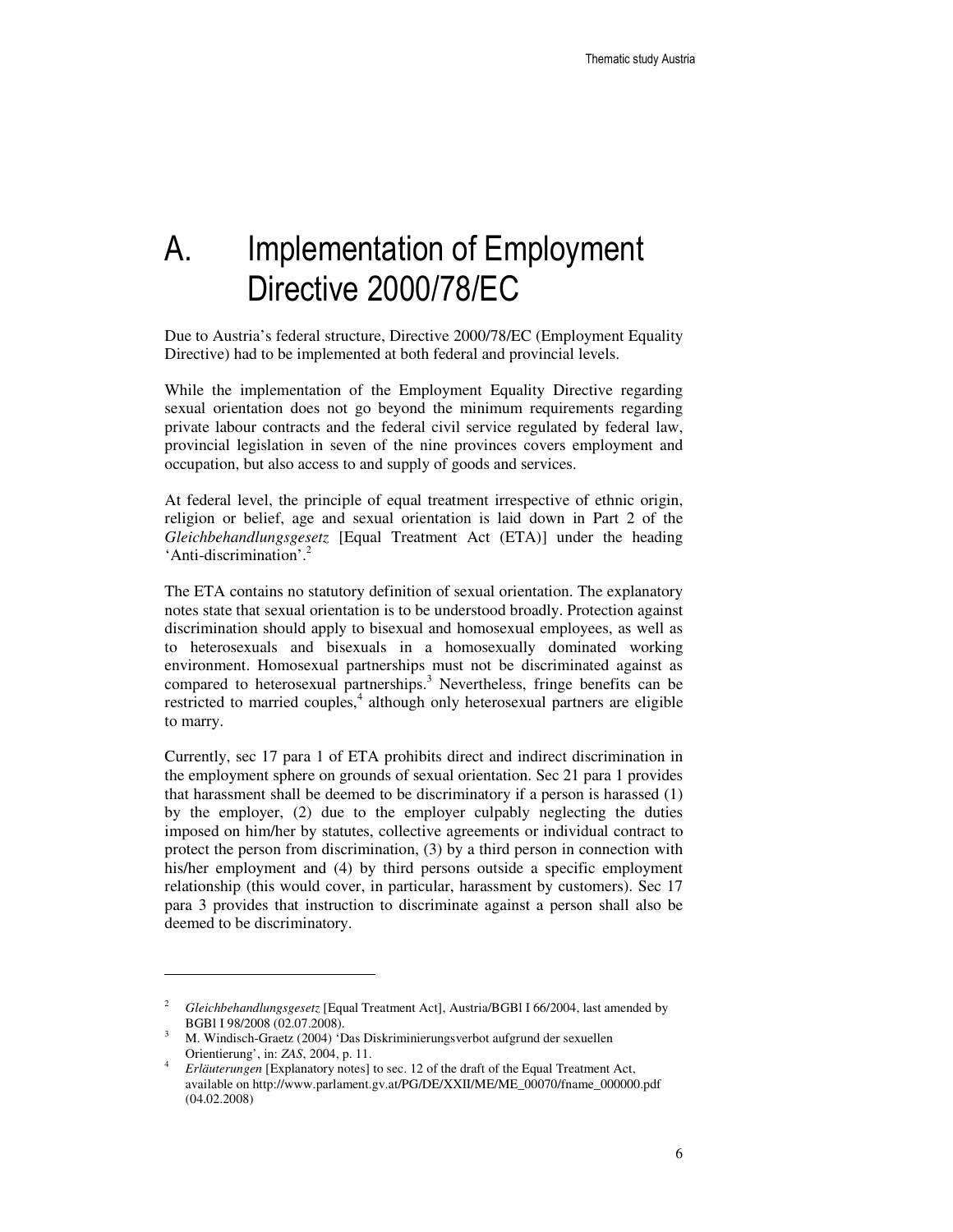There is only one court ruling on discrimination on the ground of sexual orientation falling within the scope of the Equal Treatment Act (see Annex 1). In this case, the *Klagsverband zur Durchsetzung der Rechte von Diskriminierungsopfern* [Litigation Association of NGOs against Discrimination] supported the plaintiff via intervention by a third party (see below). Two complaints have been decided by the ETC (see annex).

The public institutions to promote equal treatment and anti-discrimination at federal level are the *Gleichbehandlungskommission (GBK)* [Equal Treatment Commission  $(ETC)$ ] – consisting of three Senates<sup>5</sup> – and the *Gleichbehandlungsanwaltschaft (GAW)* [Ombud for Equal Treatment (OET)] – consisting of three ombudspersons with equivalent areas of responsibility.<sup>6</sup> Victims of discrimination on grounds of sexual orientation can decide freely if they want to file a court claim, or an application with the ETC, or to make use of the counselling services of the OET.

Sexual orientation discrimination in private employment falling under the scope of the ETA is dealt with by Senate II of the ETC and the *Anwältin für Gleichbehandlung in der Arbeitswelt (GAW II)* [Ombud for Equal Treatment in employment irrespective of ethnic belonging, religion or belief, age or sexual orientation (OET II)]. The OET reports 22 requests in 2008 and 31 in 2009. The Regional Office of the OET in Styria reports 2 complaints on the grounds of transgender persons in 2008 and 1 in 2009.<sup>8</sup>

The ETC is an independent public body and consists of members of ministries and social partners.<sup>9</sup> The procedure before the Commission is free of charge and applicants do not necessarily have to be represented by a legal counsel registered with the bar. Applicants can be represented by the OET, NGO representatives or any other person. During the ETC proceedings the parties involved do not confront each other face to face. The parties are interviewed individually by the members of the ETC. At the end of the proceedings the ETC delivers an *Einzelfallprüfungsergebnis* (decision) stating if discrimination has occurred or not. If discrimination is established by a Senate of the ETC the

<sup>5</sup> Senate I is responsible for equal treatment between men and women in the employment area, Senate II is responsible for equal treatment irrespective of ethnic belonging, religion, belief, age and sexual orientation in employment, Senate III is responsible for equal treatment irrespective of ethnic belonging in other areas (the non-employment scope).

<sup>6</sup> OET I is responsible for equal treatment between men and women in the employment area, OET II is responsible for equal treatment irrespective of ethnic belonging, religion, belief, age and sexual orientation in employment, OET III is responsible for equal treatment irrespective of ethnic belonging in other areas (the non-employment scope) and for equal treatment of women and men in the context of goods and services.

<sup>7</sup> Information provided by email (11.02.2010).

<sup>8</sup> Information provided by email (15.02.2010).

<sup>9</sup> *Arbeiterkammer (AK)* [Chamber of Labour], *Wirtschaftskammer Österreich (WKÖ)* [Austrian Federal Economic Chamber].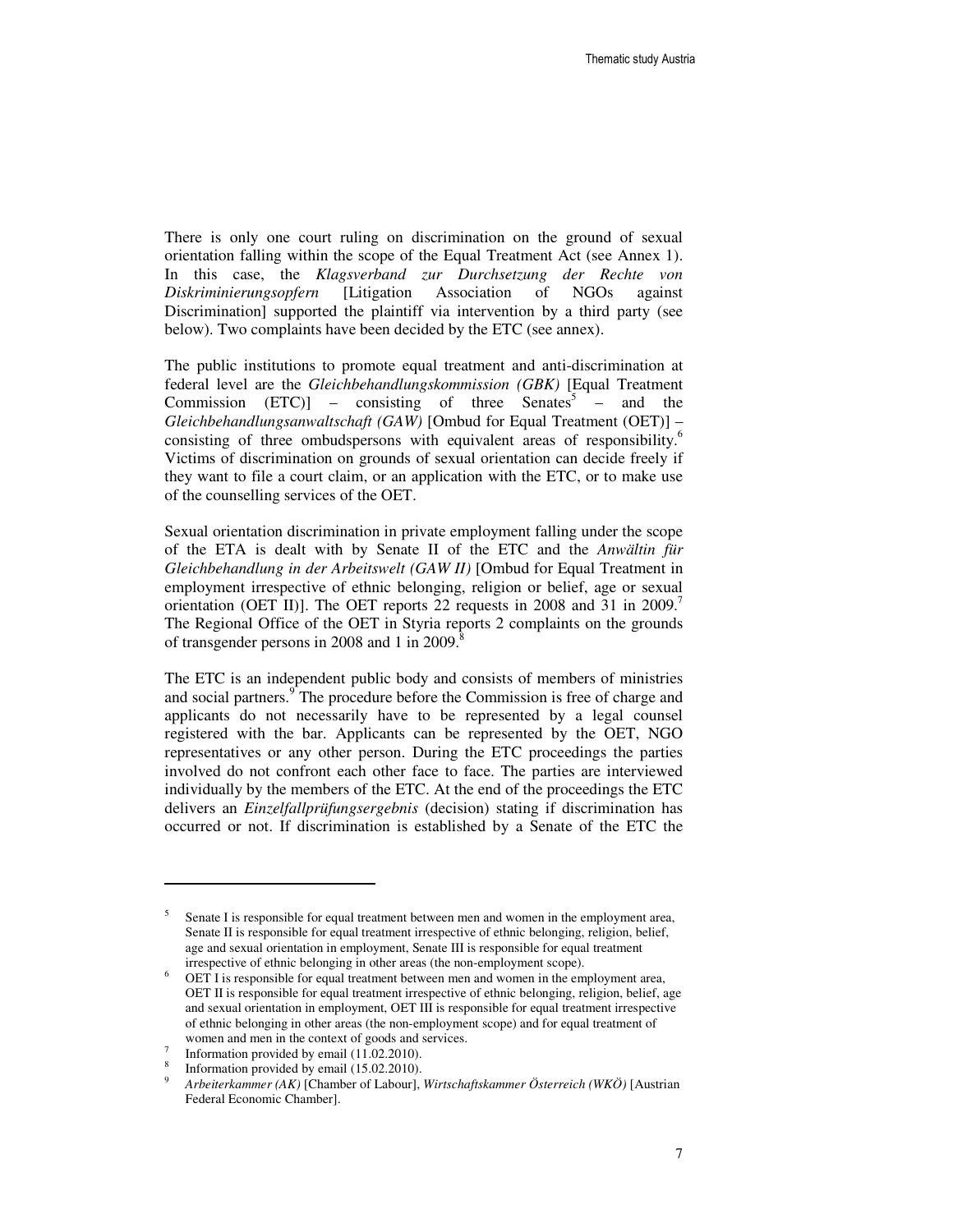decisions merely constitute non-enforceable recommendations rather than effective sanctions.<sup>10</sup>

In cases of multiple discrimination falling under the scope of the ETA that include both gender discrimination and discrimination on the grounds of sexual orientation, Senate I of the ETC is competent. Correspondingly, the *Anwältin für die Gleichbehandlung von Frauen und Männern in der Arbeitswelt (GAW I)*  [Ombud for Equal Treatment between men and women in employment (OET I)] is competent in cases of multiple discrimination. $11$ 

If someone feels discriminated against on grounds of both his/her sexual orientation and of his/her disability, the person must first seek to reach a *Schlichtung* (settlement) with the *Bundesamt für Soziales und Behindertenwesen (BSB)* [Federal Office for Social and Disability Issues]. Only if the Federal Office declares that no settlement could be achieved can the person file a claim before a court.<sup>12</sup>

The members of the Senates of the ETC and the OET can apply for a *Gutachten* (general opinion) of the Equal Treatment Commission in matters of general interest regarding discrimination. So far, no such general opinion has been adopted on sexual orientation.

The Ombud for Equal Treatment is a public authority competent for all of Austria. It is located in Vienna. For gender issues (covering transgender) there are branch offices in Graz, Innsbruck, Klagenfurt and Linz*.* In cases of discrimination on the ground of sexual orientation, only the central office in Vienna is competent.

The OET offers its services free of charge and confidentially. The body gives legal advice, supports victims of discrimination by addressing potential discriminating parties and represents individuals in proceedings before the Equal Treatment Commission.<sup>1</sup>

<sup>10</sup> *Bundesgesetz über die Gleichbehandlungskommission und die Gleichbehandlungsanwaltschaft* [Act on the Equal Treatment Commission and the Ombud for Equal Treatment], Austria/BGBl I 108/1979 as amended by BGBl I 66/2004 last amended by BGBl I 82/2005 (10.08.2005).

<sup>11</sup> For procedural matters concerning multiple discrimination see M. Windisch-Graetz (2005) 'Probleme der Mehrfachdiskriminierung', in: *DRdA* 2005, p. 238; A. Kletecka (2005) 'Durchsetzung der Diskriminierungsverbote', in: T. Tomandl, W. Schrammel (eds.) *Arbeitsrechtliche Diskriminierungsverbote*, Vienna: Braumueller, p. 93.

<sup>&</sup>lt;sup>12</sup> This procedure is laid down in sec. 29 para 4 ETA and Secs 7k, 7n and 7o of the *Behinderteneinstellungsgesetz* [Act on the employment of persons with a disability], Austria/BGBl 22/1970 as last amended by BGBl I 82/2005, (10.08.2005). For details see H. Hofer, W. Iser, K. Miller-Fahringer, M. Rubisch (2006) *Behindertengleichstellungsrecht*, Vienna Graz: nwv.

<sup>13</sup> Act on the Equal Treatment Commission and the Ombud for Equal Treatment*,* Austria/BGBl I 108/1979 as amended by BGBl I 66/2004 last amended by BGBl I 82/2005 (10.08.2005).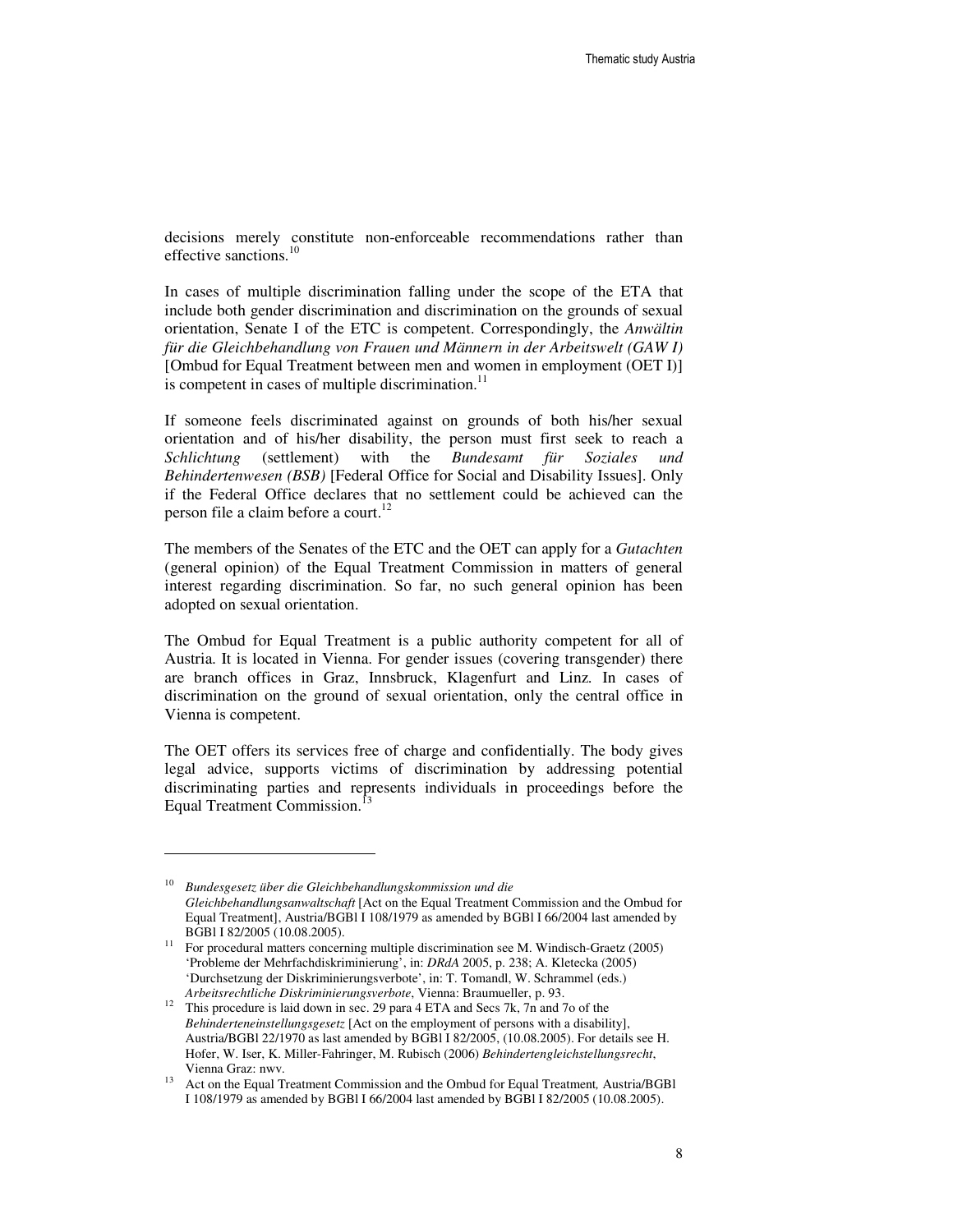So far, the ETC has delivered two decisions with regard to sexual orientation discrimination (see Annex 1). The ETC had to decide two cases presented in 2008. In both of them discrimination on ground of sexual orientation was established. In one case a man was discriminated against by two fellow workers and sued them. A Labour Court awarded damages of 400 Euro from each for long-term harassment on the ground of sexual orientation and sexual harassment. In the other case, the Equal Treatment Commission denied that the dismissal of a lesbian couple – who were both employed by the same enterprise – was discriminatory.

The ETA provides in sec. 62 that the *Klagsverband zur Durchsetzung der Rechte von Diskriminierungsopfern* [Litigation Association of NGOs against Discrimination] can support plaintiffs upon their request via *Nebenintervention*  [intervention by a third party]. According to the sec. 19 para 2 *Zivilprozessordnung* [Civil Procedure Code] the intervener can offer evidence and act as long as his/her motions are not contrary to the motions of the main party.

The prohibition of discrimination on the ground of sexual orientation in employment with federal public bodies is laid down in Part 2 of the *Bundes-Gleichbehandlungsgesetz* [Federal Equal Treatment Act].<sup>14</sup>

Individuals who feel discriminated against on the ground of sexual orientation can file an application with the *Bundes-Gleichbehandlungskommission (B-GBK*) [Federal Equal Treatment Commission<sup>15</sup> or file a court suit.

There has only been one case of discrimination on the ground of sexual orientation within the police where the Federal Equal Treatment Commission found the procedures taken by the supervisors of the policeman involved to be discriminatory. In 2008 and 2009, there have been no decisions on the ground of sexual orientation.<sup>16</sup> There has not been a court decision yet.

Each of the nine federal provinces is responsible for the transposition of the Directive into provincial law, in regard to the equal treatment of civil servants in provincial and communal administrations, and regarding the access to and supply of goods and services offered by the provinces and communities including social protection, social advantages, education and self employment. Eight provinces (Burgenland, Carinthia, Salzburg, Styria, the Tyrol, Upper Austria, Vienna and Vorarlberg) have provisions prohibiting discrimination on grounds of sexual orientation with regard to the access to and supply of goods and services offered by the provinces and communities, including social protection, social advantages, education and self employment. Vorarlberg only

<sup>&</sup>lt;sup>14</sup> Austria/BGBI I 100/1993 as last amended by BGBI I 96/2007, (28.12.2007)

<sup>15</sup> Secs 22-24 *Bundes-Gleichbehandlungsgesetz* [Federal Equal Treatment Act], Austria/BGBl I 100/1993 as last amended by BGBl I 96/2007, (28.12.2007).

<sup>&</sup>lt;sup>16</sup> See: http://www.frauen.bka.gv.at/site/5539/default.aspx, (11.02.2010).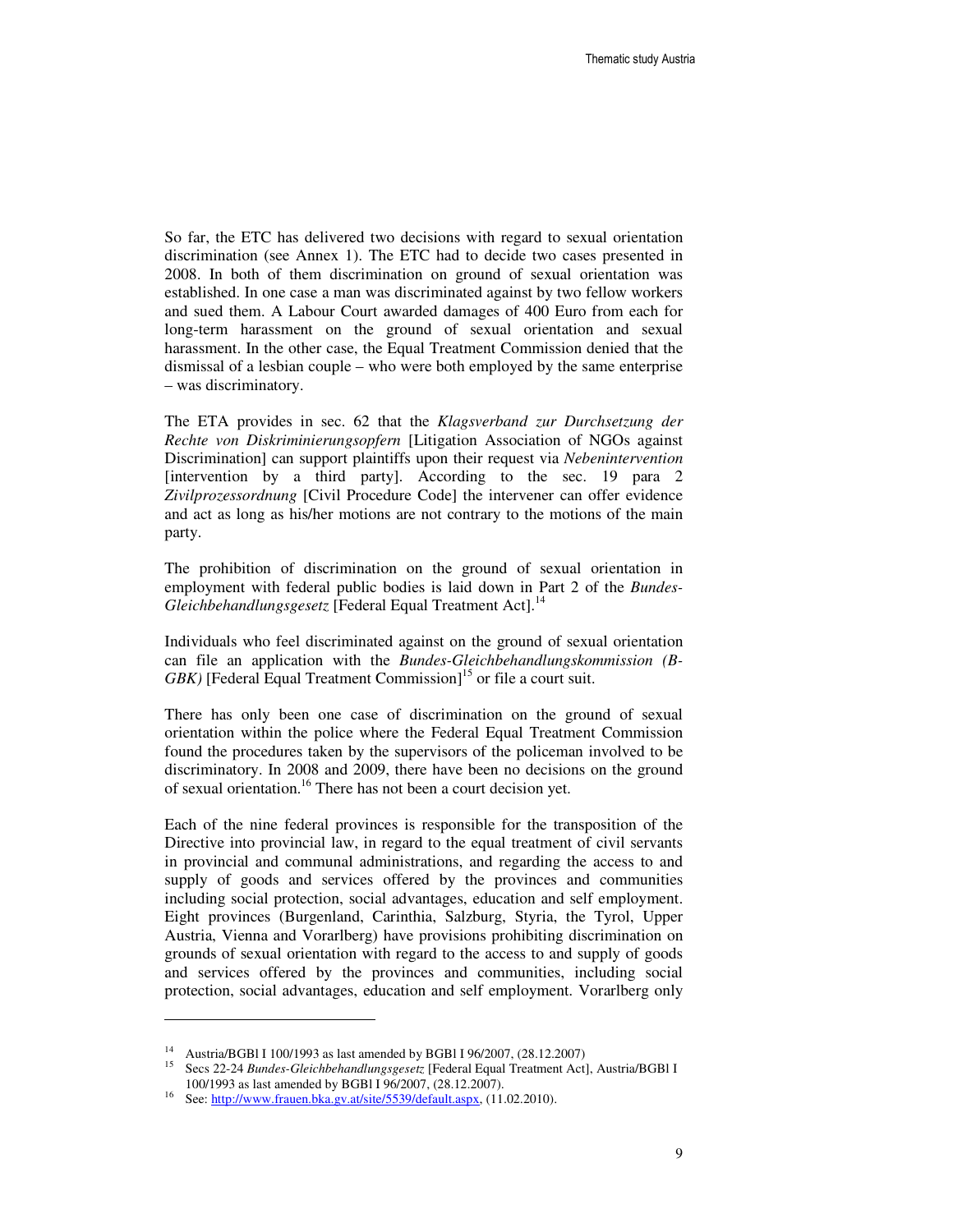introduced this expansion in 2008. One province (Lower Austria) did not expand the scope of protection to the field of goods and services. There are no court decisions or binding administrative rulings within the scope of the Directive at provincial level.

Generally, the specialised institutions of the provinces are very similar. On the one hand there are Equal Treatment Commissions that publish *Gutachten* (opinions) on individual discrimination cases. On the other hand, Equal Treatment/Anti-discrimination Contact Points or Equal Treatment/Antidiscrimination Commissioners operate in order to support individuals. It should be noted that Commissions, unlike Contact Points or Commissioners, are in general only competent in relation to civil service issues, i.e. discrimination in the provincial and communal administrations.

According to information provided by the equality bodies at provincial level, no lawsuits regarding sexual orientation have yet been filed under any provincial laws.

In the following chapters, the provincial legislation and equality bodies shall be briefly outlined to give an idea of the fragmentation and complexity of Austrian anti-discrimination legislation.

### A.1.1. Burgenland

The prohibition of discrimination on the ground of sexual orientation is laid down in the *Burgenländisches Antidiskriminierungsgesetz* [Anti-discrimination Act of Burgenland].<sup>17</sup> The scope of protection encompasses the employment area (civil service) as well as the access to and supply of goods and services including social protection, social advantages, education and self employment. The complete scope of Art 3 Racial Equality Directive is covered for all grounds of discrimination since the year 2005.The term *Soziales<sup>18</sup>* [Social matters] is understood to cover Social protection and social advantages.

According to the *Antidiskriminierungsbeauftragter in Burgenland* [Commissioner for Anti-discrimination in Burgenland] there has been no complaint on the ground of sexual orientation and no court decision.<sup>19</sup> The Commissioner for Anti-discrimination in Burgenland was not available for information on the years 2008 and 2009.<sup>20</sup>

<sup>17</sup> Burgenland/LGBl 84/2005, (05.10.2005).

<sup>18</sup> Sec. 1 para. 2 Anti-discrimination Act of Burgenland

<sup>&</sup>lt;sup>19</sup> Information provided upon request by telephone, Anti-discrimination Contact Point, (23.01.2008).

<sup>&</sup>lt;sup>20</sup> Various requests via telephone (08.02.2010, 09.02.2010, 10.02.2010).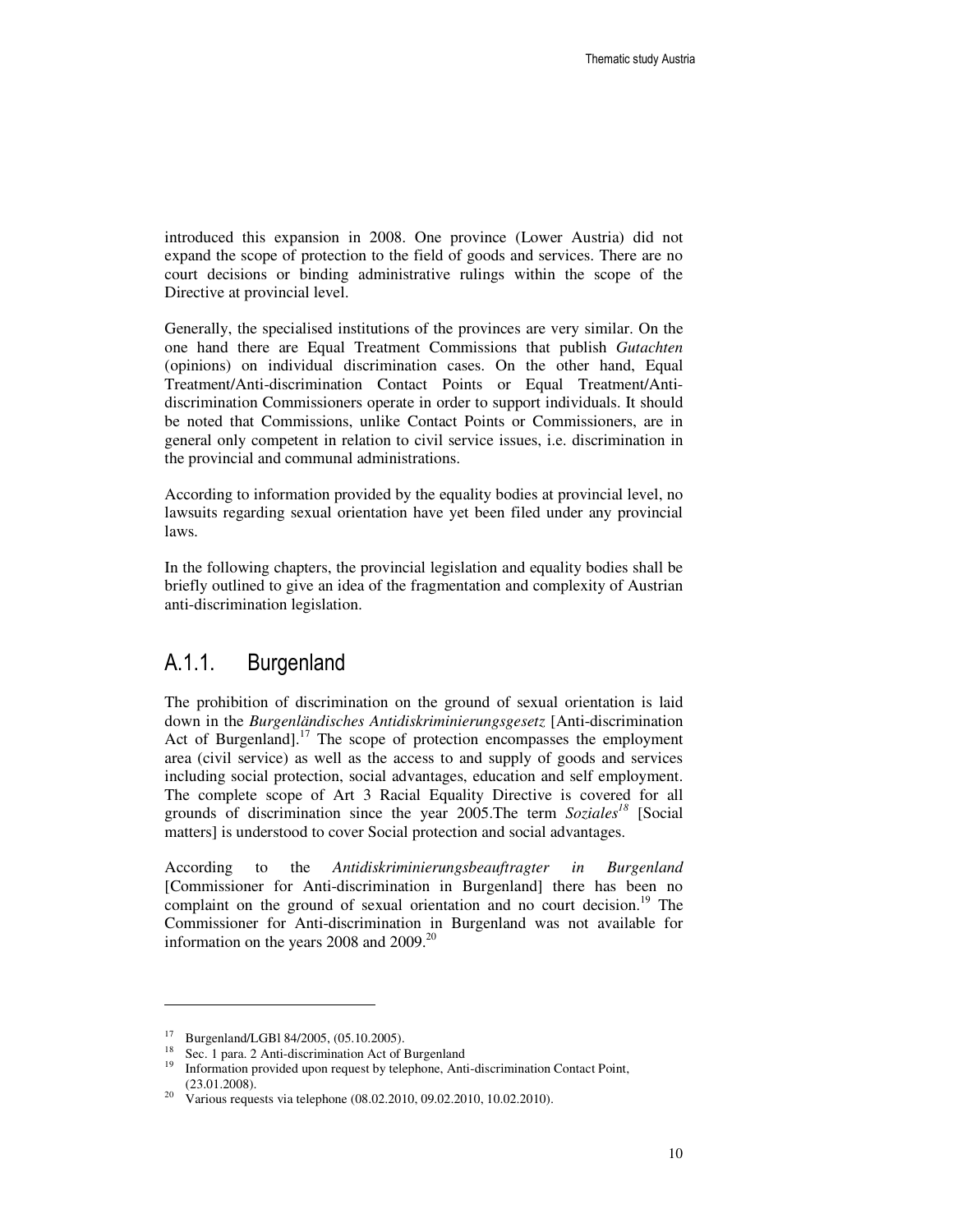### A.1.2 Carinthia

The prohibition of discrimination on the ground of sexual orientation is laid down in the *Kärntner Antidiskriminierungsgesetz* [Anti-discrimination Act of Carinthia]. $^{21}$  The act covers both areas, the employment as well as the access to and supply of goods and services offered by the provinces and communities, including social protection, social advantages, education and self employment. The complete scope of Art 3 Racial Equality Directive is covered for all grounds of discrimination since the year 2004.

According to the *Kärntner Antidiskriminierungsstelle* [Anti-discrimination Contact Point in Carinthial, there have been two complaints so  $far<sup>22</sup>$  In both cases a solution could be found through mediation. One of these cases concerned the civil service. In the other case, a bi-national lesbian couple argued that the income of the Austrian partner should be added to her partner's income for the purpose of determining eligibility to residence in Austria. No data are available for the years  $2008$  and  $2009$ <sup>23</sup>

### A.1.3. Lower Austria

According to the *Niederösterreichisches Gleichbehandlungsgesetz* [Equal Treatment Act of Lower Austria] discrimination on grounds of sexual orientation is prohibited in civil service.<sup>24</sup> The *Niederösterreichisches Antidiskriminierungsgesetz* [Anti-discrimination Act of Lower Austria] prohibits discrimination on the ground of sexual orientation with respect to access to self employment, professional advice, professional education and professional associations (sec.  $11$ ).<sup>25</sup> Protection against discrimination concerning goods and services is restricted to grounds of ethnic origin. In 2009, the Anti-Discrimination Act was amended. Only gender was included within the scope of protection against discrimination regarding the access to and the supply with goods and services.<sup>26</sup>

According to the *Gleichbehandlungsbeauftragte* [Commissioner for Equal Treatment] there has been no complaint concerning discrimination on the ground of sexual orientation so  $far.^{27}$ 

<sup>21</sup> Carinthia/LGBl 63/2004, (28.12.2004).

<sup>22</sup> Information provided upon request by email, Anti-discrimination Contact Point, (23.01.2008 and 24.01.2008).

 $23$  Request by email (08.02.2010).

<sup>24</sup> Lower Austria/LGBl 69/1997, last amended by LGBl 40/2005 (29.04.2005).

<sup>25</sup> Lower Austria/LGBl 45/2005, (29.04.2005).

<sup>&</sup>lt;sup>26</sup> Lower Austria/LGBI 148/09, (30.11.2009).<br><sup>27</sup> Information provided upon request by email

<sup>27</sup> Information provided upon request by email, Anti-discrimination Contact Point, Lower Austria, (24.01.2008, 09.02.2010).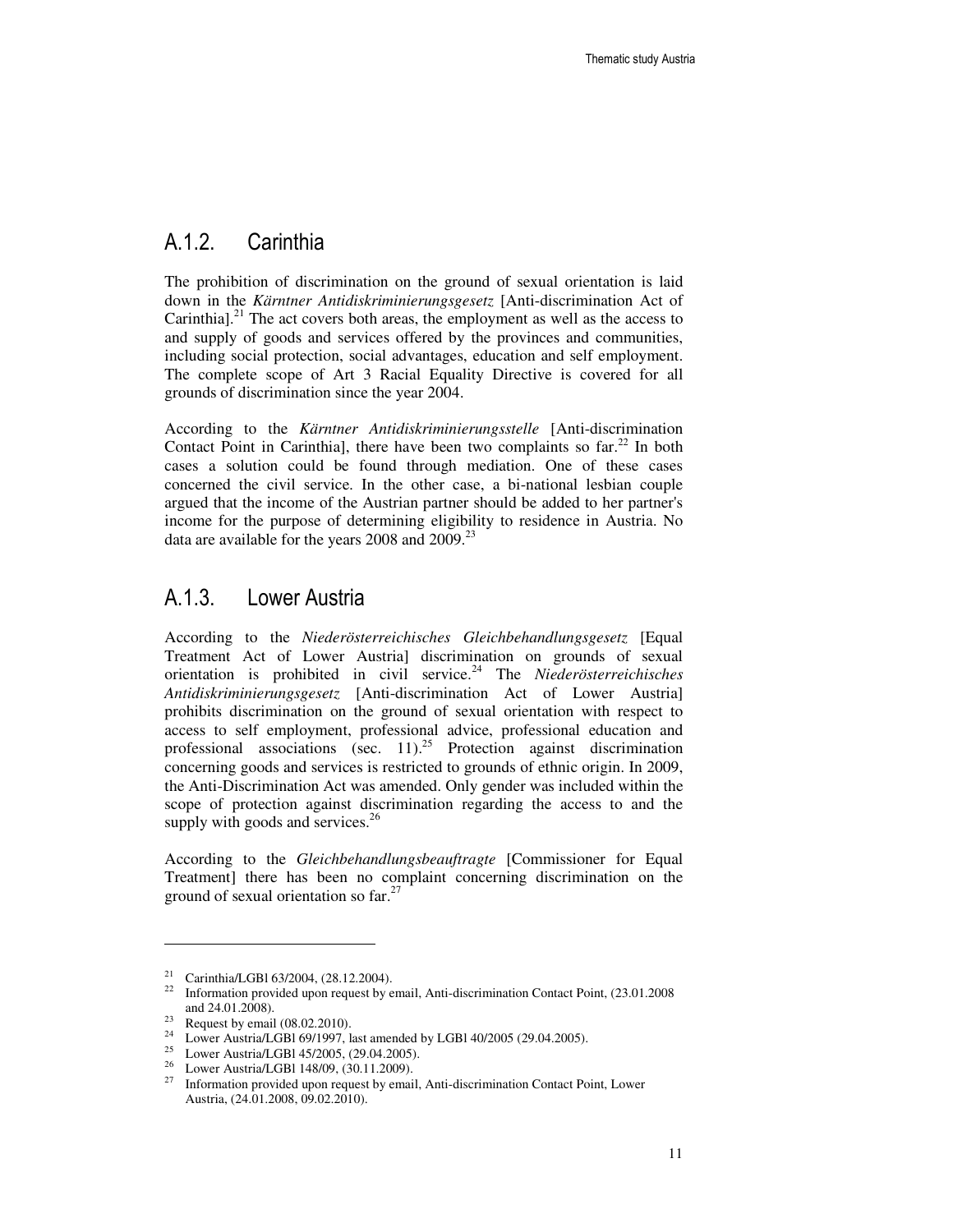### A.1.4. Salzburg

The *Salzburger Gleichbehandlungsgesetz* [Equal Treatment Act of Salzburg] provides protection against discrimination on the ground of sexual orientation with regard to civil service (secs 4-11) and the access to and supply of goods and services offered by the provinces and communities, including social protection, social advantages, education and self employment (secs  $28-29$ ).<sup>28</sup> The complete scope of Art 3 Racial Equality Directive is covered for all grounds of discrimination since the year 2006.The term *Soziales<sup>29</sup>* [Social matters] is understood to cover Social protection and social advantages.

The Stabstelle Frauenfragen und Chancengleichheit [Board Support for Women's Affairs and Equality] provides information and gives support in individual cases<sup>30</sup>.

Public servants or individuals seeking employment within the Salzburg public administration who feel discriminated against, *inter alia*, on the ground of sexual orientation can submit an application to one of the Equal Treatment Commissions. The Commissions subsequently publish an opinion stating whether discrimination has occurred or not.

Five Equal Treatment Commissions operate within the public administration of the province of Salzburg:

- for the province of Salzburg,
- for provincial teachers,
- for the municipalities of the province of Salzburg (except the municipality of Salzburg),
- for provincial hospitals and
- for the municipality of Salzburg.

The Equal Treatment Commissions for the province of Salzburg,  $31$  for provincial teachers,<sup>32</sup> for provincial hospitals<sup>33</sup> and for municipalities<sup>34</sup> have had

<sup>28</sup> Salzburg/LGBl 31/2006, (31.03.2006).

<sup>29</sup> Sec.28 para. 2 Equal Treatment Act of Salzburg

 $^{30}$  http://www.salzburg.gv.at/pdf-gb-beratung2009.pdf, (11.02.2010).

 $\frac{31}{2}$  Information provided upon request by telephone, President of the Commission (06.02.2008).

 $\frac{32}{33}$  Information provided upon request by telephone, President of the Commission (06.02.2008).

<sup>33</sup> Information provided upon request by telephone, President of the Commission (28.01.2008, 29.01.2008, 05.02.2008, 07.02.2008, 08.02. 2008).

<sup>&</sup>lt;sup>34</sup> Information provided upon request by telephone (11.01.2008).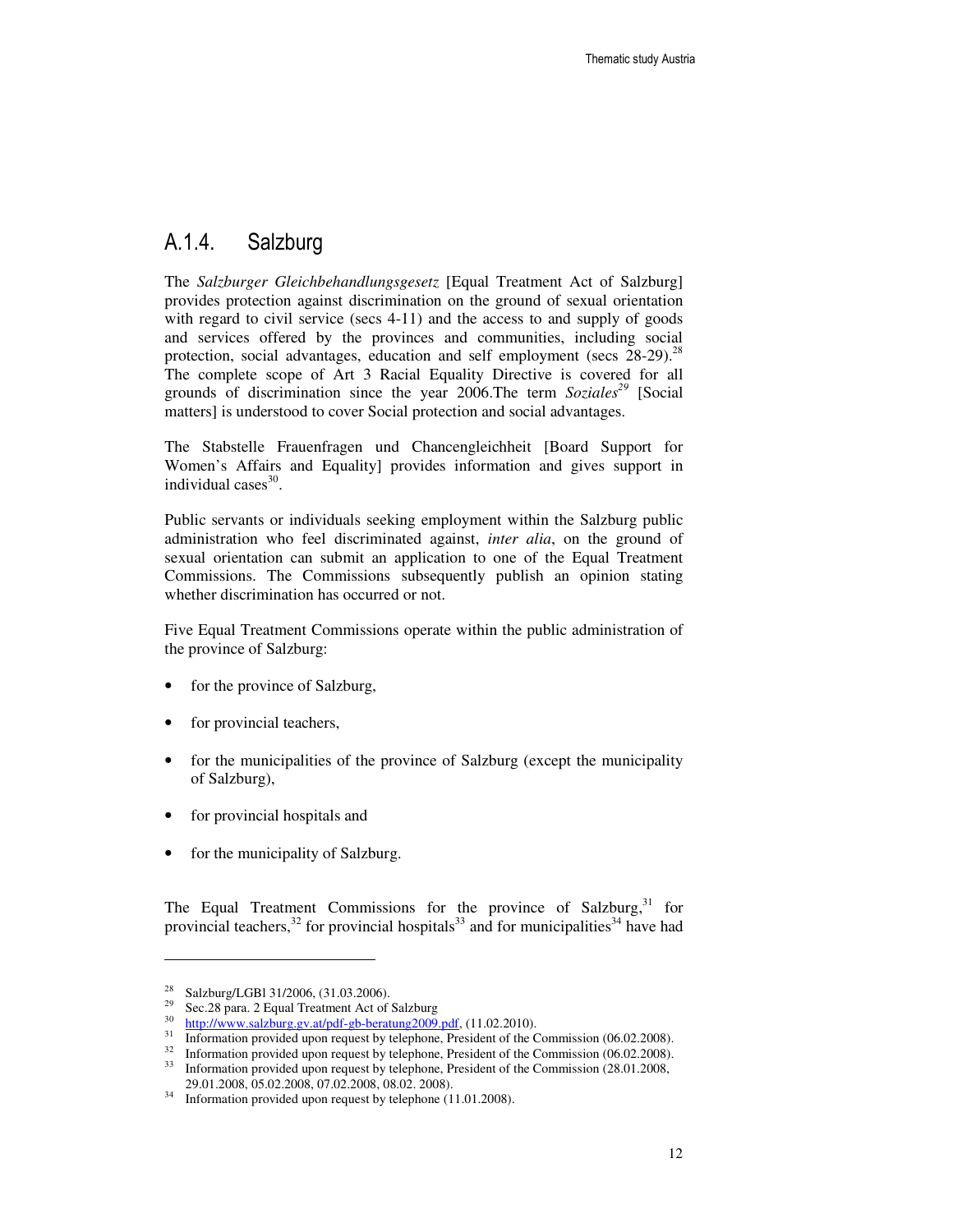no sexual orientation discrimination complaints yet. The president of the Commission for the municipality of Salzburg could not be reached.<sup>35</sup>

The Board Support for Women's Affairs and Equality had one complaint in 2008 and 2009 each.<sup>36</sup>

### A.1.5. Styria

In Styria, the prohibition of discrimination in the civil service and regarding access to and supply of goods and services offered by the provinces and communities, including social protection, social advantages, education and self employment is laid down in the *Steirisches Gleichbehandlungsgesetz* [Equal Treatment Act of Styria].<sup>37</sup> Sexual orientation is covered in both employment in the provincial and communal administrations and the access to and supply of goods and services offered by the provinces and communities including social protection, social advantages, education and self employment. The complete scope of Art 3 Racial Equality Directive is covered for all grounds of discrimination since the year 2004.The term *Soziales<sup>38</sup>* [Social matters] is understood to cover social protection and social advantages.

Two institutions are operating, the *Gleichbehandlungskommission* [Equal Treatment Commission] and the *Gleichbehandlungsbeauftragte* [Equal Treatment Commissioner]. The Commissioner gives advice to individuals. The Commission publishes *Gutachten* (opinions) on individual and group requests and applications.

Four complaints have been forwarded to the Commissioner, one in 2005 and three in 2007.<sup>39</sup> The Commissioner did not provide information on these cases.<sup>40</sup> There were no complaints in 2008 and two in  $2009<sup>41</sup>$ 

### A.1.6. The Tyrol

 $\overline{a}$ 

In the Tyrol, discrimination on the ground of sexual orientation in the civil service is prohibited by the *Tiroler Landes-Gleichbehandlungsgesetz* [Equal Treatment Act<sup>12</sup> and the *Gemeinde-Gleichbehandlungsgesetz* [Municipal Equal

<sup>&</sup>lt;sup>35</sup> Email request (23.01.2008) and several telephone calls (28.01.2008, 29.01.2008, 30.01.2008, 04.02.2008, 05.02.2008, 07.02.2008 and 08.02.2008).

<sup>36</sup> Information provided by email, (10.02.2010).

<sup>37</sup> Styria/LGBl 66/2004, (28.10.2004).

 $38$  Sec. 32 Equal Treatment Act of Styria

Information provided upon request via email, Equal Treatment Commissioner (07.02.2008).

<sup>40</sup> Email request (23.01.2008).

<sup>41</sup> Email request (09.02.2010).

<sup>42</sup> Tyrol/LGBl 1/2005, (11.01.2005).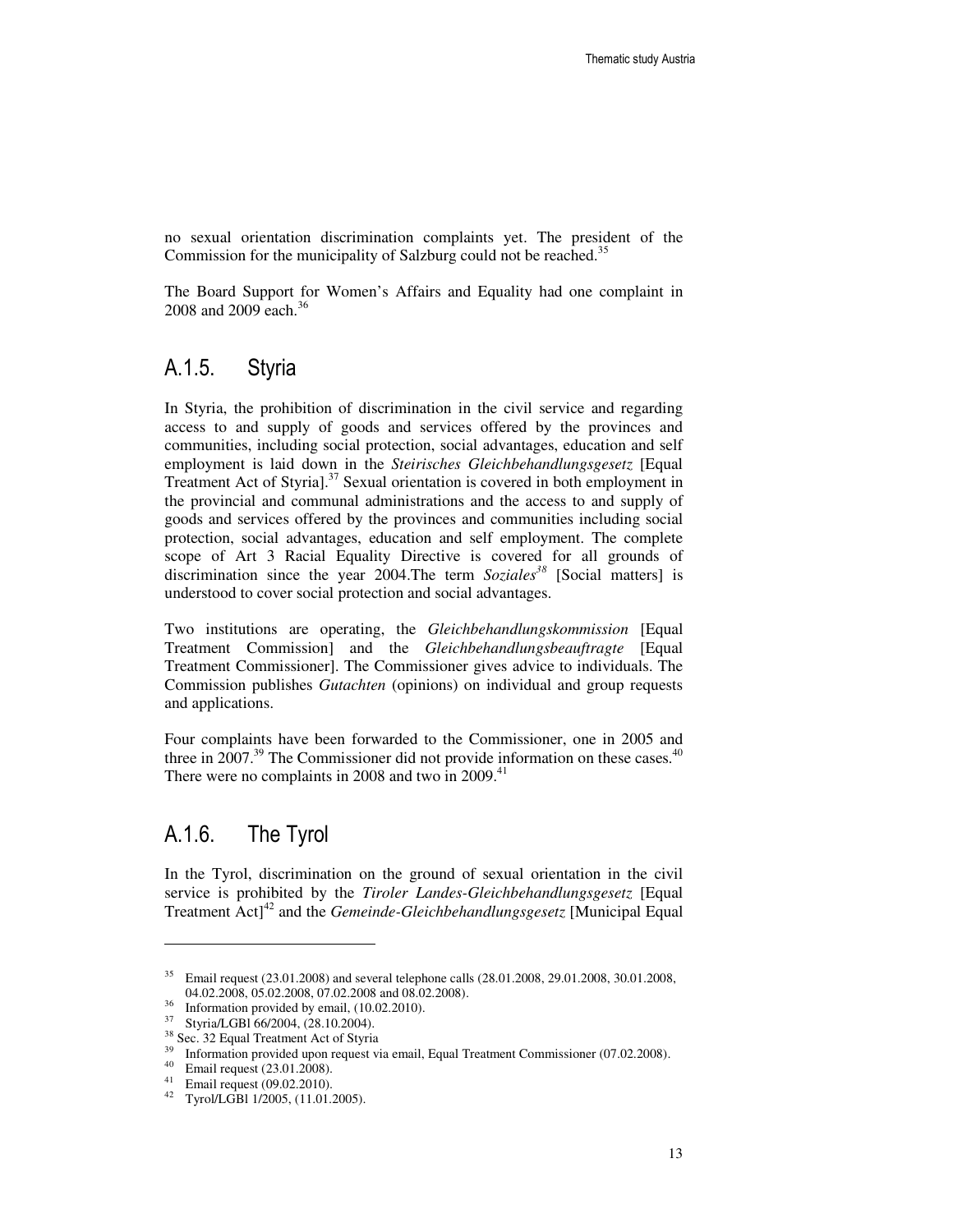Treatment Act].<sup>43</sup> The *Tiroler Antidiskriminierungsgesetz* [Anti-discrimination Act of the Tyrol] $44$  regulates discrimination with regard to the access to and supply of goods and services offered by the provinces and communities, including social protection, social advantages, education and self employment.

The Tyrolean *Antidiskriminierungsbeauftragte* [Anti-discrimination Commissioner] received one request in 2006 with regard to sexual orientation. It was settled without the use of legal remedies.<sup>45</sup> In 2008/2009 there were no requests.<sup>46</sup>

### A.1.7. Upper Austria

In Upper Austria, the prohibition of discrimination on the ground of sexual orientation in the civil service and with regard to goods and services offered by the provinces and communities, including social protection, social advantages, education and self employment, is laid down in the *Oberösterreichisches Antidiskriminierungsgesetz* [Anti-discrimination Act of Upper Austria].<sup>47</sup> The complete scope of Art 3 Racial Equality Directive is covered for all grounds of discrimination since the year 2005.The term *Soziales<sup>48</sup>* [Social matters] is understood to cover Social protection and social advantages.

Sec 14 of the Anti-discrimination Act establishes an Anti-discrimination Contact Point. There have been four complaints with regard to discrimination on the ground of sexual orientation, three in 2006 and one in 2007.<sup>49</sup> There was one complaint in the years 2008 and  $2009 -$  it is not clear in which year.<sup>50</sup>

### A.1.8. Vienna

l

In Vienna, discrimination on grounds of sexual orientation in the civil service is prohibited according to secs 18a-18c and 67b-j of the *Wiener Dienstordnung* [Civil Servants Act of Vienna]<sup>51</sup> and in secs 4a-4d and 54a-54i of the *Wiener Vertragbedienstetenordnung* [Act on Contract Employees of Vienna].<sup>52</sup> The prohibition of discrimination with regard to access to and supply of goods and

<sup>&</sup>lt;sup>43</sup> Tyrol/LGBl 2/2005, (11.01.2005).

 $^{44}$  Tyrol/LGBl 25/2005, (01.02.2005).

<sup>45</sup> Information provided upon request by email, Anti-discrimination Commissioner (24.01.2008).

<sup>46</sup> Information provided upon request by email, Anti-discrimination Commissioner (08.02.2010).

<sup>47</sup> Upper Austria/LGBl 50/2005, (06.05.2005).

 $^{48}$  Sec. 2 para. 1 Anti-discrimination Act of Upper Austria

<sup>&</sup>lt;sup>49</sup> Information provided upon request by email, Anti-discrimination Contact Point (24.01.2008).<br><sup>50</sup> Information provided upon request by email, Anti-discrimination Contact Point (11.02.2010).

<sup>&</sup>lt;sup>50</sup> Information provided upon request by email, Anti-discrimination Contact Point (11.02.2010).<br><sup>51</sup> Vienna (LCBL 56/1004, lest emanded by LCBL 36/2004, (10.00.2004).

<sup>51</sup> Vienna/LGBl 56/1994, last amended by LGBl 36/2004, (10.09.2004).

<sup>52</sup> Vienna/LGBl 50/1995, last amended by LGBl 36/2004, (10.09.2004).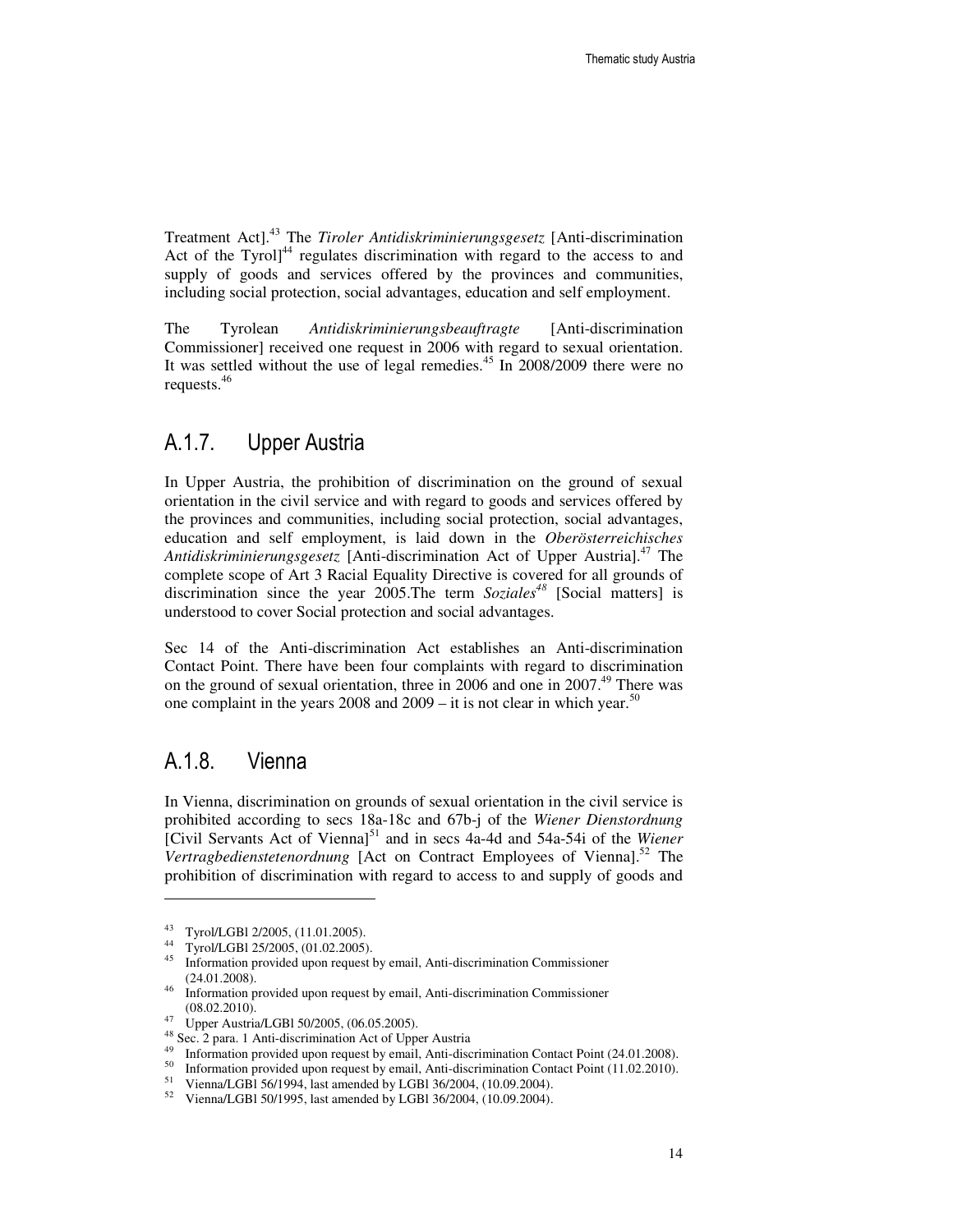services offered by the provinces and communities, including social protection, social advantages, education and self employment, is laid down in the *Wiener*  Antidiskriminierungsgesetz [Anti-discrimination Act of Vienna].<sup>53</sup> In Vienna, the complete scope of Art 3 Racial Equality Directive is covered for all grounds of discrimination except disability. The term *Soziales<sup>54</sup>* [Social matters] is understood to cover Social protection and social advantages.

The Viennese *Antidiskriminierungsstelle* [Anti-discrimination Contact Point] is, *inter alia*, competent to advise and support all individuals that feel discriminated against on the ground of sexual orientation. So far, two complaints have been forwarded to the Contact Point – one in 2006, the other in 2007.<sup>55</sup> The Anti-discrimination Contact Point received two complaints in 2008 and  $2009^{56}$ 

The *Wiener Antidiskriminierungsstelle für gleichgeschlechtliche Lebensweisen*  [Anti-discrimination Contact Point for Lesbian, Gay and Transgender Lifestyles], located within the Vienna municipal administration, offers advice in a broad, primarily non-legal, sense. There are approximately 150 requests each year.<sup>57</sup> Apart from responding to any such requests, the Contact Point is responsible for projects to promote tolerance for LGBT people.

### A.1.9. Vorarlberg

In Vorarlberg, discrimination on the ground of sexual orientation is prohibited in employment by the *Gesetz über das Verbot der Diskriminierung* [Act Prohibiting Discrimination<sup>58</sup> On 08.02.2008, a draft proposal to implement Council Directive  $2004/113/EC$  was put forward<sup>59</sup>, but no improvements for LGB persons were foreseen then, whereas the scope of protection for transgender persons was proposed to be expanded to the access to and the supply of goods and services. The Act Prohibiting Discrimination was changed

<sup>53</sup> Vienna/LGBl 35/2004, (08.09.2004).

<sup>54</sup> Sec. 1 para. 1 Anti-discrimination Act of Vienna

<sup>55</sup> Information provided upon request by email, Viennese Anti-discrimination Contact Point (07.02.2008).

<sup>56</sup> Information provided upon request by email, Viennese Anti-discrimination Contact Point (09.02.2010).

<sup>57</sup> Information provided upon request by telephone, Anti-discrimination Contact Point for Lesbian, Gay and Transgender Lifestyles, Vienna municipal administration (07.02.2008).

Vorarlberg/ LGBl 17/2005, (28.05.2005).

<sup>59</sup> *Begutachtungsentwurf, Gesetz über eine Änderung des Antidiskriminierungsgesetzes* [Draft proposal, Act on an amendment of the Anti-discrimination Act] available at: http://www.vorarlberg.gv.at/vorarlberg/land\_politik/land/gesetzgebung/weitereinformationen/ newsletter/begutachtungsentwuerfe.htm, (14.02.2008).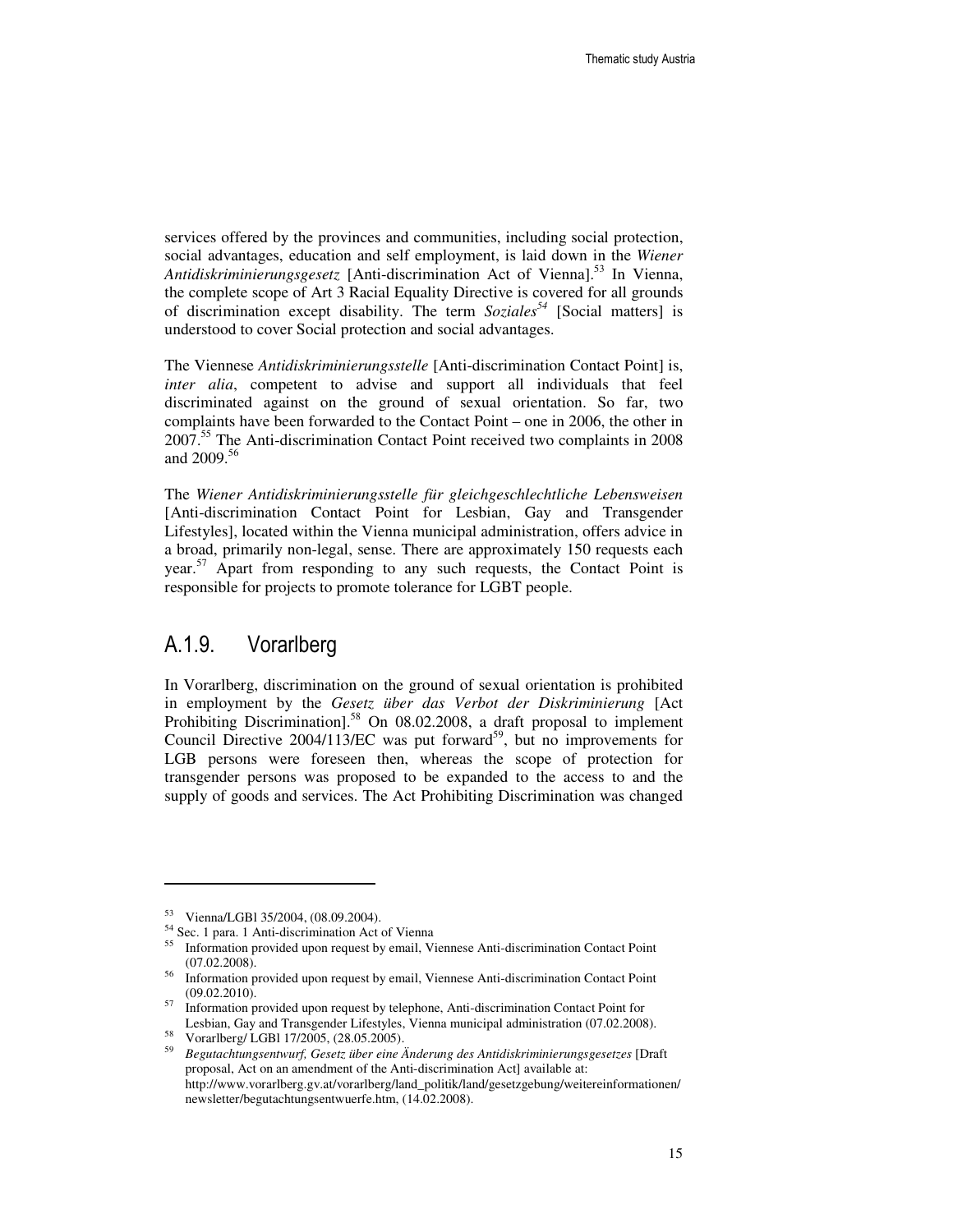in 2008<sup>60</sup>. LGBT-persons now are protected from discrimination concerning the access to and the supply of goods and services.

According to sec 11 of the Act Prohibiting Discrimination, the *Landesvolksanwalt – Antidiskriminierungsstelle* [Ombud of the Province of Vorarlberg – Anti-discrimination Contact Point] is responsible for equal treatment issues.<sup>61</sup>

A compilation of the acts and equality bodies at federal as well as at provincial level can be downloaded from the website of the *Klagsverband zur Durchsetzung der Rechte von Diskriminierungsopfern (KlaV)* [Litigation Association of NGOs against discrimination (LitA)].<sup>6</sup>

<sup>60</sup> Vorarlberg/LGBl. 49/2008, (13.08.2008)

<sup>&</sup>lt;sup>61</sup> The Ombud did not provide information. Telephone and email request (24.01.2008, 08.02.2010).

<sup>62</sup> See: http://www.klagsverband.at/recht.php. (08.02.2010).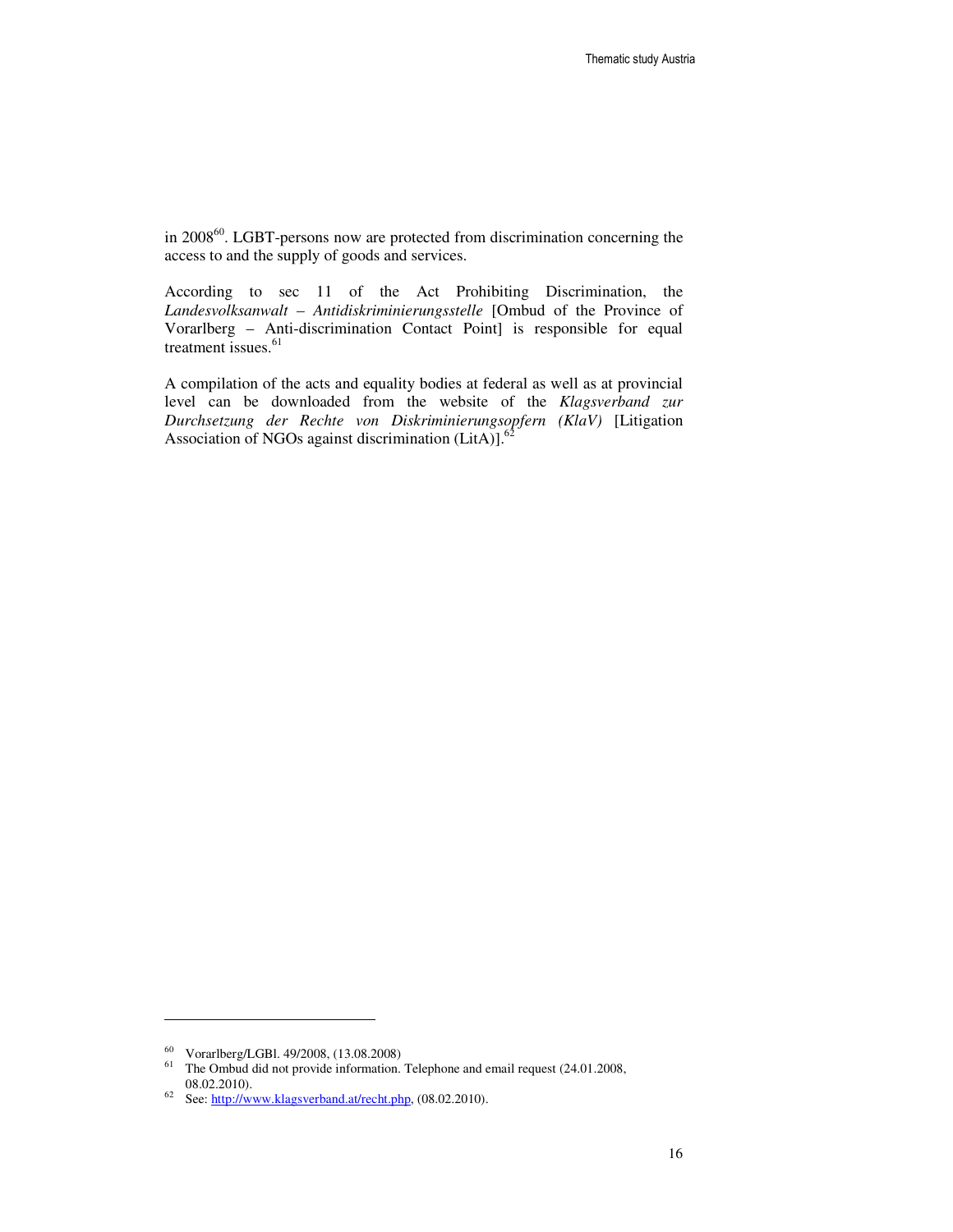## B. Freedom of movement<sup>63</sup>

On 01.01.2006, the so-called *Fremdenrechtspaket 2005* [Aliens' Rights Package 2005]<sup>64</sup> entered into force.<sup>65</sup> It consists of the *Fremdenpolizeigesetz* [Aliens' Police Act], the *Niederlassungs- und Aufenthaltsgesetz* [Settlement and Residence Act] and the *Asylgesetz* [Asylum Act]. Only the regulations relevant to same-sex couples are presented in this report.

The *Niederlassungs- und Aufenthaltsgesetz* [Settlement and Residence Act]<sup>66</sup> provides family members of EEA and Swiss citizens with a number of legal possibilities to reside in Austria.

Sec. 2 para 1/9 Settlement and Residence Act defines *Familienangehörige* (family members) as spouses, unmarried minor children and registered partners. Therefore unmarried partners do not qualify as family members. It is not clear if authorities accept marriages of same sex couples of countries where this is permitted as it is not explicitly regulated in the law. A search on the *Rechtsinformationssystem des Bundes* (RIS) [Federal Legal Information Service] shows no case law. It is not foreseeable yet what consequences the Registered Partnership Act will have.

If *Lebenspartner* (partners) – the term is not explicitly defined but seems to cover stable relations that are not legally registered – originate from a country where there is a registered partnership for same-sex couples, they can prove this via this registration. Otherwise, the existence of such a partnership can be proved in other ways, e.g. by providing witnesses, documents, photos or a registration card. There is no legal minimum period of time for which the 'stable partnership' must have lasted in the country of origin. It is essential that the partners intend to have and maintain a partnership.

There are no official figures on how many LGBT partners of EEA citizens reside in Austria.<sup>67</sup>

Partners of EEA/Swiss citizens who are EEA/Swiss citizens themselves are entitled to settlement in Austria. In many cases they will have an original right

<sup>63</sup> See S. Schuhmacher, J. Peyerl (2006) *Fremdenrecht*, second edition, Vienna: OeGB Verlag, pp. 100-104.

<sup>64</sup> *Fremdenrechtspaket 2005* [Aliens' Rights Package], Austria / BGBl 100/2005, (16.08.2005).

<sup>65</sup> The most comprehensive textbook on the Aliens' Rights Package: R. Bruckner, H. Doszokil, T. Marth, W. Taucher, M. Vogl (2008) *Fremdenrechtspaket*, third revised edition, Vienna: nwv.

<sup>66</sup> Austria/BGBl I 157/2005, last amended by BGBl I 4/2008, (04.01.2008).

Information provided upon request via email by a representative of the Ministry of the Interior, department III/4 (06.02.2008).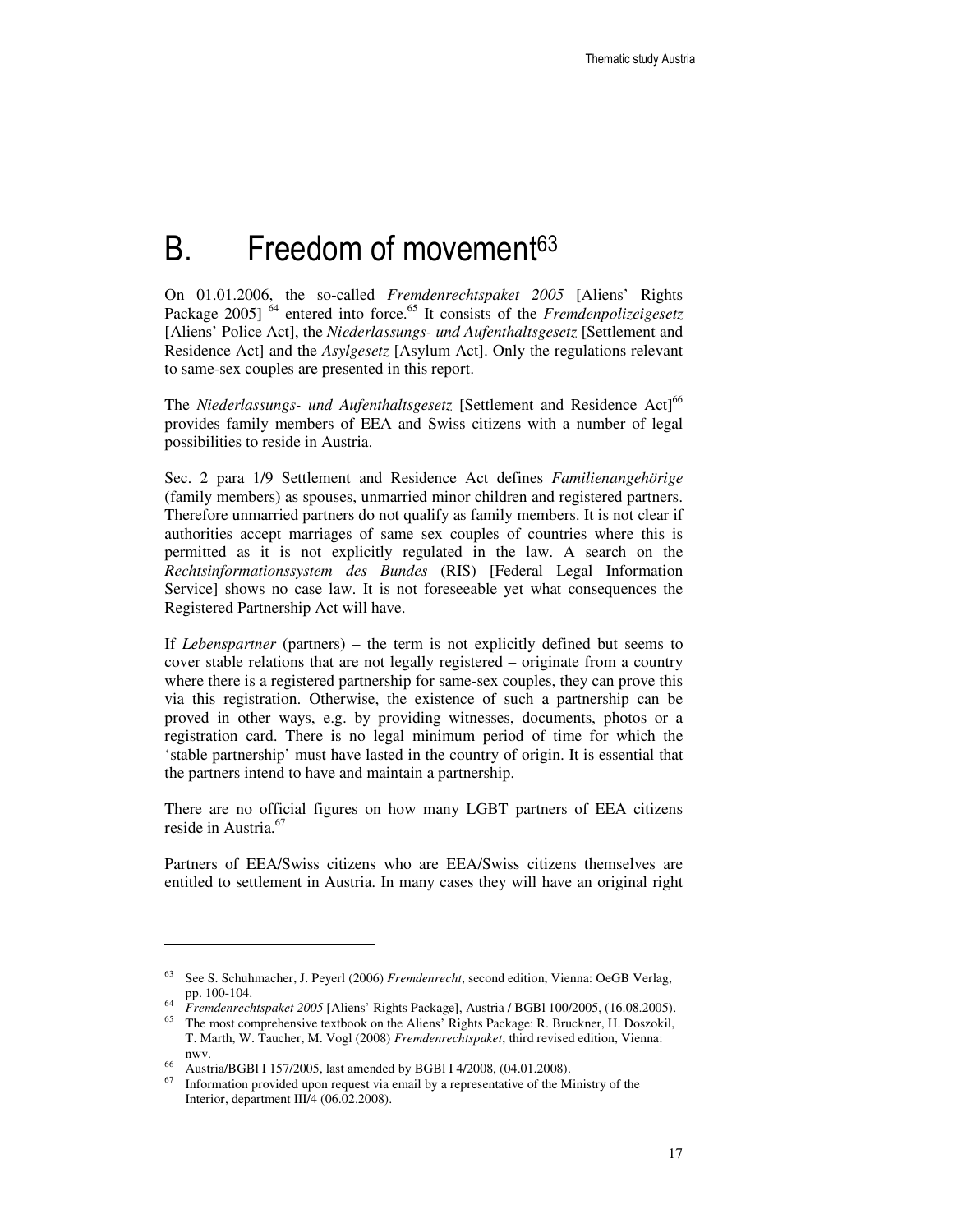to settlement themselves.<sup>68</sup> The right to residence is attributed primarily by EU law and there is no need to apply to the Austrian authorities. They can receive an *Anmeldebescheinigung* (registration certificate) if they possess a passport, health insurance and sufficient money. Unlike third country nationals, no minimum amount of money must be demanded by the authorities.

According to sec 56 of the Settlement and Residence Act, third country national partners of EEA/Swiss citizens can obtain a quota-free *Niederlassungsbewilligung – Angehöriger* (Settlement Permit – Family Member). The EEA/Swiss partner has to prove the necessary *Unterhalt* (subsistence) and to make a *Haftungserklärung* (Declaration of Liability), in which she or he commits her or himself to cover all relevant costs.

The Settlement Permit – Family Member is issued for a period of twelve months. The holder of this permit can apply for a *Niederlassungsbewilligung – beschränkt* (Settlement Permit – Restricted), which guarantees an original right of settlement. Therefore the general requirements must be fulfilled and the person must possess a *Sicherungsbescheinigung* (Certificate of intent to grant a work permit) in accordance with sec 11 of the *Ausländerbeschaeftigungsgesetz* [Aliens Employment Act].<sup>69</sup> As mentioned above, it is not clear if authorities accept marriages of same sex couples of countries where this is permitted.

A search on the RIS has not shown any new decisions (01.02.2010).

<sup>68</sup> Secs 52, 53, 57 *Niederlassungs- und Aufenthaltsgesetz* [Settlement and Residence Act], Austria / BGBl I 157/2005, last amended by BGBl I 4/2008, (04.01.2008).

<sup>69</sup> *Ausländerbeschaeftigungsgesetz* [Aliens' Employment Act], Austria/BGBl 218/1975, last amended by BGBl I 78/2007, (13.11.2007).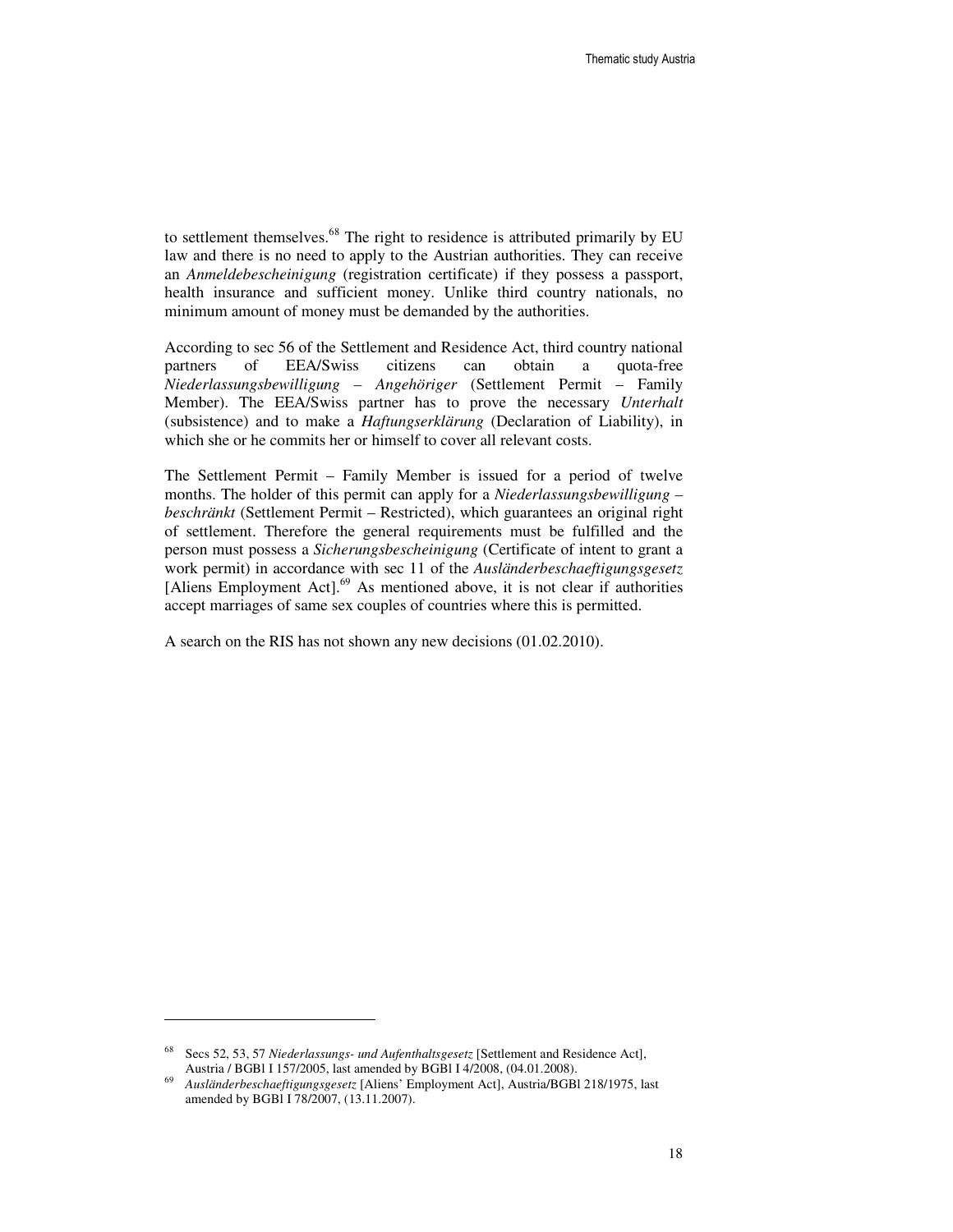## C. Asylum and subsidiary protection

No official data are available either on the number of persons who were granted asylum or subsidiary protection because of persecution on the ground of sexual orientation, or on family members of such persons.<sup>70</sup>

In Austria, asylum law is laid down in the *Asylgesetz 2005* [Asylum Act  $2005$ ].<sup>71</sup> LGBT people are considered to be a particular social group by the dominant doctrine<sup>72</sup> and practice<sup>73</sup> and are therefore protected by the Geneva Refugee Convention. LGBT-persons have frequently been considered a "social group" according to Article 10 of the Council Directive 2004/83/EC of 29 April 2004 on minimum standards for the qualification and status of third country nationals or stateless persons as refugees or as persons who otherwise need international protection and the content of the protection granted.

A search on the *Rechtsinformationssystem des Bundes* (RIS) [Federal Legal Information Service] shows a number of decisions by the *Bundesasylamt*  (BAA) [Federal Asylum Office] and the *Unabhängiger Bundesasylsenat* (UBAS) [Independendent Federal Asylum Tribunal] in favour of LGBT asylum seekers. Moreover, there are two negative decisions, i.e. denying the claim to asylum, by the *Verwaltungsgerichtshof* (VwGH) [High Administrative Court] but none by the *Verfassungsgerichtshof* (VfGH) [Constitutional Court].

Decisions mostly concern Iranian, Afghan and Ukrainian LGBT persons, the most recent decision dating from 2006, where a transsexual Iranian person was recognised as a refugee because of judicial prosecution due to her transsexuality (see Annex 1).

Family reunification of refugees is only possible under the regime of the Settlement and Residence Act. Only spouses and minor children are entitled to apply for a *Niederlassungsbewilligung – unbeschränkt* [Settlement Permit – Unrestricted]. Therefore, family reunification of same-sex partners – unless they are married – is not possible.

A search on the *Rechtsinformationssystem des Bundes* (RIS) [Federal Legal Information Service] does not show any decisions on family reunification under the Settlement and Residence Act.

 $70\,$  Information provided upon request by email, Ministry of the Interior, department III/5 (24.01.2008).

<sup>&</sup>lt;sup>71</sup> Austria/BGBI I 2005/100, last amended by BGBI 2008/4, (14.01.2008).<br><sup>72</sup> S. Schubmeeker, J. Baurl (2006): Enough regelative approach edition. Vienne

<sup>72</sup> S. Schuhmacher, J. Peyrl (2006): *Fremdenrecht*, second edition, Vienna: ÖGB Verlag, pp. 176-177.

<sup>73</sup> See decisions in Annex.1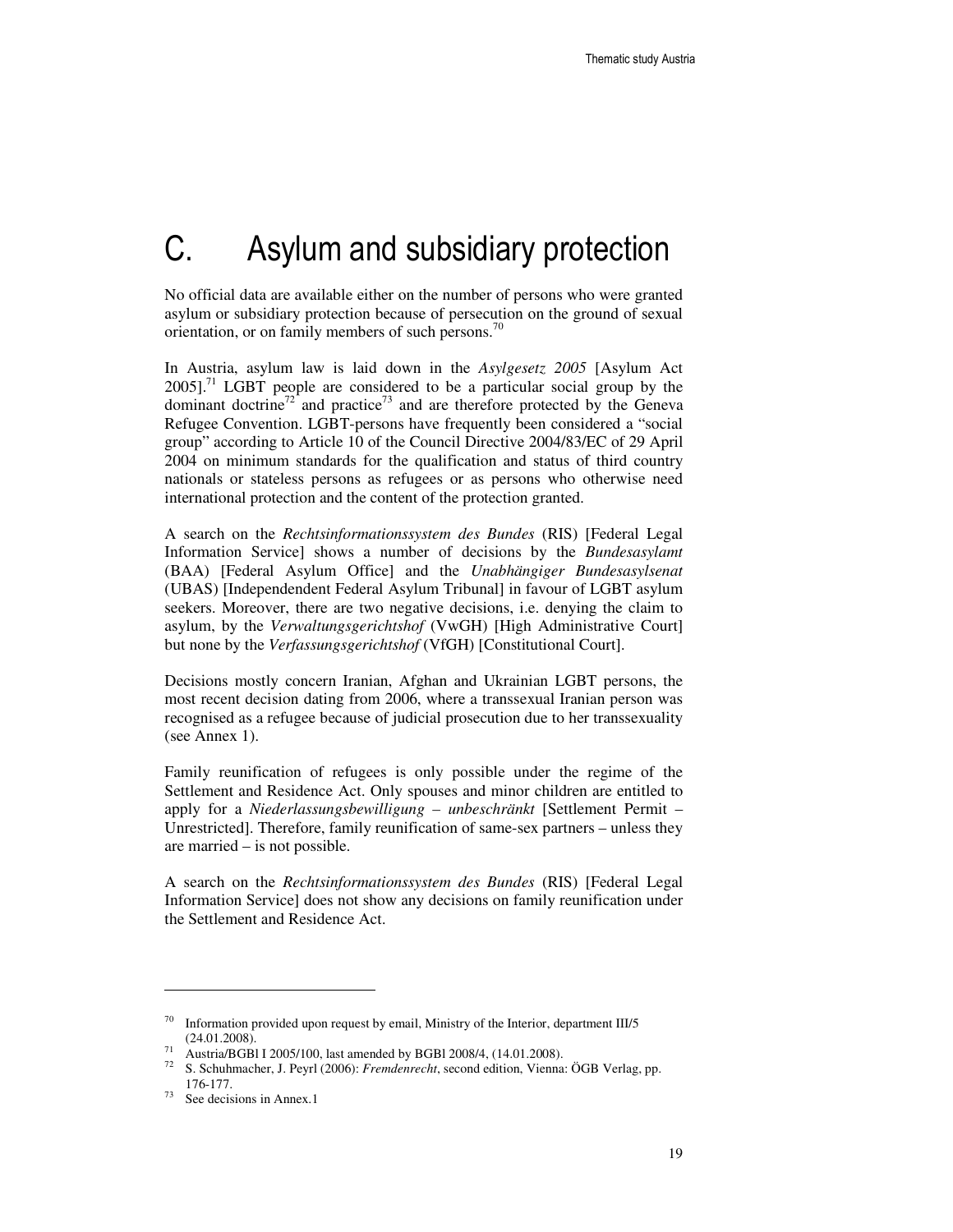Since 01.08.2008 the *Asylgerichtshof* [Asylum Court] has been active<sup>74</sup>. It acts as the third instance. Decisions of the Asylum Court can be taken to the Constitutional Court.

The deportation of a lesbian Ukraine citizen was declared unlawful because she has proved to be well integrated in Austria.<sup>75</sup> In one case the Asylum Court decided that the *Bundesasylamt* [Federal Asylum Office] has failed to collect the relevant evidence and needs to do so.<sup>76</sup> A Liberian citizen was denied asylum because the court did not believe his descriptions – and therefore did not consider it necessary to verify the argument that he was a victim of discrimination on ground of his sexual orientation.<sup>77</sup> There is a similar case of a Serbian citizen of Roma origin who argued that he suffered persecution due to being a Roma and being homosexual. The Asylum Court also dismissed his application because the evidence given was not considered credible – and because he was convicted several times due to drug related delinquency.<sup>78</sup>

<sup>74</sup> Austria/BGBl. I 4/2008, as amended by BGBl. I 153/2009, (30.12.2009).

<sup>75</sup> Austria/Bundesasylgerichtshof/D8 268476-0/2008, (13.11.2009).

<sup>76</sup> Austria/Bundesasylgerichtshof/D1 319244-1/2008, (13.08.2009).

<sup>77</sup> Austria/Bundesasylgerichtshof/A2 407466-1/2009, (30.11.2009).

<sup>78</sup> Austria/Bundesasylgerichtshof/B1 310343-1/2008, (16.11.2009).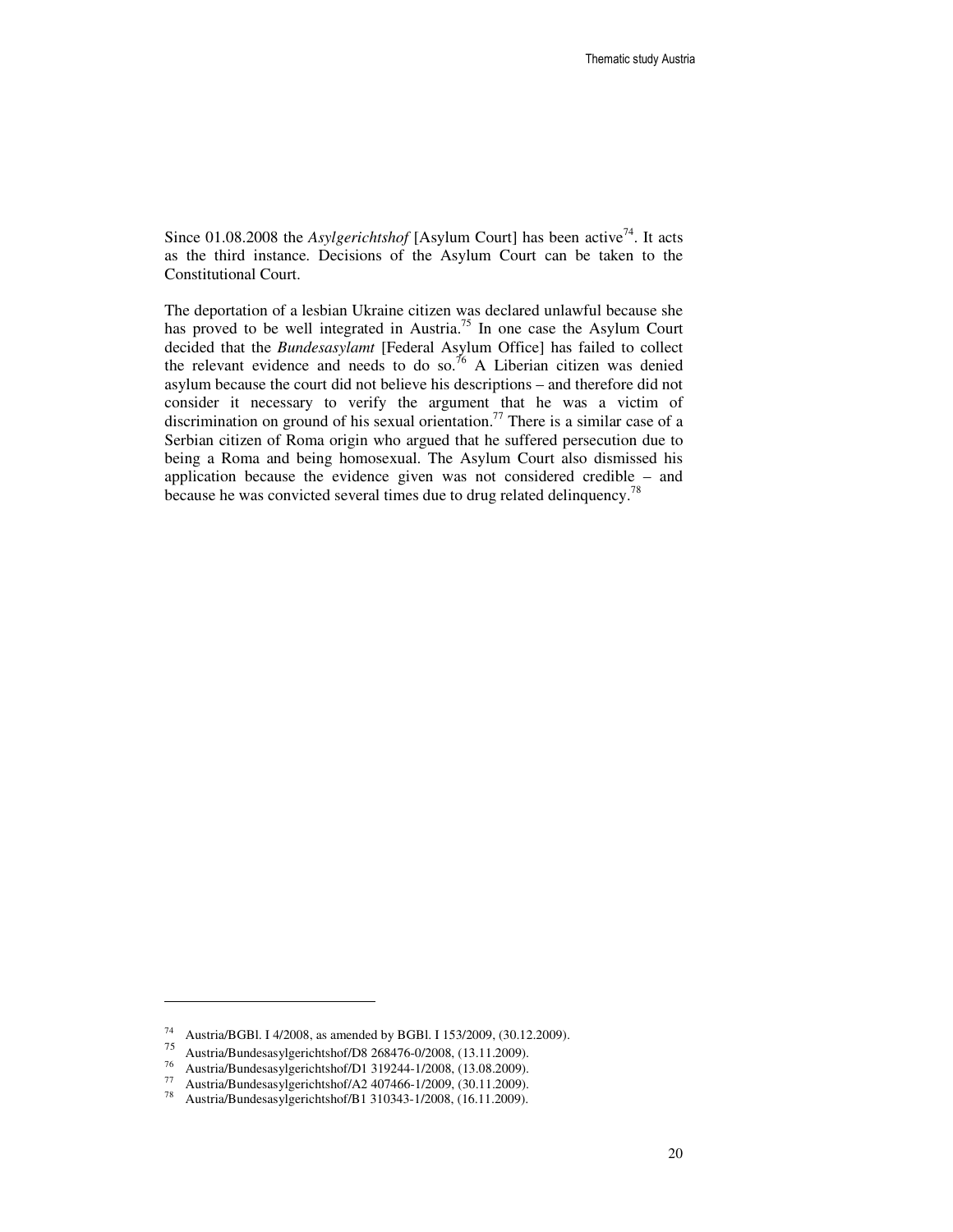## D. Family reunification

According to sec 46 of the Settlement and Residence Act<sup>79</sup> family reunification is restricted to Familienangehörige [family members]. According to the definition of sec 2 para 1 no 9 Settlement and Residence Act family members are spouses, unmarried minor children, and registered partners. There are no provisions on family reunification included in the Registered Partnership Act and there is no case law yet.

A search on the *Rechtsinformationssystem des Bundes* (RIS) [Federal Legal Information Service] does not show any decisions on family reunification of LGBT partners and unmarried minor children under the Settlement and Residence Act.

There are no relevant legal literature and opinions by authorities available with regard to same sex couples married in a country of origin where same sex marriage is permitted<sup>80</sup>.

No statistics are available $81$ .

l

A search on the RIS has not shown any new decisions in the respective field (03.02.2010).

<sup>79</sup> Settlement and Residence Act, Austria/BGBl I 157/2005, last amended by BGBl I 4/2008, (04.01.2008).

<sup>&</sup>lt;sup>80</sup> No information on this point provided upon request via email by a representative of the Vienna Magistrate MA 35 (26.02.2008)

<sup>&</sup>lt;sup>81</sup> Information provided upon request via email by a representative of the Ministry of the Interior, department III/4 (06.02.2008).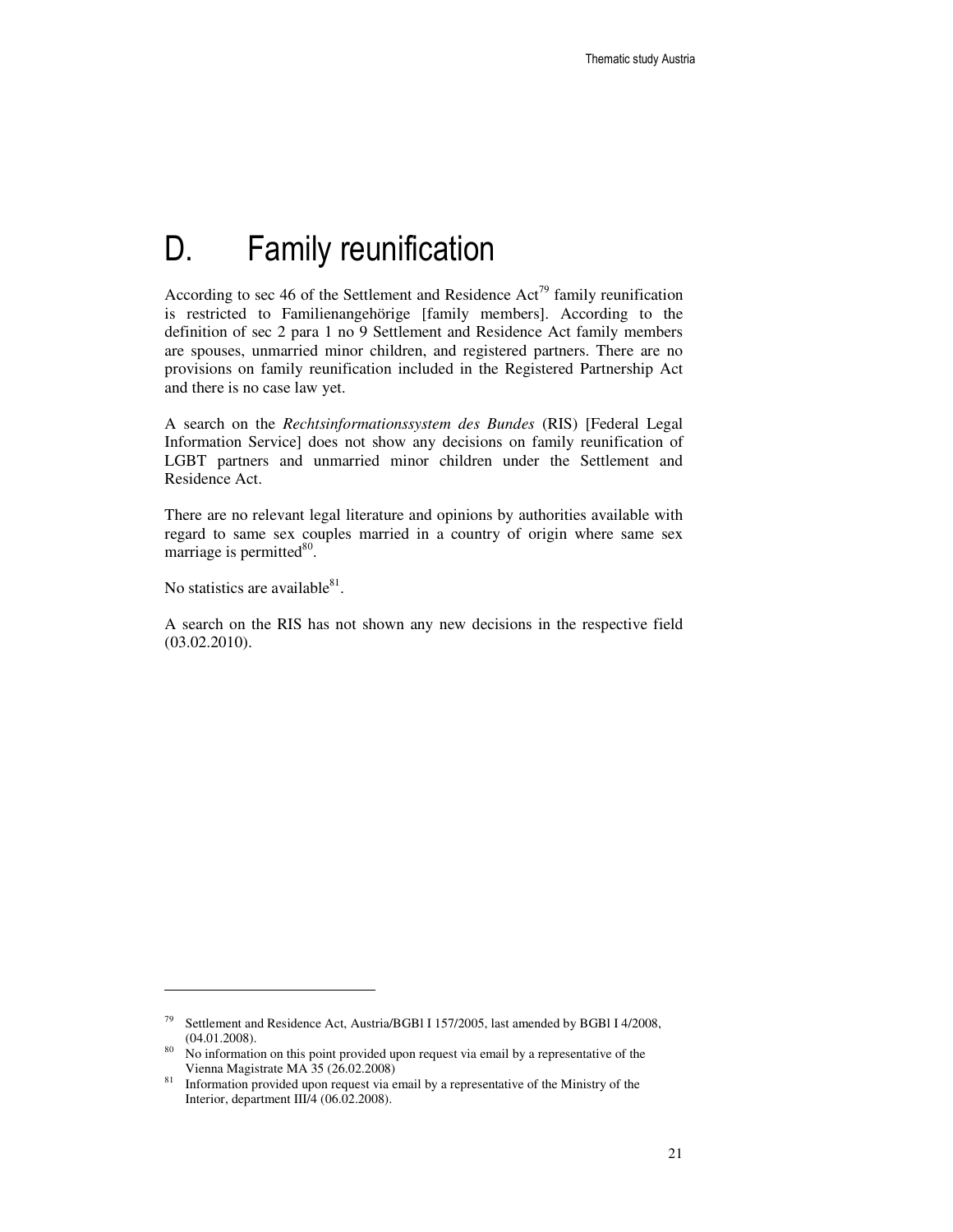## E. Freedom of assembly

The principle of freedom of assembly is laid down in two constitutional statutes, namely Article 12 of the *Staatsgrundgesetz über die allgemeinen Rechte der Staatsbürger* [Constitutional Law on General Rights of Citizens]<sup>82</sup> for citizens only, and Article 11 of the *Europäische Konvention zum Schutze der Menschenrechte und Grundfreiheiten* [European Convention for the Protection of Human Rights and Fundamental Freedoms]<sup>83</sup> irrespective of nationality. The *Versammlungsgesetz* 1953 [Assembly Act 1953]<sup>84</sup> sets out in more detail the requirements regarding notification (sec 1) and the prohibition of assemblies that violate criminal law or public order (sec 6). Moreover, foreigners are not allowed to act as organisers of an assembly, and it is forbidden to hide the face or to use instruments that prevent persons from being identified (Sec 9). However, no special regulations exist for assemblies of LGBT persons.

According to sec 2 of the Assembly Act 1953, assemblies open to the public have to be notified to the police or the *Bezirksverwaltungsbehörde* (BH) [District Administration Authority] at least 24 hours in advance.

Sec 6 of the Assembly Act 1953 provides that the public authorities have to ban demonstrations infringing criminal law, public security and the public wellbeing. General demonstrations in favour of LGBT persons are therefore legal.

Demonstrations against LGBT persons are legal under the same conditions.

A search on the *Rechtsinformationssystem des Bundes* (RIS) [Federal Legal Information Service] shows no case law.

In Austria, several public events are organised in favour of tolerance of LGBT people. The best known example is the annual *Regenbogenparade* [Rainbow Parade] in Vienna. Local associations and individuals hold numerous comparable events. However, no official statistics exist on events either in favour of, or against, LGBT people in Austria.<sup>85</sup>

A search on the RIS has not shown any new decisions (04.02.2010).

<sup>&</sup>lt;sup>82</sup> Austria/RGBL 1867/142,  $(21.12.1867)$ .<br><sup>83</sup> Austria/RGBL 1058/210, last amanded by

Austria/BGBl 1958/210, last amended by BGBl III 2002/179, (06.08.2002).

<sup>&</sup>lt;sup>84</sup> Austria/BGBI 1953/98, last amended by BGBI I 2002/127, (13.08.2002).

<sup>85</sup> No information has been provided by the Ministry of the Interior or the *Bundespolizeidirektion Wien (BPD Wien)* [Vienna Federal Police Bureau] upon request via telephone and email (22.01.2008).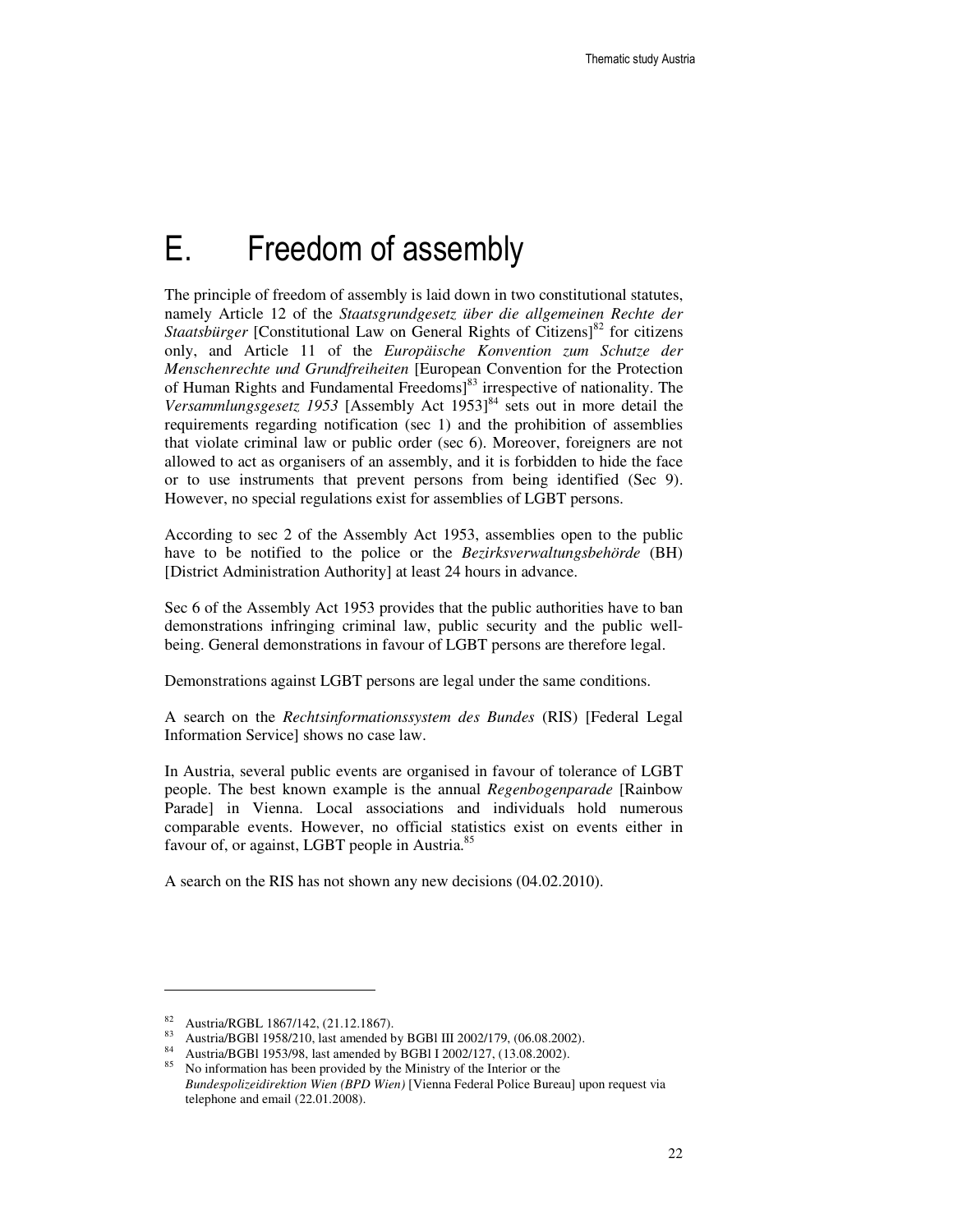## F. Criminal law

Hate speech and hate crimes are not commonly used terms in Austrian (criminal) law. Special provisions in criminal law on homophobic crimes do not exist, and statistics on homophobic crimes are not available.

Sec 33 para 1 of the Criminal Code states that 'racist, xenophobic or other specifically condemnable reasons' are an aggravating factor in the determination of penalties. Homophobic reasons could therefore be considered as aggravating factors. Nevertheless, it should be mentioned that this interpretation cannot be based on legal literature or court decisions.

Recently, Gery Keszler, organiser of the annual pro-LGBT 'Life Ball' was called a '*Berufsschwuchtel'* ('professional poof') in an article published in the right-wing weekly magazine *Zur Zeit*. <sup>86</sup> The element *Beleidigung* (libel) is regulated in sec 115 of the Criminal Code<sup>87</sup> and is – according to sec 117 of the Criminal Code – a so-called *Privatanklagedelikt*<sup>88</sup> (crime subject to private prosecution). On 15.01.2008, the *Straflandesgericht Wien* [Vienna Regional Criminal Court] found the author not guilty. According to a newspaper article,<sup>89</sup> the judge argued that the remark could constitute libel, but a public figure such as Mr Keszler should be expected to be subject to such a level of public criticism. Due to the appeal filed by Mr Keszler, the decision is not yet final. It has not been published. On 24.06.2009, the journalist was convicted to a fine of 750 Euro and a compensation of  $4,000$  Euro.<sup>90</sup> The decision is not available at the RIS.

Therefore, homophobic hate speech may qualify as libel (sec 115 of the Criminal Code) but is not covered by incitement to hatred (sec 283 of the criminal code).

Moreover, homophobic hate speech is covered by the ETA as *Belästigung* [harassment] in employment.

*Ehrenbeleidigung* [Insult] is laid down in sec 1330 *Allgemeines Bürgerliches Gesetzbuch* (Civil Code). It covers all kinds of violations of human dignity by

<sup>86</sup> *Zur Zeit* magazine, available at: http://www.zurzeit.at, (07.02.2008).

<sup>87</sup> C. Bertel, K. Schwaighofer (2008) *Oesterreichisches Strafrecht: Besonderer Teil §§ 75 bis 168b StGB*, Vienna New York: Springer, pp. 139-143.

<sup>88</sup> C. Bertel, K. Schwaighofer (2008) *Oesterreichisches Strafrecht: Besonderer Teil §§ 75 bis 168b StGB*, Vienna New York: Springer, pp. 144-147.

diestandard.at (16.01.2008), 'Gery Keszler als "Berufsschwuchtel" bezeichnet: Klage abgewiesen', available at: http://diestandard.at/?id=1200408517742, (14.02.2008).

Berufsschwuchtel.org (24.06.2009), bezeichnung berufsschwuchtel ist eine beleidigung', available at: http://www.berufsschwuchtel.org, (11.02.2010).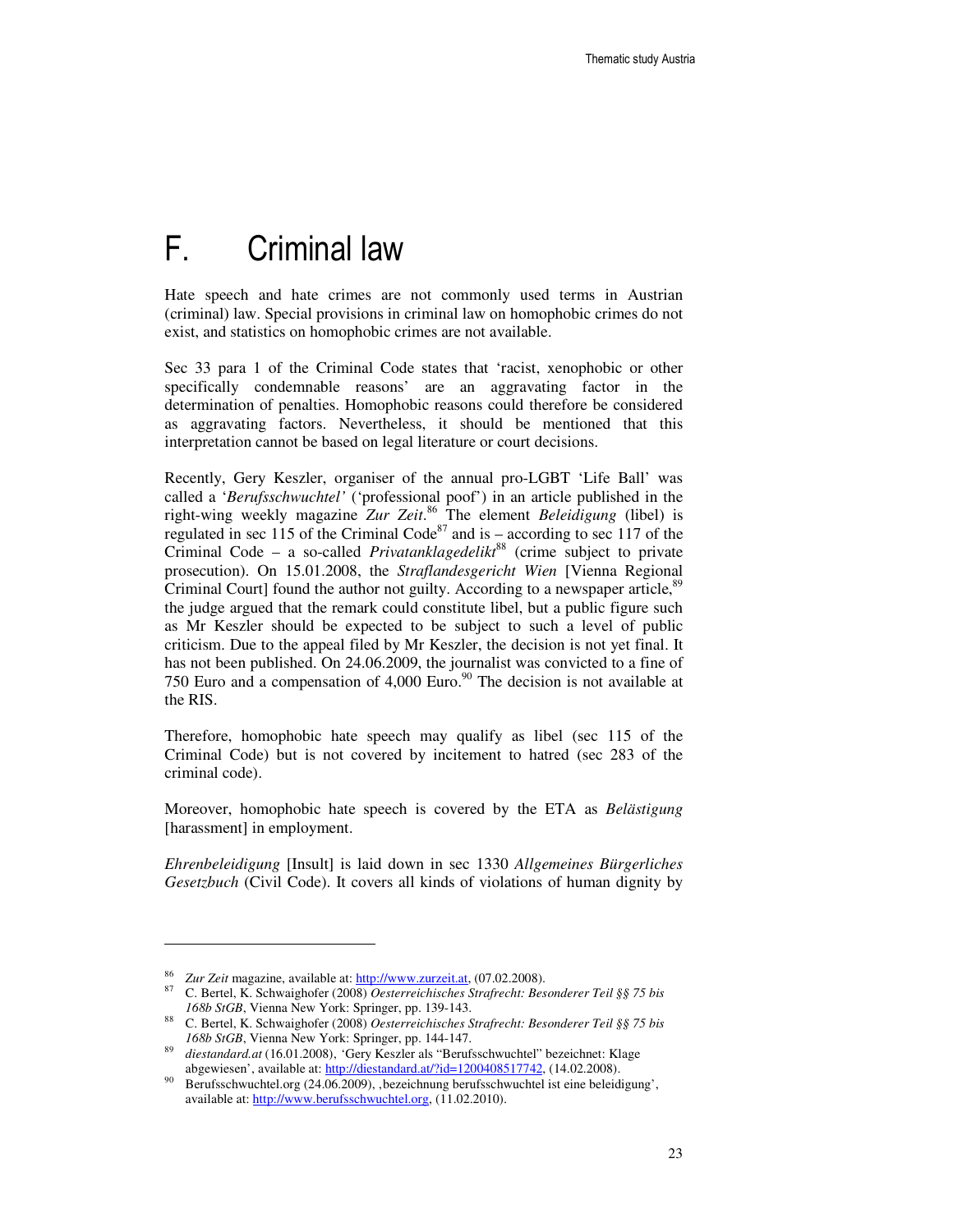verbal abuse, hurt or mockery $91$ . Homophobic hate speech can be qualified as insult. Still, a search on the *Rechtsinformationssystem des Bundes* (RIS) [Federal Legal Information Service] does not show any decisions.

Until 2002, the most severe form of discrimination against gay people in Austria could be found in sec 209 of the Criminal Code. While there was a general minimum age of 14 years for sexual relations among heterosexuals or between two women, sec 209 prohibited male persons who had attained the age of 19 years from 'fornicating' with a person of the same sex who had attained the age of 14 years but not the age of 18 years. In 2002, upon a request for review made by the *Straflandesgericht Innsbruck* [Innsbruck Regional Criminal Court], the Constitutional Court found that sec 209 of the Criminal Code was unconstitutional. This decision was the consequence of a number of judgements delivered by the European Court of Human Rights that established different age limits for men and women for sexual relations to be in breach of Articles 8 and 14 of the European Convention on Human Rights.<sup>92</sup> Subsequently, more neutral clauses were introduced into the Criminal Code, setting the age at 16 years for all sexual relations.<sup>93</sup> Even now that the law is apparently neutral, experience shows that these sections are mainly targeted at gay men. Court cases relying upon the new regulations that were initiated in 2002 only concerned male homosexual relations.<sup>94</sup> In the first half of 2003, half of the criminal court proceedings initiated still concerned male-male relations.<sup>95</sup> This discriminatory application of sec 207a of the Criminal Code even triggered the European Parliament to call upon Austria to apply the new regulations in a nondiscriminatory manner.<sup>96</sup> However, persons who had been convicted under sec 209 of the Criminal Code have not been compensated. Moreover, the nationwide retention of records of convictions under sec 209 in the *Strafregister*

<sup>91</sup> H. Koziol, R. Welser (2008) *Grundriss des bürgerlichen Rechts. Band II*, Vienna. Manz, p. 349.

<sup>92</sup> *S.L. vs. Austria,* 09.01.2003; *L. and V. vs Austria,* 09.01.2003; *R.H. vs. Austria,* 19.01.2006; *Wolfmeyer vs. Austria,* 12.05.2005.

 $^{93}$  Secs 207a and 208 Criminal Code.

<sup>94</sup> Austria / Bundesministerium für Justiz, *Anfragebeantwortung durch den Bundesminister für Justiz Dr. Dieter Böhmdorfer zu der schriftlichen Anfrage (91/J) der Abgeordneten Dr. Caspar Einem, Kolleginnen und Kollegen an den Bundesminister für Justiz betreffend strafrechtliche Verfolgung homo- und bisexueller Männer (§ 209 StGB)*, (04.04.2003), available at: http://www.parlament.gv.at/PG/DE/XXII/AB/AB\_00091/fname\_002664.pdf, (20.02.2008).

<sup>95</sup> Austria / Bundesministerium für Justiz, *Anfragebeantwortung durch den Bundesminister für Justiz Dr. Dieter Böhmdorfer zu der schriftlichen Anfrage (656/J) der Abgeordneten Mag. Melitta Trunk, Kolleginnen und Kollegen an den Bundesminister für Justiz betreffend ausschließliche Anwendung des §207b StGB gegen homosexuelle Männer*, (05.09.2003), available at: http://www.parlament.gv.at/PG/DE/XXII/AB/AB\_00660/fname\_007871.pdf, (20.02.2008).

<sup>96</sup> For details see: H. Graupner (2004) 'Austria', in: Report of the European Group of Experts on Combating Sexual Orientation Discrimination (2004), *Combating Sexual Orientation Discrimination in Employment, legislation in 15 EU member states*, p. 54, available at: http://ec.europa.eu/employment\_social/fundamental\_rights/pdf/aneval/sexorfull\_a.pdf, (20.02.2008).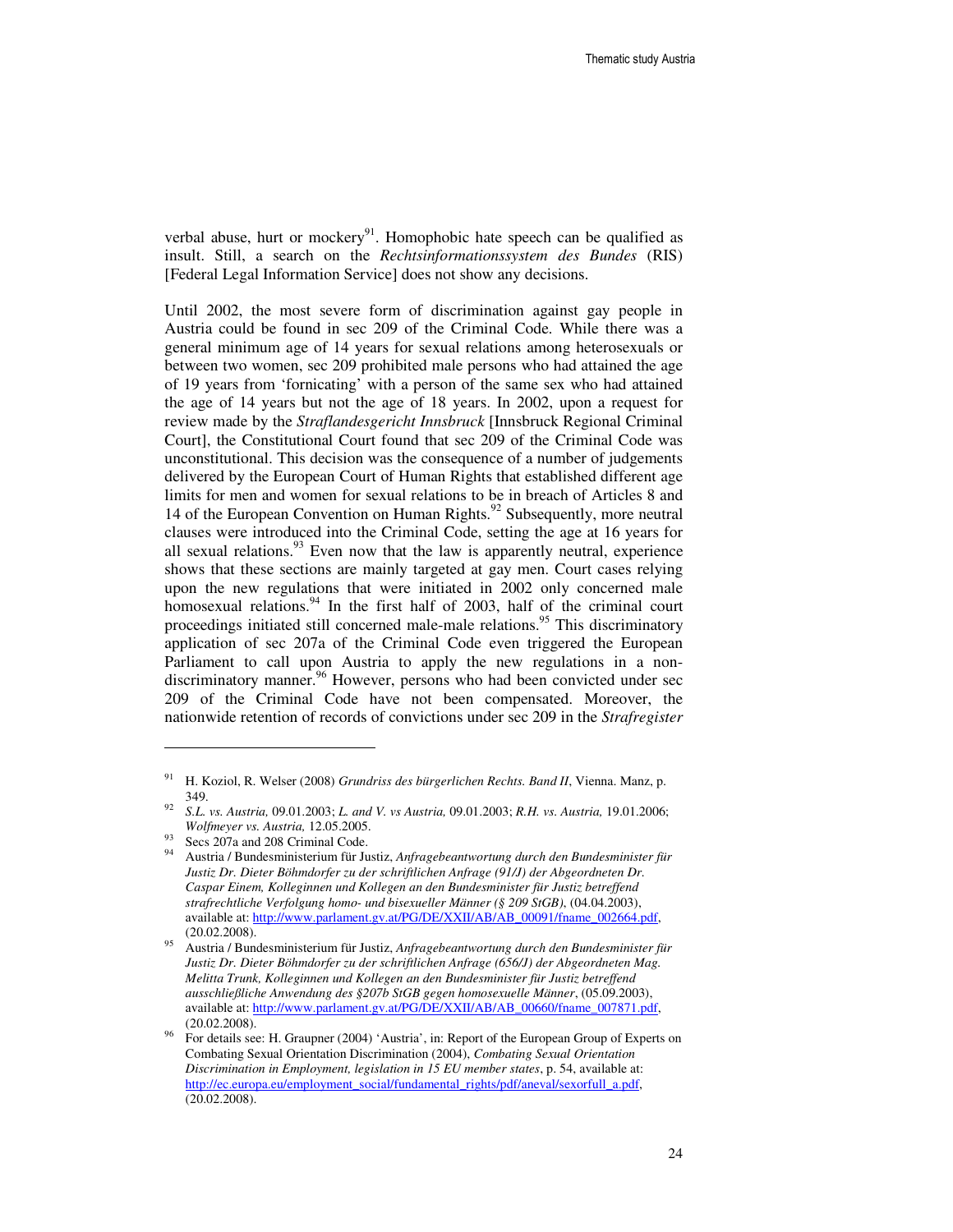[Registry of Convictions] is still being upheld, as this practice was confirmed by the Constitutional Court in  $2006.<sup>97</sup>$ 

In December 2009, the Ministry of Justice sent out a draft amendment of the Criminal Code which proposes to include sexual orientation into the protection from incitement to hatred (sec 283 Criminal Code).<sup>98</sup>

Nevertheless, a number of related terms can be found in the *Strafgesetzbuch* [Criminal Code].<sup>99</sup> Sec 283 of the Criminal Code prohibits incitement to hatred directed against churches or persons on the grounds of their religion, race, ethnic group or state of origin. LGBT persons are not protected.

## F.1. Provisions similar to the institutional homophobia proposed in Lithuania

In Austria, the *Pornographiegesetz<sup>100</sup> [Pornography Act]* is the equivalent to the Lithuanian law on the protection of minors against the detrimental effects of public information. The *Pornography Act* includes provisions against the publication and dissemination of media promoting sexually deviant acts (sec 1) and against the publication and dissemination of any media endangering the moral and health development of juveniles (sec 2). None of these provisions makes any distinction between heterosexual and homosexual or bisexual acts. A search on the RIS shows that no hint can be found that LGBT issues are targeted more often than heterosexual issues.

Sec 220 of the Criminal Code outlawing the promotion of homosexual activities or sodomy was abolished in 1996 by BGBl 1996/762. Such promotion was considered a *Medieninhaltsdelikt* [offense constituted by the content of a media] according to sec 1 para 1 subsec 12 *Mediengesetz<sup>101</sup>* [Media Act]. According to sec 34 Media Act the prosecutor can apply for a publication of the judgement.

There has never been any suspicion that "phallometry" or "phallometric testing" has been applied in Austria.

Austria/Verfassungsgerichtshof/B0742/06, (04.10.2006).

<sup>98</sup> See: http://www.parlament.gv.at/PG/DE/XXIV/ME/ME\_00119/pmh.shtml, (15.02.2010).

Austria/BGBl1974/60, last amended by BGBl I 2007/112, (28.12.2007)

<sup>100</sup> Austria/BGBl 1950/97, last amended by BGBl I 2007/112, (28.12.2007).

<sup>101</sup> Austria/BGBl 1981/314, last amended by BGBl I 2009/8, (23.02.2009).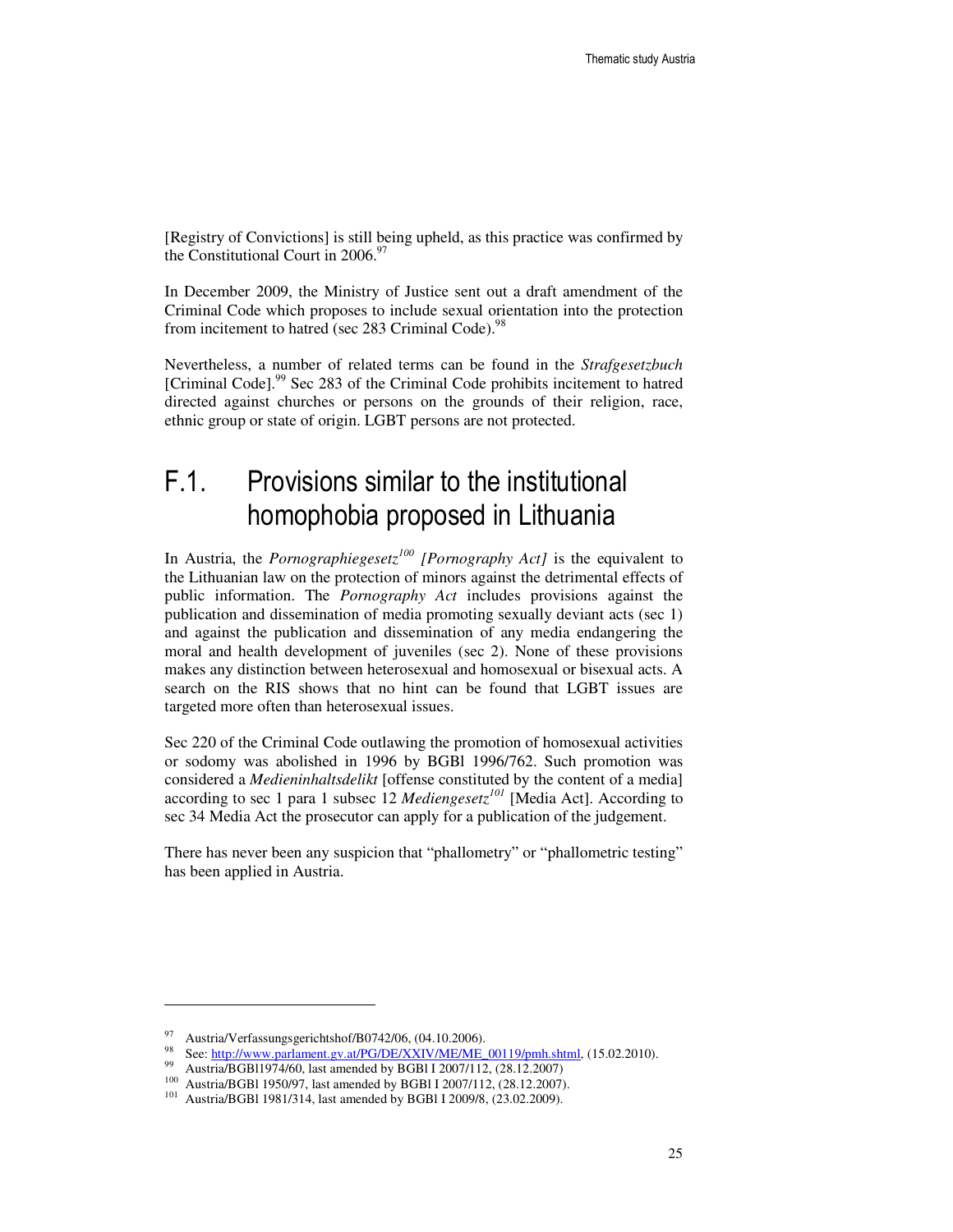## G. Transgender Issues

The ETA does not make explicit reference to transgender issues. However, transgender-specific issues, including gender identity and transsexuality, are considered by legal doctrine to be covered by the discrimination ground of gender<sup>102</sup>, a position which corresponds to that of the government (see below). Consequently, transgender issues should fall within the scope of Part 1 of the Equal Treatment Act, headed 'Equal treatment of men and women in the employment area'.<sup>103</sup>

Council Directive 2004/113/EC prohibiting discrimination between men and women in access to and supply of goods and services was transposed into national law. The respective provisions were incorporated into the Equal Treatment  $Act^{104}$ . Transgender people are protected from discrimination in the field of goods and services, as this is considered as discrimination on grounds of gender.<sup>105</sup> However, the new provisions do not apply to lesbians, gay men and bisexuals. Still, the provisions of most provinces (except Lower Austria) cover sexual orientation, too (see A 1.1- A1.9).

In Austria, no specific legislation on transgender issues is so far in place. If transgender persons feel discriminated against, their complaint is filed under the discrimination ground of gender in accordance with the Equal Treatment Acts and Anti-discrimination Acts applicable.

The legal basis for a change of name can be found in the *Personenstandsgesetz* [Personal Status Act]<sup>106</sup> and the *Namensrechtsänderungsgesetz* [Change of Name Act]. $107$ 

No statistics exist on how many persons have changed their sex/gender, or how many name changes have been effected due to changes of gender.

The Personal Status Act stipulates that the authorities keep *Personenstandbücher* [Personal Status Registers] that hold the names, birth dates, dates of marriages and dates of death of individuals. Sec 16 reads as follows: 'The Personal Status Authority has to change a registration if it has become incorrect.'

<sup>102</sup> N. Bei (1997) 'Diskriminierung transsexueller Personen', in*: DRdA* 1997, p. 24*5* 

<sup>103</sup> M. Windisch-Graetz (2005) '§ 17', in: R. Rebhahn (ed.) *GlBG – Gleichbehandlungsgesetz Kommentar*, Wien New York: Springer, p. 446.

<sup>104</sup> Austria/BGBl I 2008/98, (06.06.2008)

<sup>105</sup> Austria / *Erläuterungen* [Explanatory Notes]/ RV 415dB XXIII. GP, available at: http://www.parlament.gv.at/PG/DE/XXIII/I/I\_00415/fname\_096505.pdf, (08.01.2008).

<sup>106</sup> Austria/BGBl 1983/60, last amended by BGBl I 2005/100, (16.08.2005).

<sup>107</sup> Austria/BGBl 1988/195, last amended by BGBl 1995/25, (05.01.1995).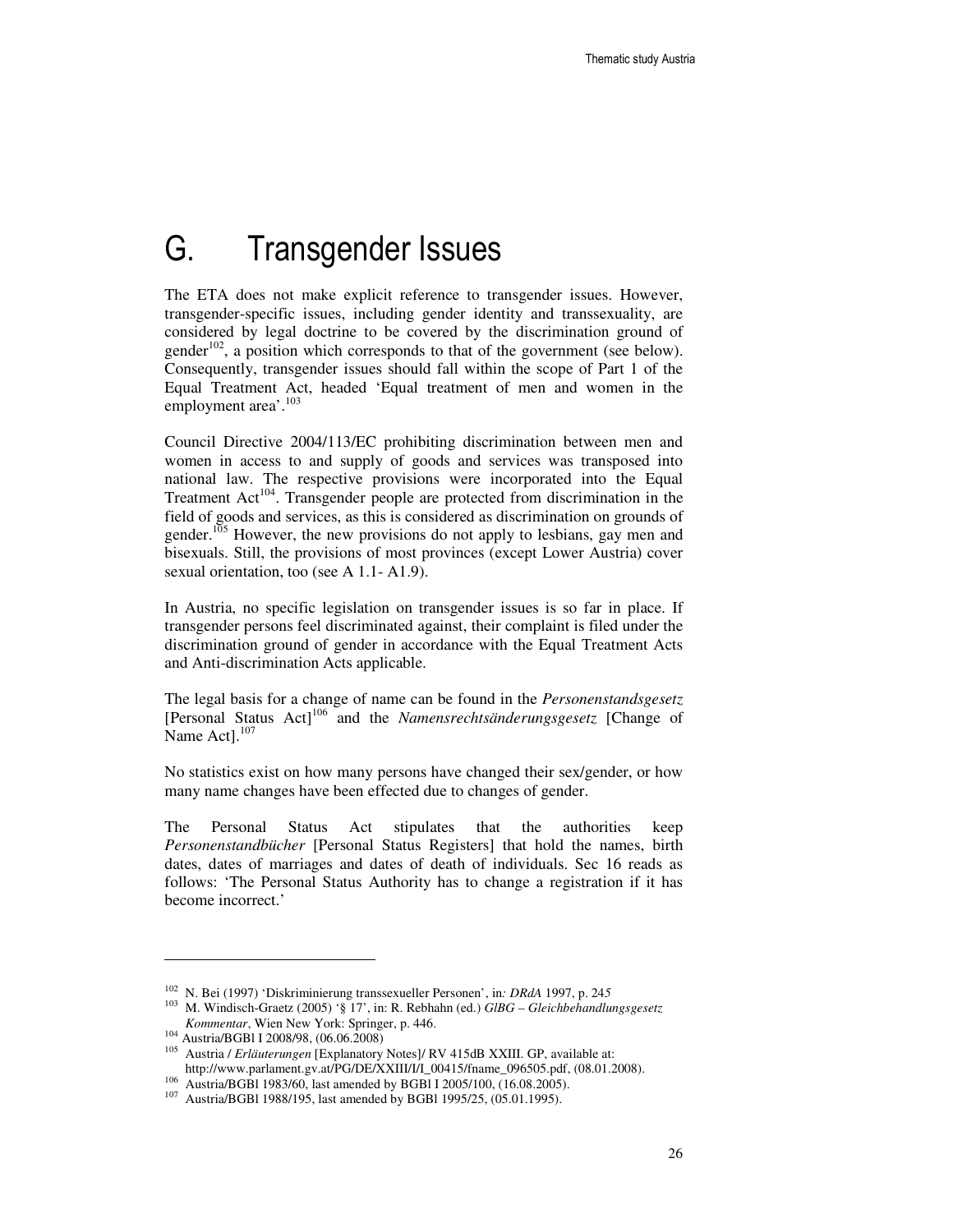Sec 2 para 2 no 3 of the Change of Name Act provides that forenames can be changed if 'the forename is not in accordance with the holder's sex'.

In 1996, the Ministry of the Interior (MoI) issued an *Erlass* (internal order), the so-called *Transsexuellen-Erlass* [Transsexual Order],<sup>108</sup> stating that after a change of gender a name can only be changed (to another name typical for the other sex) if the person (a) provides a medical opinion on several physical and medical prerequisites (2.2) and (b) has changed the notification of his/her sex in the *Geburtenregister* [Register of Births] (3). The change of notification in the Register of Births could only be effected if the person was not married (2.4).

The Constitutional Court annulled this order due to formal publication deficiencies (it had not been published as a formal decree but as an internal order only). Moreover, the Court ruled that there is no legally valid reason to restrict the correction of incorrect data in public registers to unmarried persons. 109

The government coalition agreement states on page 147 that 'the legal situation of transgender persons should be improved'.

According to the Constitutional Court decision of 2006, after a change of sex, persons can rectify their names in the Register of Births and subsequently change their name. Nevertheless, there is still no explicit legal basis, and specific legislation on the change of name is expected no earlier than in late  $2009.<sup>110</sup>$ 

A search on the *Rechtsinformationssystem des Bundes* (RIS) [Federal Legal Information Service] does not show any decisions.

On 27.02.2009, the Administrative Court decided that according to Austrian law operations of the genitals are no prerequisite for registering a new name in the Register of Births.<sup>111</sup> In another case of a transgender woman the Administrative Court decided twice $112$  that operations of the genitals are not necessary for registering a name in the Register of Births.

On  $03.12.2009$ , the Constitutional Court decided<sup>113</sup> that operations of the genitals must not be a prerequisite for registering a new name in the Register of

<sup>108</sup> BMI Zahl: 36.250/66-IV/4/9, (27.11.1996).

<sup>109</sup> Austria/Verfassungsgerichtshof/B947/05, (21.06.2006).

<sup>110</sup> Information provided upon telephone request by the Ministry of the Interior, department III/2 (22.01.2008).

<sup>111</sup> Austria/Verwaltungsgerichtshof/2008/17/0054, (27.02.2009).

<sup>112</sup> Austria/Verwaltungsgerichtshof/2008/06/0032, (15.09.2009), Austria/Verwaltungsgerichtshof/2009/17/0263, (17.02.2010)

<sup>113</sup> Austria/Verfassungsgerichtshof/B1973/08, (03.12.2009),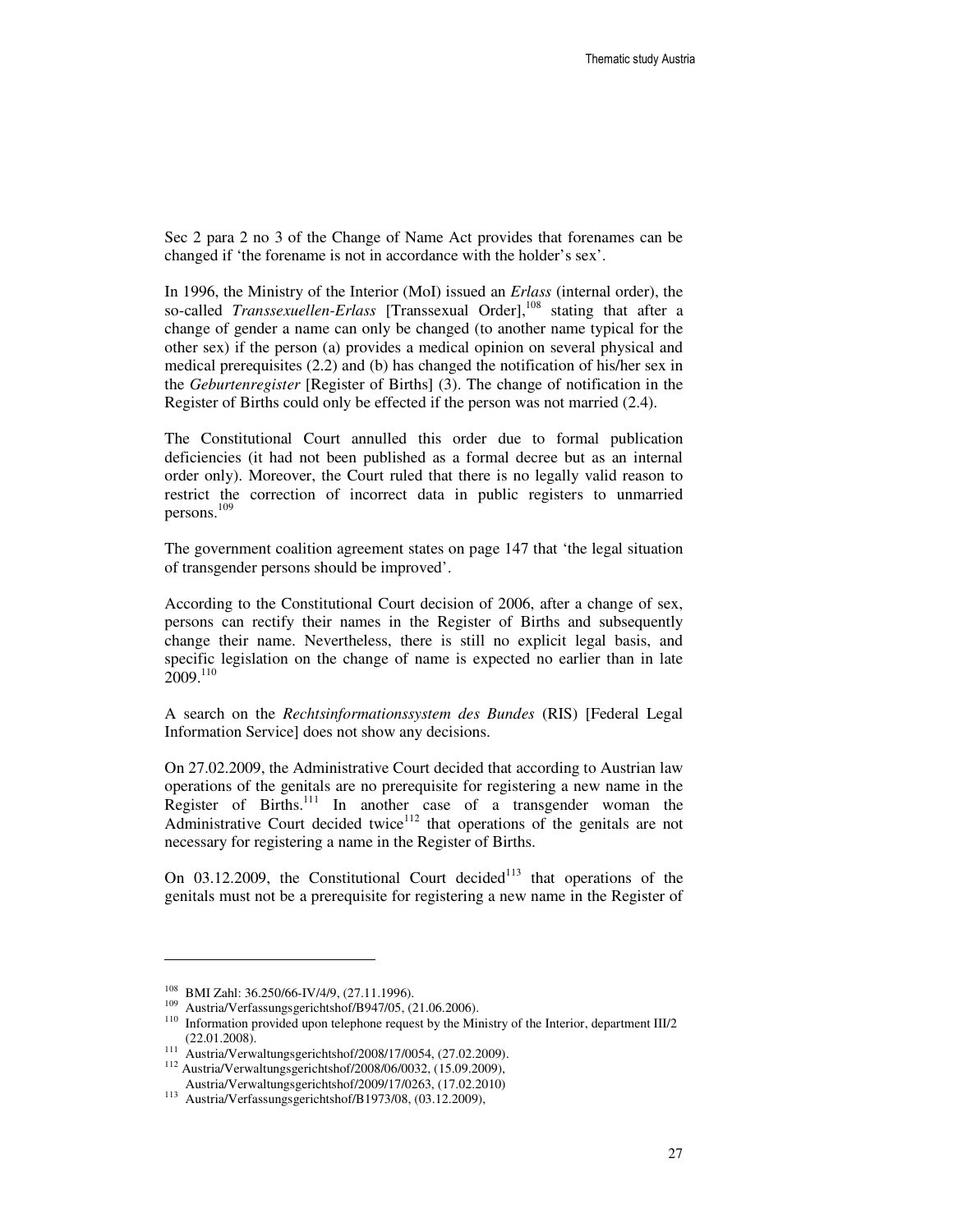Births. Still transgender persons and their lawyers and organisations fear<sup>114</sup> that the Ministry of the Interior will continue to request an operation of the genitals before changing the name. For the first time, a low ranking representative of the Ministry of the Interior has indicated changes.<sup>115</sup> According to information provided by NGOs, a complaint has been made against this openly unlawful practice by the authorities to the *Korruptionsstaatsanwaltschaft* [Public Prosecutor against corruption].<sup>116</sup>

<sup>&</sup>lt;sup>114</sup> Standard (25.01.2010), , Ministerium besteht auf Operationszwang', available at: http://diestandard.at/1263705944806/Transgender-Ministerium-besteht-auf-Operationszwang,  $(11.02.2010).$ 

<sup>115</sup> Standard (02.02.2010), 'Transsexualität kein Operationszwang', available at: http://diestandard.at/1263706511148/Transsexualitaet-Kein-Operationszwang, (10.02.2010).

<sup>116</sup> Rechtskomitee Lambda (26.01.2010), Operationszwang für Transsexuelle: Amtsmissbrauch im Innenministerium', available at: http://www.rklambda.at/dokumente/news\_2010/Newsde\_PA-100126\_Operationszwang%20fuer%20Transsexuelle.pdf, (11.02.2010).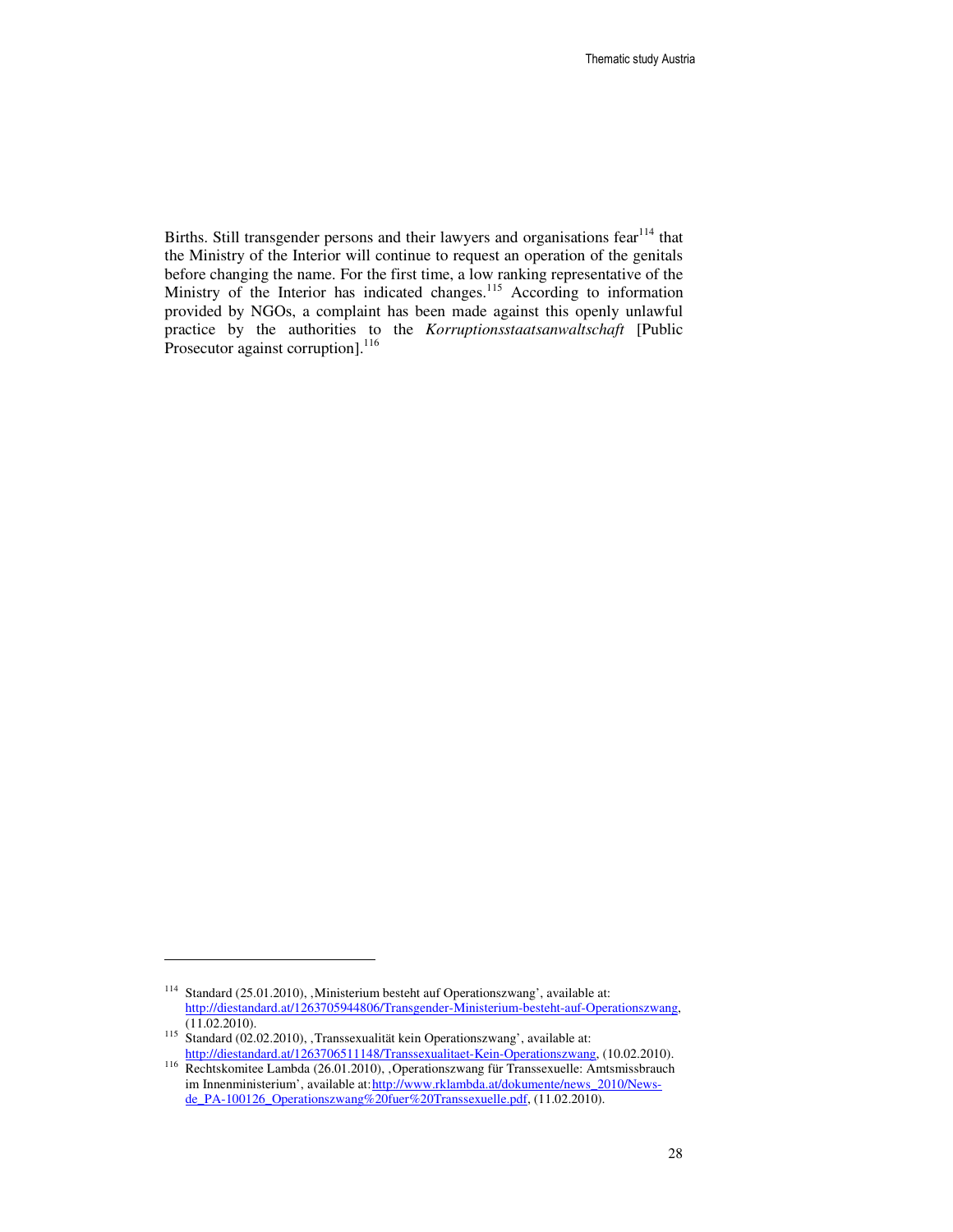## H. Miscellaneous

### H.1. Registered Partnership

On 24.10.2007, the Austrian Minister of Justice presented a draft *Gesetz über die Eingetragene Lebenspartnerschaft* [Law on Registered Partnerships].<sup>117</sup> Discussions on various details (where and how the partnership can be contracted,<sup>118</sup> what the exact rights and duties that emerge from such a partnership are, what possibilities there are for adoption, $119$  what the distinctions are from regular forms of marriage, $120$  etc.) have continued for quite a while.

In 2009, a new draft was presented called *Eingetragene Partnerschafts-Gesetz 2009 (EPG)* [Registered Partnership Act 2009 – RPA]). Most provisions entered into force on  $01.01.2010^{121}$ . Compared to the draft presented in 2007, the new act contains more differences to marriage restricted to heterosexual couples<sup>122</sup>. At the moment it is not possible to evaluate the impact of the law yet. Most LGBT-organisations have commented on it ambiguously<sup>123</sup>.

The basic principles of the *RPA*: two persons of the same sex can conclude a registered partnership (*sec 1 RPA, sec 2 RPA*); the registered partners are obliged to support each other and to reside together (s*ec 8 para 2 RPA*); the registered partnership can be divorced at the courts (*sec 13 RPA*);

The main differences and shortcomings of the *RPA* in short: the registered partnership is only available for two persons of the same sex (*sec 2 RPA*);

<sup>&</sup>lt;sup>117</sup> Justizressort, Bundesministerium für Inneres [Justice Department, Ministry of the Interior], 'Berger präsentiert Gesetzesentwurf zu eingetragenen Partnerschaften', (24.10.2007), available at: http://www.bmj.gv.at/service/content.php?nav=66&id=386, (14.02.2008).

<sup>118</sup> *derstandard.at*, (21.11.2007) 'ÖVP gegen Zeremonie und für längere Trennungsfrist', available at: http://derstandard.at/?url=/?id=3118469, (14.02.2008).

<sup>119</sup> *Wiener Zeitung*, (17.10.2007) 'Quasi-Ehe für Homosexuelle kommt', available at: http://www.wienerzeitung.at/DesktopDefault.aspx?TabID=4103&Alias=wzo&cob=307827, (14.02.2008).

<sup>120</sup> *ots.at*, (28.11.2007) 'Donnerbauer: Für eingetragene gleichgeschlechtliche Partnerschaft aber gegen Adoptionsrecht', available at: http://www.ots.at/presseaussendung.php?schluessel=OTS\_20071128\_OTS0262,

<sup>(14.02.2008).</sup> 

<sup>121</sup> Austria/BGBl I 2009/135, (30.12.2009).

<sup>122</sup> See N. Benke (2010): Zum Bundesgesetz über die eingetragene Partnerschaft 2009: Weder Ehe noch Familie, in: *Zeitschrift für Ehe- und Familienrecht*, 2010, p. 19.

<sup>123</sup> See: http://www.rklambda.at/dokumente/news\_2009/News-de\_PA-091218- Partnerschaftsgesetz.pdf; http://www.hosiwien.at/historische-abstimmung-im-nationalrathosi-wien-uberreicht-allen-183-abgeordneten-rosa-punschkrapfen/, (11.02.2010).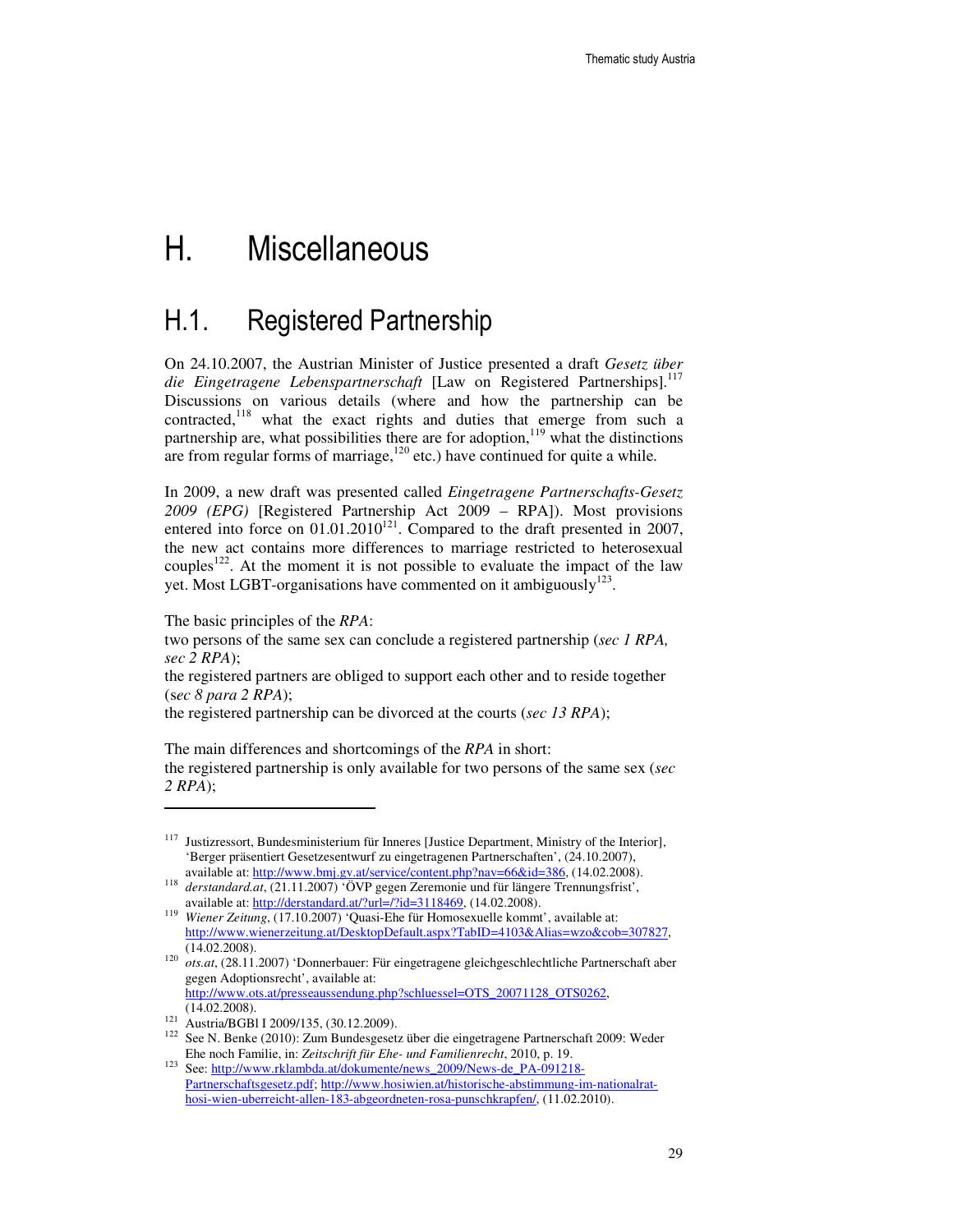the registered partnership cannot be concluded at the *Standesamt* [register office] but only at the *Bezirksverwaltungsbehörde* [District Authority], there is no ceremony and witnesses are not necessary like for marriages of heterosexual couples *(sec 6 para 1 and 2 RPA;* 

the registered partners must keep their names *(sec 7 RPA);* 

the joint adoption (i.e. the adoption of a child that is not the child of one of the partners) or the adoption of a child of one of the partners by the other is not allowed *(sec 8 para 4 RPA);* 

registered partners are explicitly excluded from *medizinisch unterstützter Fortpflanzung* [medically assisted procreation] according to sec 2 para 1 *Fortpflanzungsmedizingesetz*<sup>124</sup> [Reproduction Act].

## H.2. Foster childhood

Homosexual partners are not allowed to adopt children (see H.1) but they can act as foster parents. In 2008, Muslim parents brought a claim against the assignment of a gay couple as foster parents for their daughter. The biological parents claimed that the daughter would be exposed to Christian paedophiles. The District Court of Vienna and the Court of Appeal rejected the claim<sup>125</sup>. They stated that the foster parents were educated adequately and supervised by the youth welfare services. Their performance was considered to be very good. The court did not consider it necessary to argue why homosexuals are appropriate foster parents.

<sup>124</sup> Austria/BGBl 1992/275, as amended by BGBl I 2009/135, (30.12.2009).

<sup>&</sup>lt;sup>125</sup> LGZ Wien [Regional Court] 48 R 305/08w (13.11.2008), published in: Zeitschrift für Eheund Familienrecht 2010, 26. The decision is not published in the RIS.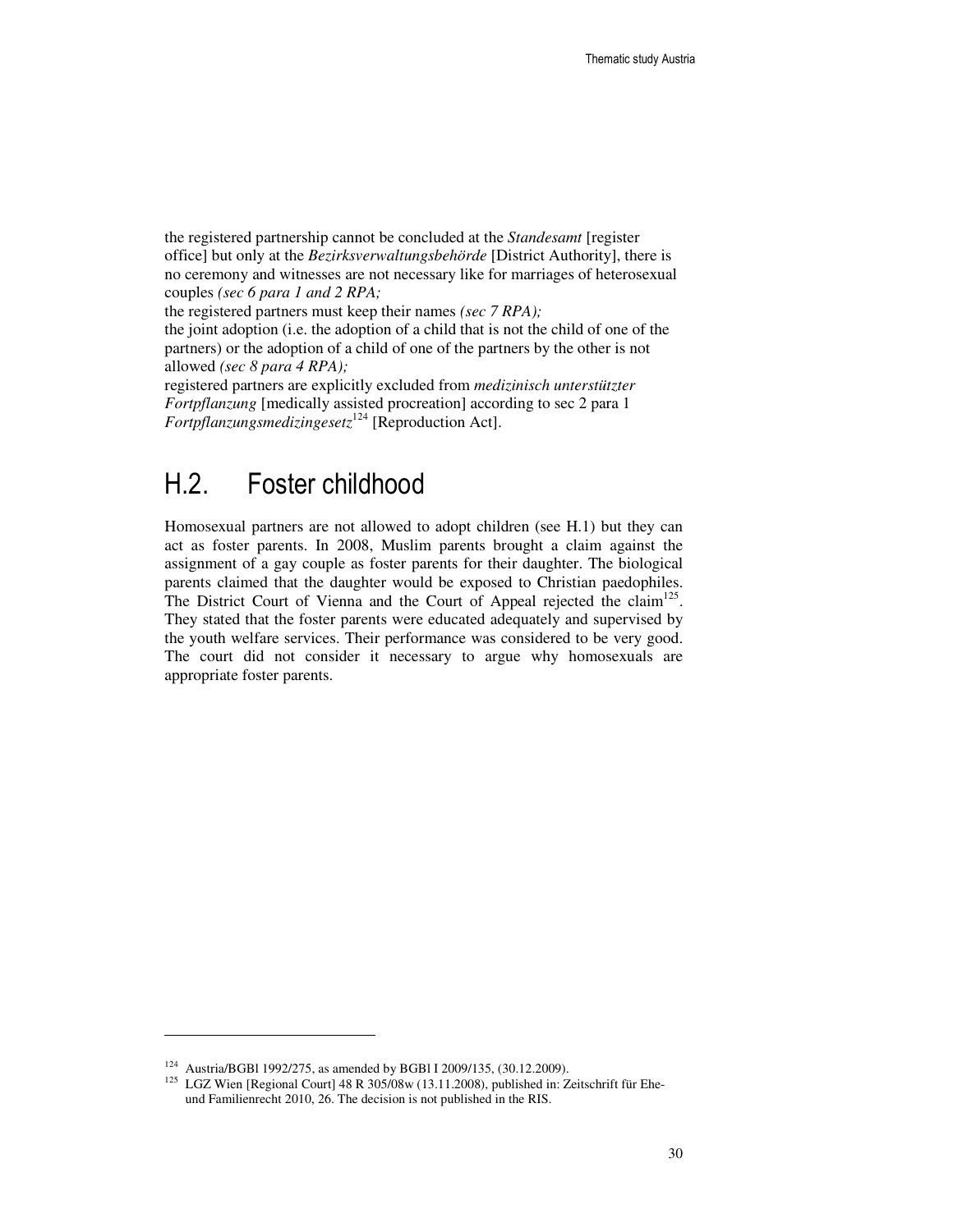## Good practices

Only very few persons and organisations in Austria – apart from LGBT associations – promote the rights of LGBT people. Lately, the president of the *Österreichischer Gewerkschaftsbund (ÖGB)* [Austrian Trade Union Federation] asked for the adoption of Collective Agreements<sup>126</sup> in order to combat discrimination against LGBT people.

In February 2008, one male officer of the Austrian army returned to his post after a change of gender<sup>127</sup>. The Austrian army accepted his decision. This case was broadly discussed in the media. Still – as women can serve as officers in the Austrian army -, it should not be mentioned as "good practice" because the army only behaved according to the law.

<sup>126</sup> *ots.at*, (28.10.2007) 'Hundstorfer: Diskriminierung Homosexueller hat am Arbeitsplatz nichts zu suchen', available at: http://www.ots.at/presseaussendung.php?schluessel=OTS\_20071028\_OTS0011&ch=politik,

<sup>(14.02.2008).&</sup>lt;br>
<sup>127</sup> http://steiermark.orf.at/stories/254822/forum/?page=10, (19.03.2008)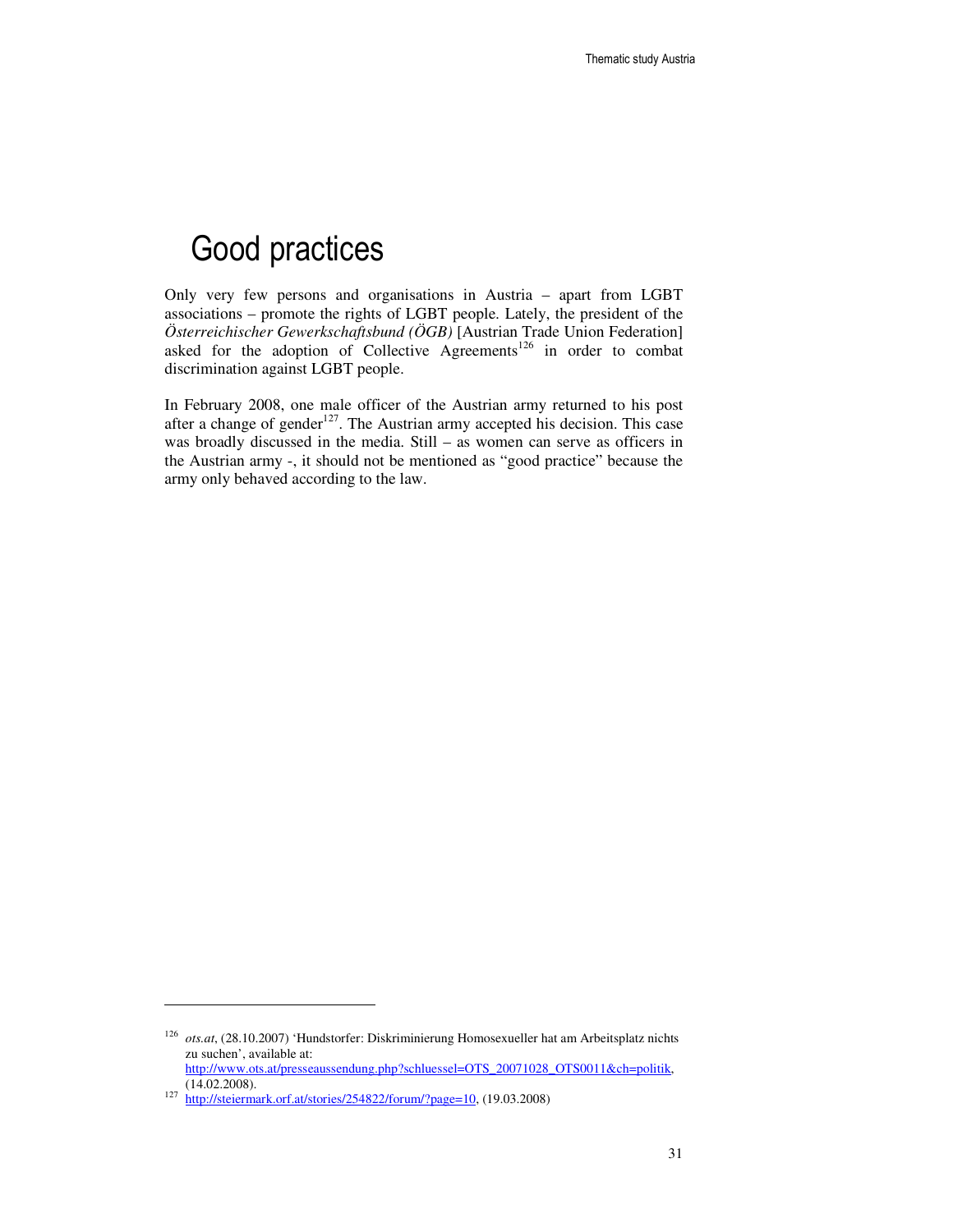# Annex 1 – Case law

| Case title                                                                                                                       | Lorry driver                                                                                                                                                                                                                                                                                                                                                                                                                                                                                                                                                                                                                                            |
|----------------------------------------------------------------------------------------------------------------------------------|---------------------------------------------------------------------------------------------------------------------------------------------------------------------------------------------------------------------------------------------------------------------------------------------------------------------------------------------------------------------------------------------------------------------------------------------------------------------------------------------------------------------------------------------------------------------------------------------------------------------------------------------------------|
| Decision date                                                                                                                    | 14.07.2006                                                                                                                                                                                                                                                                                                                                                                                                                                                                                                                                                                                                                                              |
| Reference details (type and<br>title of court/body; in original<br>language and English [official<br>translation, if available]) | Landesgericht Salzburg [Regional Court of Salzburg], 18Cga120/05t                                                                                                                                                                                                                                                                                                                                                                                                                                                                                                                                                                                       |
| Key facts of the case<br>$(max. 500 \text{ chars})$                                                                              | The plaintiff is a lorry driver. He has been harassed and sexually harassed since before the entry into force of the<br>Equal Treatment Act prohibiting discrimination on ground of sexual orientation in employment and occupation.<br>The defendants were two of more persons making discriminatory, obscene and humiliating remarks connected to<br>his sexual orientation. The remarks continued although his employer instructed them to refrain from such<br>behaviour. Supported by the Litigation Association of NGOs against Discrimination <sup>128</sup> and represented by a<br>barrister the plaintiff sued two persons for 400 Euro each. |
| Main<br>reasoning/argumentation<br>$(max. 500 \text{ chars})$                                                                    | The plaintiff only intended to obtain a symbolic amount of compensation, knowing that the minimum sum for<br>sexual harassment is 720 Euro (400 Euro for harassment). The court had no doubt that harassment and sexual<br>harassment in the sphere of employment under the Directive and the Equal Treatment Act had taken place. The<br>decision argues in detail that harassment can be committed in a variety of ways – spoken word, exclusion and<br>physical violation.                                                                                                                                                                           |

#### Chapter A, the interpretation and/or implementation of Employment Equality Directive 2000/78/EC, case 1

<sup>128</sup> *Klagsverband zur Durchsetzung der Rechte von Diskriminierungsopfern* – http://www.klagsverband.at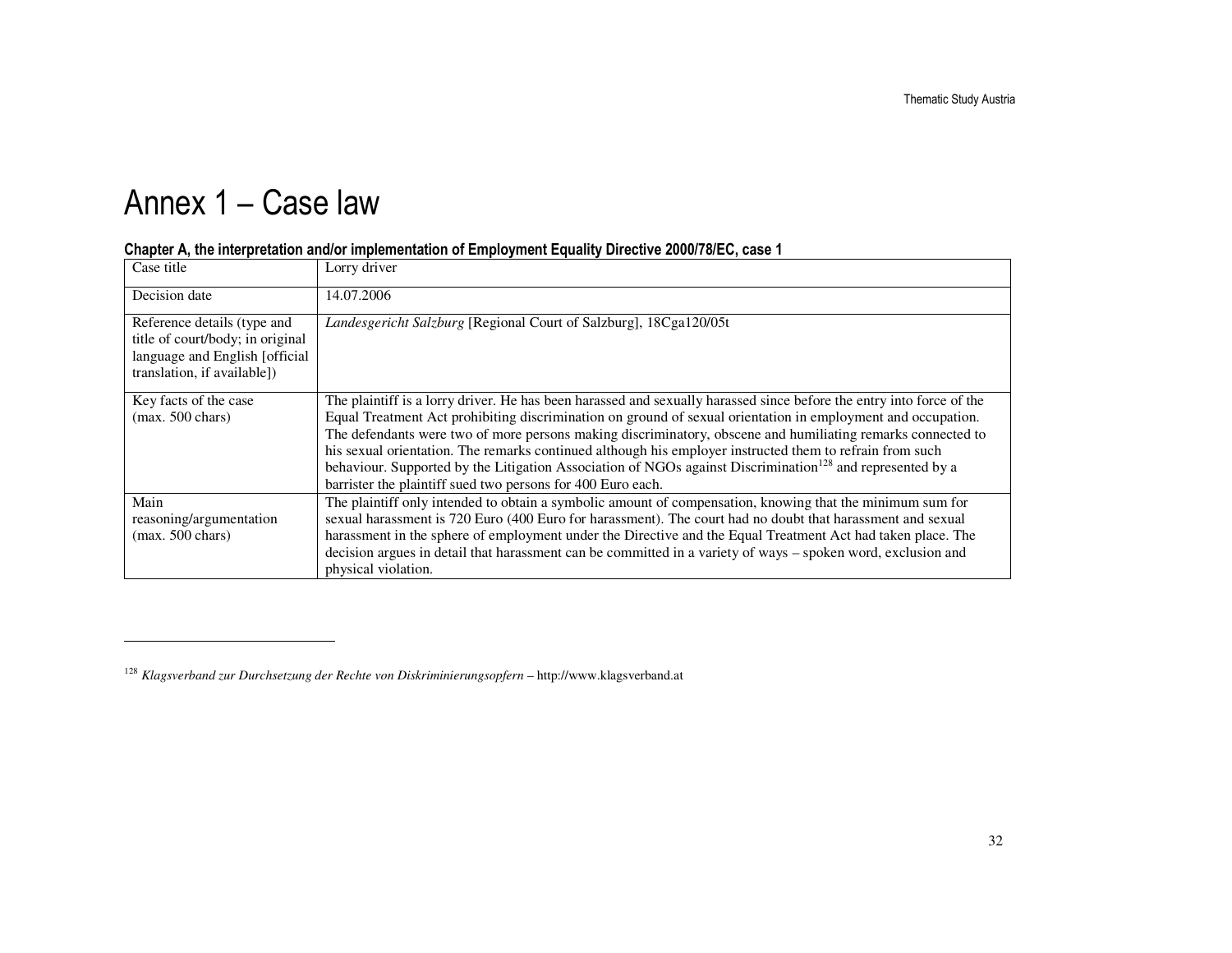| Key issues (concepts,<br>interpretations) clarified by<br>the case (max. $500$ chars)       | Concept of harassment and sexual harassment, involvement of NGOs ( <i>Nebenintervention</i> ) to support victims of<br>discrimination in court actions under the Equal Treatment Act, shifting of the burden of proof.                                                                                                                                            |
|---------------------------------------------------------------------------------------------|-------------------------------------------------------------------------------------------------------------------------------------------------------------------------------------------------------------------------------------------------------------------------------------------------------------------------------------------------------------------|
| Results (sanctions) and key<br>consequences or implications<br>of the case (max. 500 chars) | The defendants were sentenced to pay the plaintiff 400 Euro each for harassment and sexual harassment.<br>Due to the fact that the plaintiff only sued for the minimum amount for harassment (and even less than the<br>minimum for sexual harassment) this decision cannot have any consequences with respect to clarifying how to<br>assess immaterial damages. |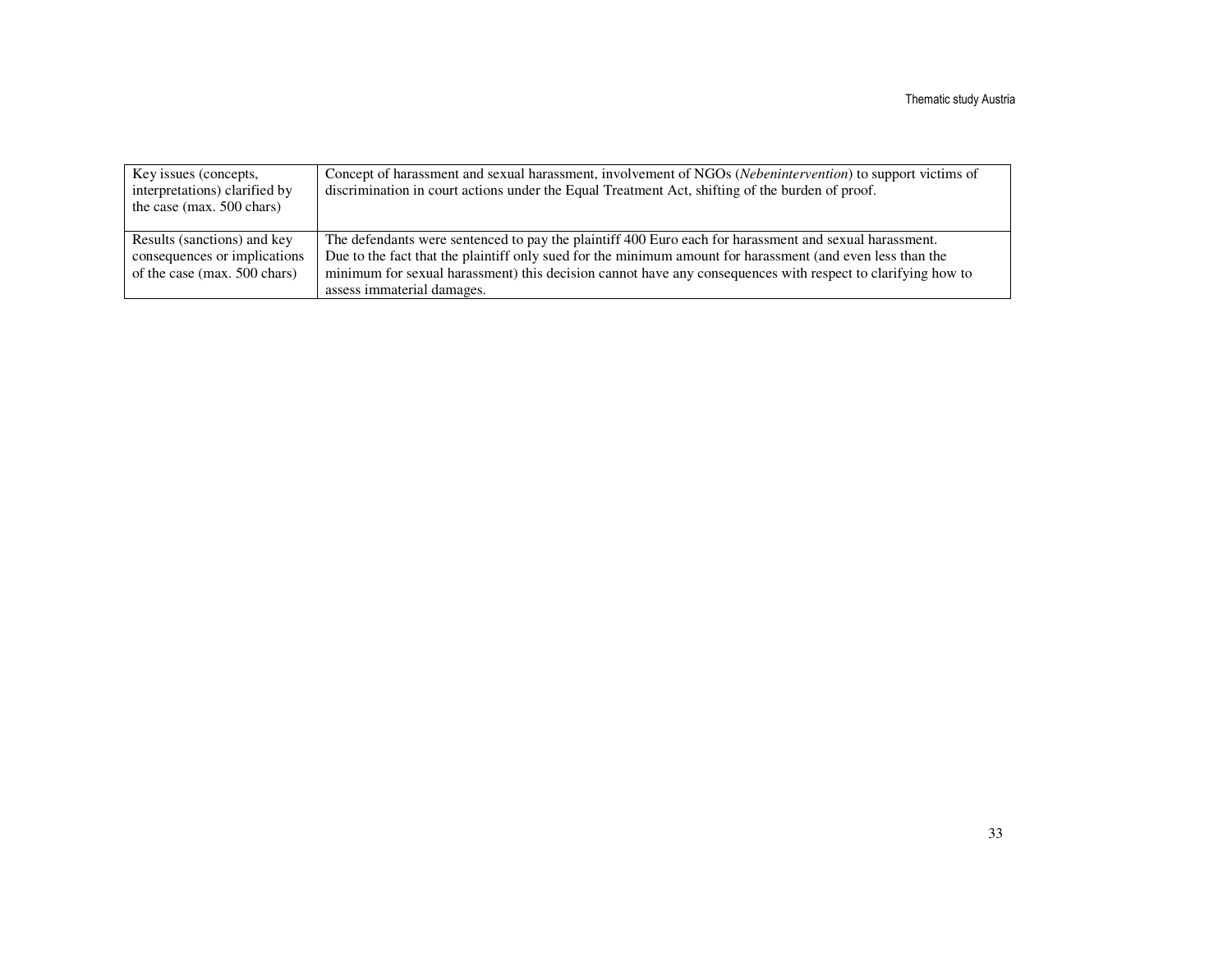### Chapter A, interpretation and/or implementation of Employment Equality Directive 2000/78/EC, case 2

| Case title                                                                                                                        | Discriminatory transfer to another police unit                                                                                                                                                                                                                                                                                                                                                                                                                                       |
|-----------------------------------------------------------------------------------------------------------------------------------|--------------------------------------------------------------------------------------------------------------------------------------------------------------------------------------------------------------------------------------------------------------------------------------------------------------------------------------------------------------------------------------------------------------------------------------------------------------------------------------|
| Decision date                                                                                                                     | No date                                                                                                                                                                                                                                                                                                                                                                                                                                                                              |
| Reference details (type and<br>title of court/body; in original<br>language and English [official]<br>translation, if available]) | Senat II der Gleichbehandlungskommission des Bundes [Senate II of the Federal Equal Treatment Commission], 7.<br>Gutachten 2006<br>http://www.frauen.bka.gv.at/DocView.axd?CobId=20675                                                                                                                                                                                                                                                                                               |
| Key facts of the case<br>$(max. 500 \text{ chars})$                                                                               | The applicant is a policeman. After announcing his (homo)sexual orientation he was subjected to discrimination by<br>his supervisors. He was transferred from a special unit to another post. The other colleagues involved in this<br>discriminatory incident stayed in the special unit without facing consequences.                                                                                                                                                               |
| Main<br>reasoning/argumentation<br>$(max. 500 \text{ chars})$                                                                     | The Commission decided that the applicant had been discriminated against on the ground of his sexual orientation,<br>as the defendant could not bring forward any facts indicating that the applicant had been treated equally to his<br>colleagues. Moreover, the Commission refused the supervisors' justification that he was transferred to another unit<br>to protect him against possible harassment. Such 'protection' must not be introduced against the will of the person. |
| Key issues (concepts,<br>interpretations) clarified by<br>the case (max. 500 chars)                                               | The decision clarified that the burden of proof is clearly shifted to the defendant.                                                                                                                                                                                                                                                                                                                                                                                                 |
| Results (sanctions) and key<br>consequences or implications<br>of the case (max. 500 chars)                                       | The Senate recommended that the applicant should be transferred back to the special unit again.                                                                                                                                                                                                                                                                                                                                                                                      |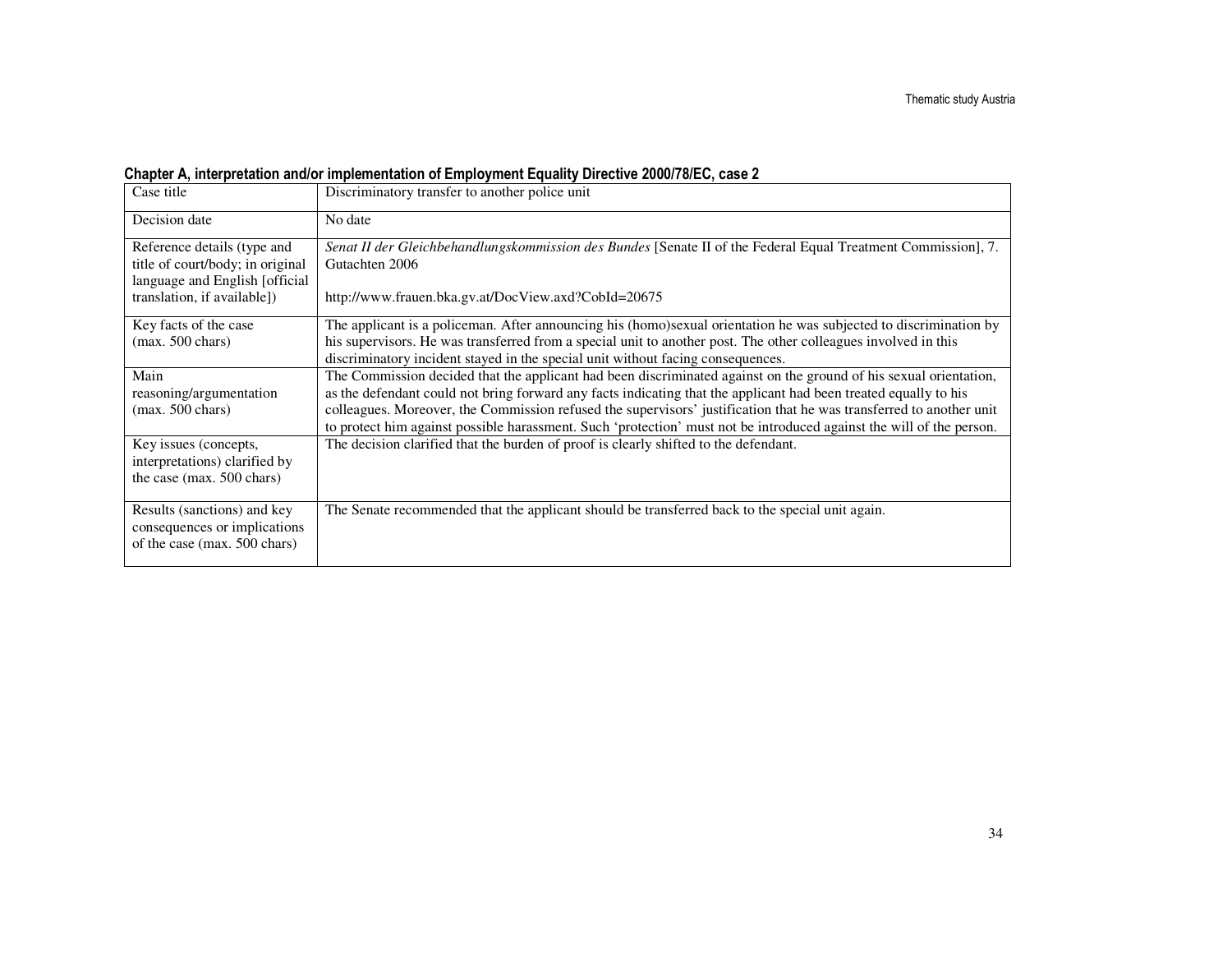### Chapter A, interpretation and/or implementation of Employment Equality Directive 2000/78/EC, case 3

| Case title                                                                                                                       | No discriminatory dismissal of two employees                                                                                                                                                                                                                                                                                |
|----------------------------------------------------------------------------------------------------------------------------------|-----------------------------------------------------------------------------------------------------------------------------------------------------------------------------------------------------------------------------------------------------------------------------------------------------------------------------|
| Decision date                                                                                                                    | No date                                                                                                                                                                                                                                                                                                                     |
| Reference details (type and<br>title of court/body; in original<br>language and English [official<br>translation, if available]) | Senat II der Gleichbehandlungskommission [Senate II of the Equal Treatment Commission]<br>http://www.frauen.bka.gv.at/DocView.axd?CobId=24553                                                                                                                                                                               |
| Key facts of the case<br>$(max. 500 \text{ chars})$                                                                              | The two applicants were employed by the same employer. Both of them were dismissed. They considered<br>themselves discriminated against on ground of their sexual orientation.                                                                                                                                              |
| Main<br>reasoning/argumentation<br>$(max. 500 \text{ chars})$                                                                    | The applicants argued that they were dismissed after it became known to other colleagues that they lived together<br>as a homosexual couple. The employer produced evidence that their homosexuality had been known of for a longer<br>period, and that their negligence in fulfilling their duties led to their dismissal. |
| Key issues (concepts,<br>interpretations) clarified by<br>the case (max. 500 chars)                                              | In this case, the shifting of the burden of proof was at stake. It was incumbent upon the employer to prove that<br>discrimination did not take place.                                                                                                                                                                      |
| Results (sanctions) and key<br>consequences or implications<br>of the case (max. 500 chars)                                      | No discrimination was established by Senate II of the Equal Treatment Commission.                                                                                                                                                                                                                                           |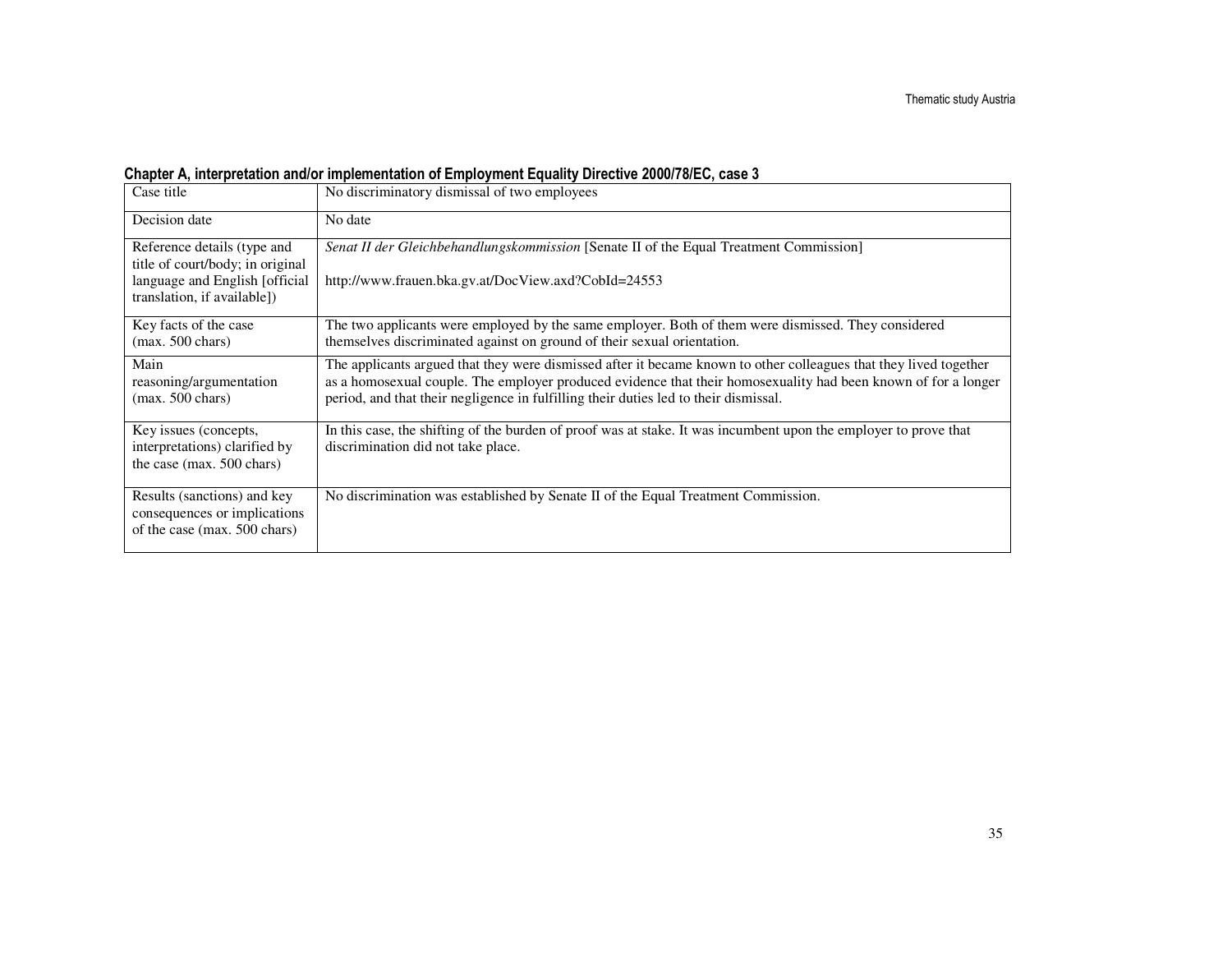| Chapter C, Asylum and subsidiary protection, case law relevant to art 10/1/d of Council Directive 2004/83/EC, case 1 |  |  |
|----------------------------------------------------------------------------------------------------------------------|--|--|
|----------------------------------------------------------------------------------------------------------------------|--|--|

| Case title                                                                                                                       | Asylum for transsexual Iranian                                                                                                                                                   |
|----------------------------------------------------------------------------------------------------------------------------------|----------------------------------------------------------------------------------------------------------------------------------------------------------------------------------|
| Decision date                                                                                                                    | 28.03.2006                                                                                                                                                                       |
| Reference details (type and<br>title of court/body; in original<br>language and English [official<br>translation, if available]) | Unabhängiger Bundesasylsenat [Federal Independent Asylum Tribunal], 244.745/0-VIII/22/03                                                                                         |
| Key facts of the case<br>$(max. 500 \text{ chars})$                                                                              | Ms H. applied for asylum because she claimed to be prosecuted by the Iranian authorities due to her transsexuality<br>and religion. A change of sex/gender is forbidden in Iran. |
| Main<br>reasoning/argumentation<br>$(max. 500 \text{ chars})$                                                                    | Prosecution because of transsexuality is sufficient reason for the recognition of the status of refugee.                                                                         |
| Key issues (concepts,<br>interpretations) clarified by<br>the case (max. 500 chars)                                              | Transgender persons are a particular social group protected by the Geneva Convention 1951.                                                                                       |
| Results (sanctions) and key<br>consequences or implications<br>of the case (max. 500 chars)                                      | The applicant was granted refugee status.                                                                                                                                        |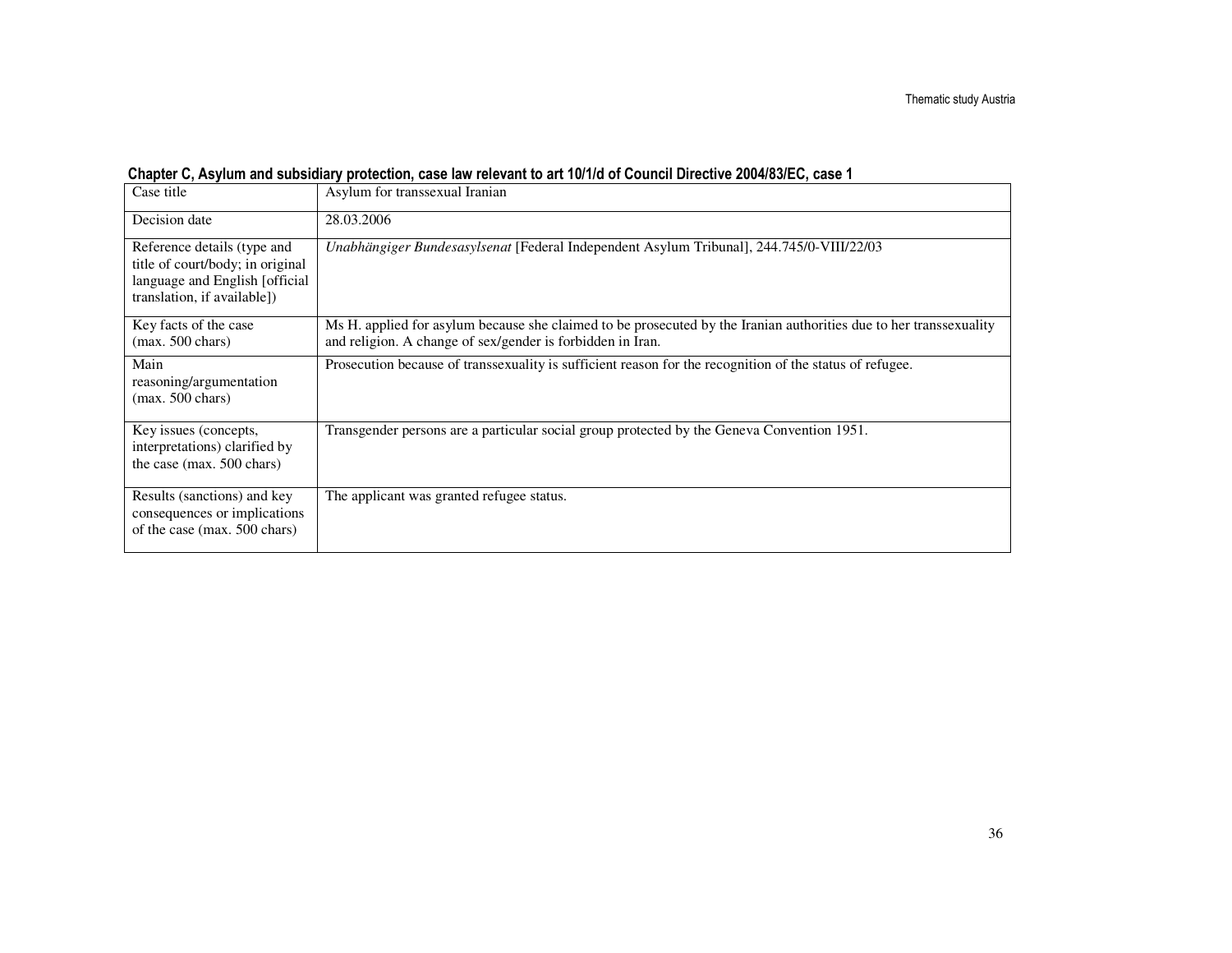| Case title                                                                                                                                                                                                                                                          | Annulment of Transsexuellen-Erlass [Transsexual Order]                                                            |
|---------------------------------------------------------------------------------------------------------------------------------------------------------------------------------------------------------------------------------------------------------------------|-------------------------------------------------------------------------------------------------------------------|
| Decision date                                                                                                                                                                                                                                                       | 08.06.2006                                                                                                        |
| Reference details (type and<br>title of court/body; in original<br>language and English [official<br>translation, if available])                                                                                                                                    | Verfassungsgerichtshof [Constitutional Court], V 4-06/7                                                           |
| Key facts of the case                                                                                                                                                                                                                                               | A married man had undergone a gender changing operation and wanted to have his name changed. The                  |
| $(max. 500 \text{ chars})$                                                                                                                                                                                                                                          | Transsexual Order provided that this notification required that he be divorced from his wife, since a change of   |
|                                                                                                                                                                                                                                                                     | name is only authorised for non-married persons.                                                                  |
| Main                                                                                                                                                                                                                                                                | The Court argued that the Transsexual Order should have been published as a government decree, not as an internal |
| reasoning/argumentation                                                                                                                                                                                                                                             | order, and subsequently annulled the order. Moreover, the Court stated that such a regulation was unlawful as it  |
| $(max. 500 \text{ chars})$                                                                                                                                                                                                                                          | lacked a legal basis.                                                                                             |
|                                                                                                                                                                                                                                                                     | The Court did not discuss whether such a regulation (no possibility of changing the name of married persons after |
|                                                                                                                                                                                                                                                                     | changing their sex/gender) constituted a breach of art 8 ECHR, alone or in combination with art 14 ECHR.          |
| Key issues (concepts,                                                                                                                                                                                                                                               | Marriage as an institution for heterosexuals only, administrative hurdles for changing names.                     |
| interpretations) clarified by                                                                                                                                                                                                                                       |                                                                                                                   |
| the case (max. 500 chars)                                                                                                                                                                                                                                           |                                                                                                                   |
|                                                                                                                                                                                                                                                                     |                                                                                                                   |
| Results (sanctions) and key<br>The changing of names after a change of sex/gender can no longer be refused according to this ruling. The<br>changing of names of married persons cannot be refused.<br>consequences or implications<br>of the case (max. 500 chars) |                                                                                                                   |
|                                                                                                                                                                                                                                                                     |                                                                                                                   |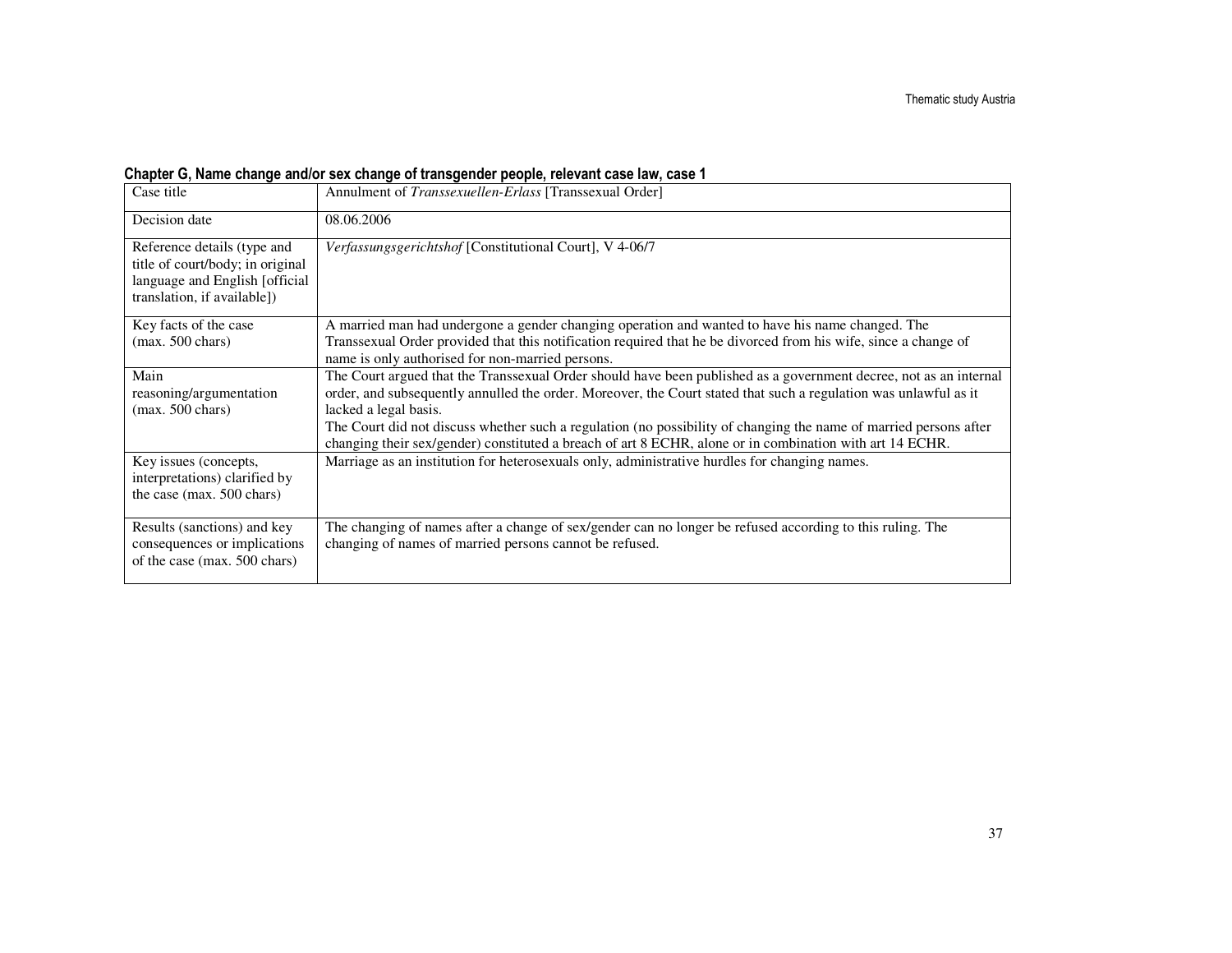| Case title                                                                                                                       | No operations of genitals for change of name necessary                                                                                                                                                |  |  |  |
|----------------------------------------------------------------------------------------------------------------------------------|-------------------------------------------------------------------------------------------------------------------------------------------------------------------------------------------------------|--|--|--|
| Decision date                                                                                                                    | 15.09.2009                                                                                                                                                                                            |  |  |  |
| Reference details (type and<br>title of court/body; in original<br>language and English [official<br>translation, if available]) | Verwaltungsgerichtshof [Administrative Court], 2008/06/0032                                                                                                                                           |  |  |  |
| Key facts of the case<br>$(max. 500 \text{ chars})$                                                                              | A person wanted to have his name changed. The authorities demanded a gender changing operation for this<br>notification – without any legal basis.                                                    |  |  |  |
| Main<br>reasoning/argumentation<br>$(max. 500 \text{ chars})$                                                                    | The Court argued that the practice of the authorities lacked a legal basis, violated the principle of equal treatment of<br>the Austrian Federal Constitution and constituted a breach of art 8 ECHR. |  |  |  |
| Key issues (concepts,<br>interpretations) clarified by<br>the case (max. 500 chars)                                              | Administrative hurdles for changing names without a legal basis.                                                                                                                                      |  |  |  |
| Results (sanctions) and key<br>consequences or implications<br>of the case (max. 500 chars)                                      | The changing of names after a change of sex/gender can no longer be refused according to this ruling.                                                                                                 |  |  |  |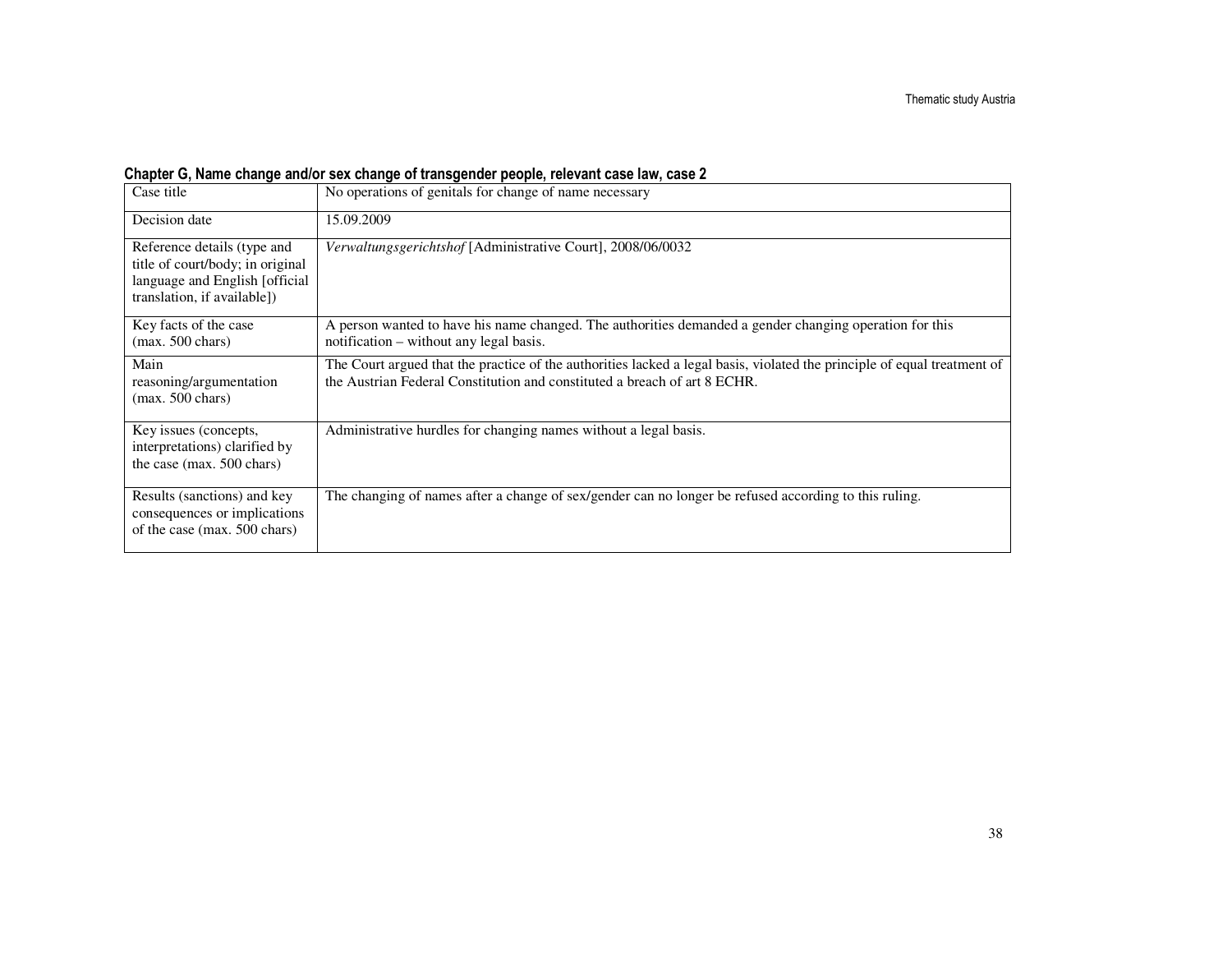| Case title                                                                                                                       | No operations of genitals for change of name necessary                                                                                                                                                |
|----------------------------------------------------------------------------------------------------------------------------------|-------------------------------------------------------------------------------------------------------------------------------------------------------------------------------------------------------|
| Decision date                                                                                                                    | 03.12.2009                                                                                                                                                                                            |
| Reference details (type and<br>title of court/body; in original<br>language and English [official<br>translation, if available]) | Verfassungsgerichtshof [Constitutional Court], B 1973/08-13                                                                                                                                           |
| Key facts of the case<br>$(max. 500 \text{ chars})$                                                                              | A man wanted to have his name changed. The authorities demanded a gender changing operation for this<br>notification – without any legal basis.                                                       |
| Main<br>reasoning/argumentation<br>$(max. 500 \text{ chars})$                                                                    | The Court argued that the practice of the authorities lacked a legal basis, violated the principle of equal treatment of<br>the Austrian Federal Constitution and constituted a breach of art 8 ECHR. |
| Key issues (concepts,<br>interpretations) clarified by<br>the case (max. 500 chars)                                              | Administrative hurdles for changing names without a legal basis.                                                                                                                                      |
| Results (sanctions) and key<br>consequences or implications<br>of the case (max. 500 chars)                                      | The changing of names after a change of sex/gender can no longer be refused according to this ruling.                                                                                                 |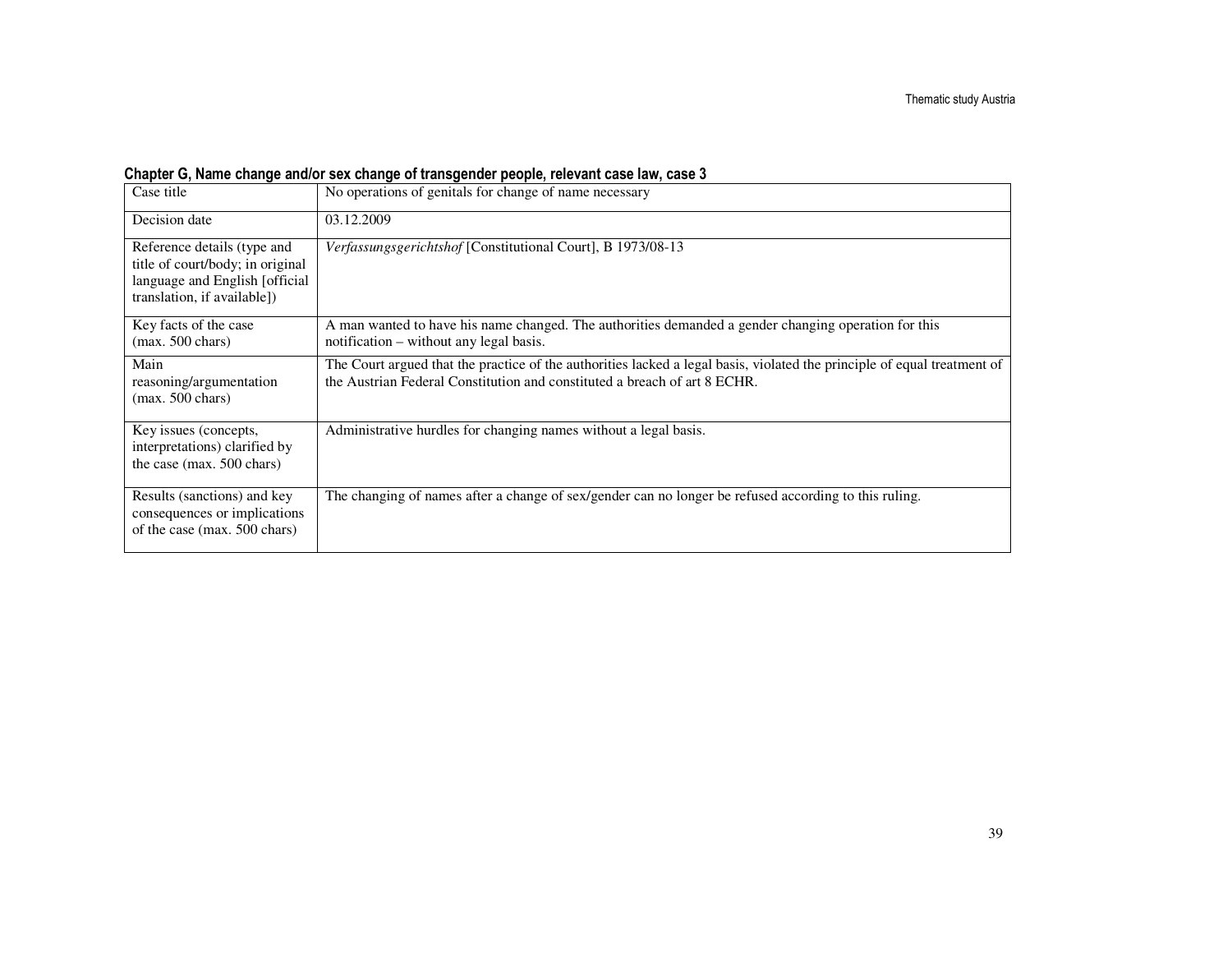| Case title                                                                                                                        | No operations of genitals for change of name necessary                                                                                                                                                                                                                                                                                          |  |  |  |
|-----------------------------------------------------------------------------------------------------------------------------------|-------------------------------------------------------------------------------------------------------------------------------------------------------------------------------------------------------------------------------------------------------------------------------------------------------------------------------------------------|--|--|--|
| Decision date                                                                                                                     | 17.02.2010                                                                                                                                                                                                                                                                                                                                      |  |  |  |
| Reference details (type and<br>title of court/body; in original<br>language and English [official]<br>translation, if available]) | Verwaltungsgerichtshof [Administrative Court], 2009/17/0263                                                                                                                                                                                                                                                                                     |  |  |  |
| Key facts of the case<br>$(max. 500 \text{ chars})$                                                                               | After the Administrative Court had ruled that an operation of the genitals is no prerequisite for changing the name<br>of a person in the <i>Register of Births</i> , a person wanted to have her name changed to a female name. The authorities<br>demanded a gender changing operation for this notification again – without any legal basis. |  |  |  |
| Main<br>reasoning/argumentation<br>$(max. 500 \text{ chars})$                                                                     | The Court argued that the practice of the authorities lacked a legal basis and violated already existing court<br>decisions (see Chapter G, Case 3).                                                                                                                                                                                            |  |  |  |
| Key issues (concepts,<br>interpretations) clarified by<br>the case (max. 500 chars)                                               | Administrative hurdles for changing names without a legal basis.                                                                                                                                                                                                                                                                                |  |  |  |
| Results (sanctions) and key<br>consequences or implications<br>of the case (max. 500 chars)                                       | The changing of names after a change of sex/gender can no longer be refused according to this ruling.                                                                                                                                                                                                                                           |  |  |  |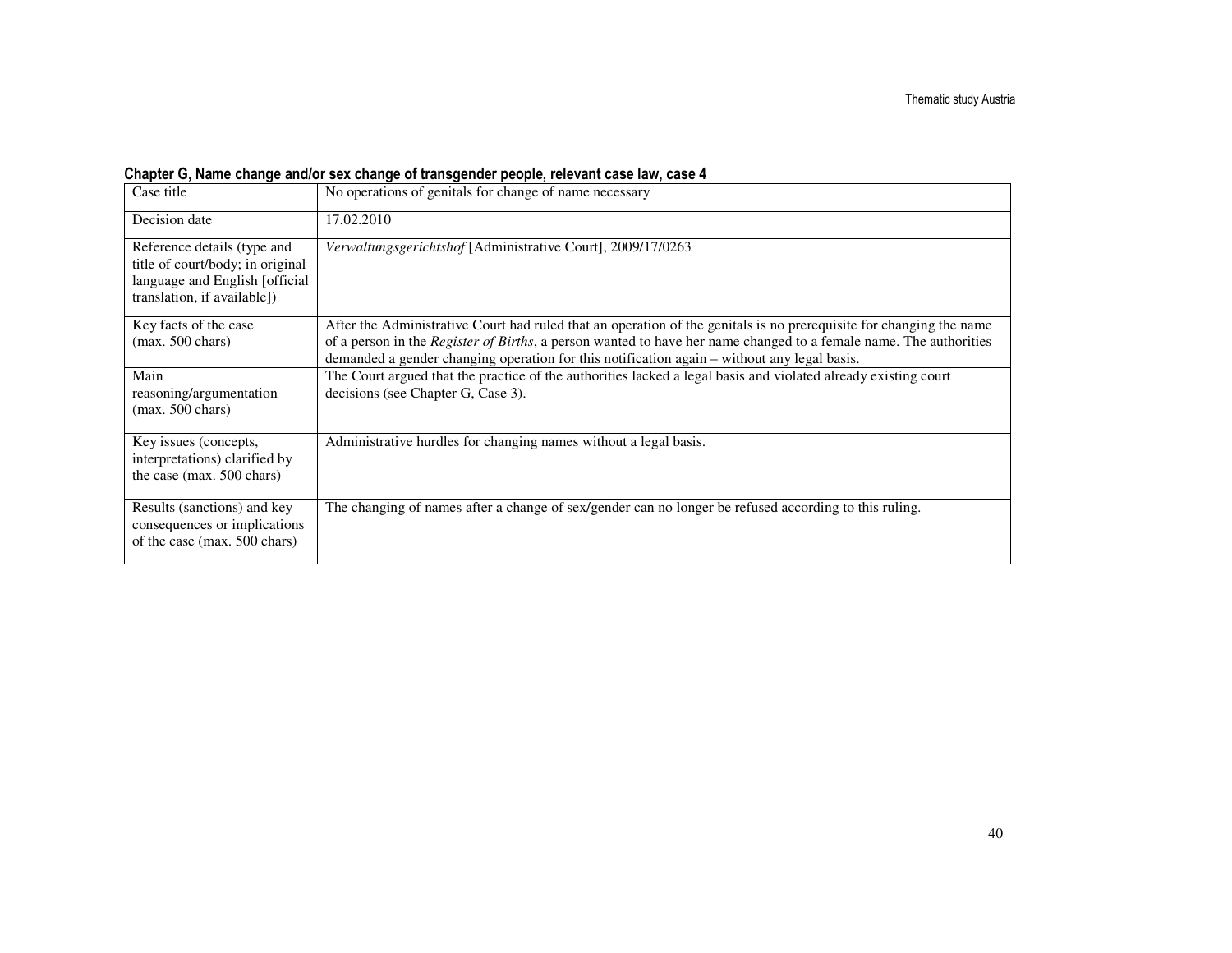# Annex 2 – Statistics

#### Chapter A, Implementation of Employment Directive 2000/78/EC in relation to sexual orientation<sup>129</sup>

|                                                                                                                                                                                                                                                                 | 00       | $\Omega$ | 02       | 03       | 04       | 0.5 | 06 | 07       | 08        | 09 |
|-----------------------------------------------------------------------------------------------------------------------------------------------------------------------------------------------------------------------------------------------------------------|----------|----------|----------|----------|----------|-----|----|----------|-----------|----|
| Total number of complaints of discrimination on the ground of sexual orientation (equality body,<br>tribunals, courts etc.): if possible disaggregated according to social areas of discrimination<br>(employment, education, housing, goods and services etc.) |          |          | 0        | $\Omega$ | $\Omega$ | 40  | 53 | 45       | 27        | 38 |
| Total number of findings of Discrimination confirmed (by equality body, tribunals, courts etc.): if<br>possible disaggregated according to social areas of discrimination (employment, education,<br>housing, goods and services etc.)                          |          | $\Omega$ | 0        | $\Omega$ | 0        |     |    |          | $2^{130}$ |    |
| National Number of sanctions/compensation payments issued (by courts, tribunals, equality<br>bodies etc.): if possible disaggregated according to social areas of discrimination (employment,<br>education, housing, goods and services etc.)                   | 0        |          | 0        | $\Omega$ | $\Omega$ |     |    | $\Omega$ |           |    |
| National range of sanctions/compensation payments (by courts, tribunals, equality bodies etc.): if<br>possible disaggregated according to social areas of discrimination (employment, education,<br>housing, goods and services etc.)                           | $\Omega$ |          | $\Omega$ | $\Omega$ | $\Omega$ |     |    | $\Omega$ |           |    |

 $^{129}$  The sources are mentioned in Chapter A. The numbers are the total, taking both the federal and provincial levels into account.<br><sup>130</sup> The anonymised decision of the ETC does not show the date of the decision. The n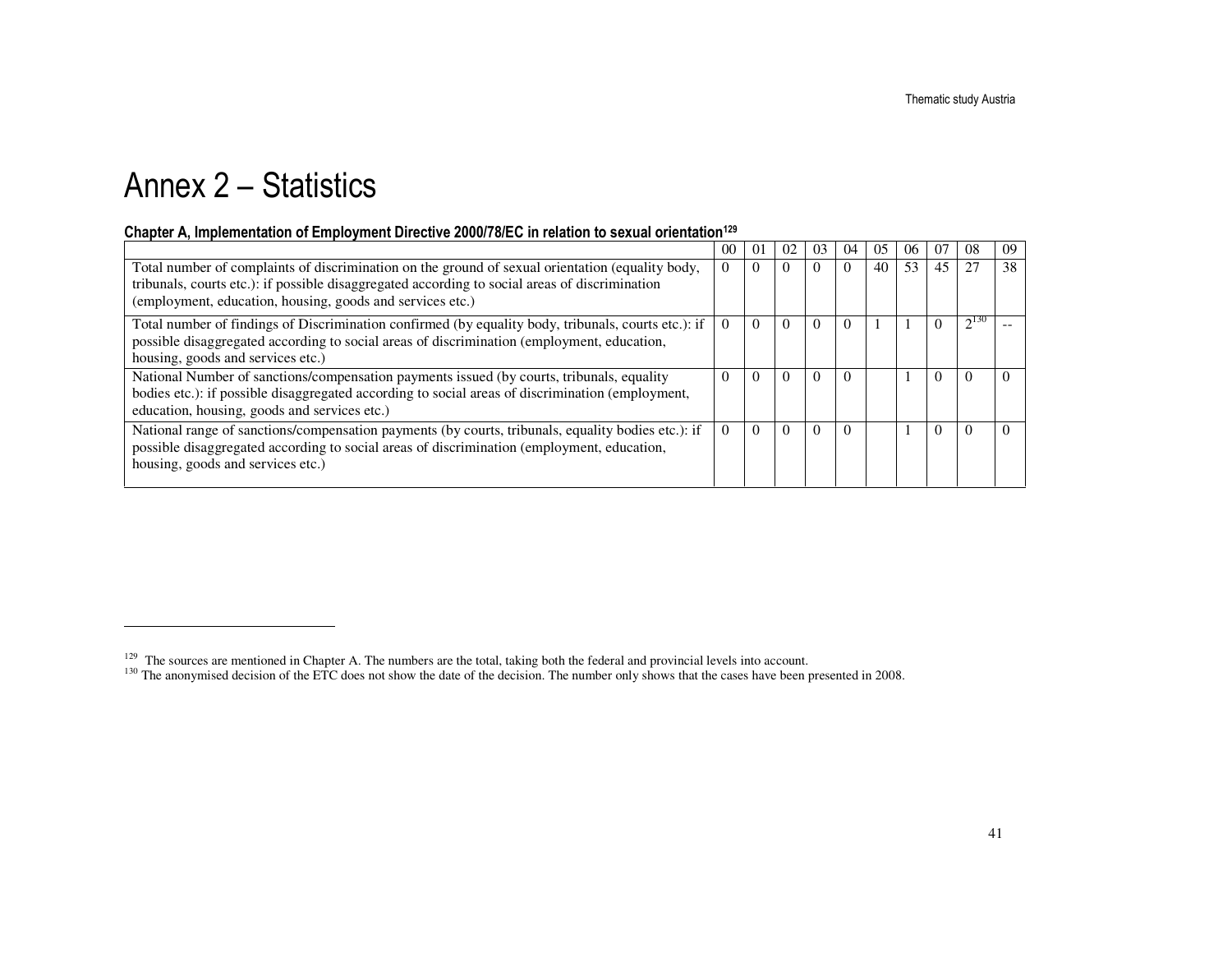### Chapter A, Complaints in the provinces

|                           | 2000     | 2001     | 2002     | 2003     | 2004     | 2005     | 2006           | 2007                    | 2008           | 2009           |
|---------------------------|----------|----------|----------|----------|----------|----------|----------------|-------------------------|----------------|----------------|
| Burgenland                | $\Omega$ | 0        | $\Omega$ | $\Omega$ | $\Omega$ | $\Omega$ | $\Omega$       | $\theta$                | --             | $- -$          |
| Carinthia                 | $\Omega$ | $\Omega$ | $\Omega$ | $\theta$ | $\Omega$ | $\theta$ | $\overline{0}$ | 2 (one employment,      |                |                |
|                           |          |          |          |          |          |          |                | one access to goods     |                |                |
|                           |          |          |          |          |          |          |                | and services)           |                |                |
| Lower Austria             | $\Omega$ | $\Omega$ | $\Omega$ | $\Omega$ | $\theta$ | $\Omega$ | $\Omega$       | $\overline{0}$          | $\Omega$       | $\overline{0}$ |
| Salzburg                  | $\Omega$ | $\Omega$ | $\Omega$ | $\theta$ | $\theta$ | $\Omega$ | $\Omega$       | $\theta$                |                |                |
| Styria                    | $\Omega$ | $\Omega$ | $\theta$ | $\Omega$ | $\Omega$ | 1        | $\Omega$       | 1 (no details provided) | $\mathbf{0}$   | $\overline{c}$ |
| Tyrol                     | $\Omega$ | $\Omega$ | $\Omega$ | $\theta$ | $\theta$ | $\Omega$ |                | $\Omega$                | $\Omega$       | $\Omega$       |
| <b>Upper Austria</b>      | $\theta$ | $\Omega$ | $\theta$ | $\Omega$ | $\theta$ | $\Omega$ | 3              | 1                       | $\Omega$       |                |
| Vienna                    | $\Omega$ | $\Omega$ | $\Omega$ | $\theta$ | $\theta$ |          | 1              | $\overline{0}$          | $\overline{2}$ | $\overline{2}$ |
| Vorarlberg <sup>131</sup> |          |          |          |          |          |          | --             | --                      |                | --             |

### Chapter B, Freedom of movement of LGBT partners

|                                                                                          | -00                      |  | $02 \ 03$ | 04 | 05 <sup>1</sup> | 06 <sup>1</sup> | 07 | 08 | 09 |
|------------------------------------------------------------------------------------------|--------------------------|--|-----------|----|-----------------|-----------------|----|----|----|
| Number of LGBT partners of EU citizens residing in your country falling under Directive  | $\overline{\phantom{a}}$ |  |           |    |                 |                 |    |    |    |
| 2004/38/EC (i.e., LGBT partners having exercised their freedom of movement as granted to |                          |  |           |    |                 |                 |    |    |    |
| family members of EU citizens, whether under Directive 2004/38/EC or under previous      |                          |  |           |    |                 |                 |    |    |    |
| instruments)                                                                             |                          |  |           |    |                 |                 |    |    |    |
|                                                                                          |                          |  |           |    |                 |                 |    |    |    |

<sup>&</sup>lt;sup>131</sup> No information provided upon email request (24.01.2008).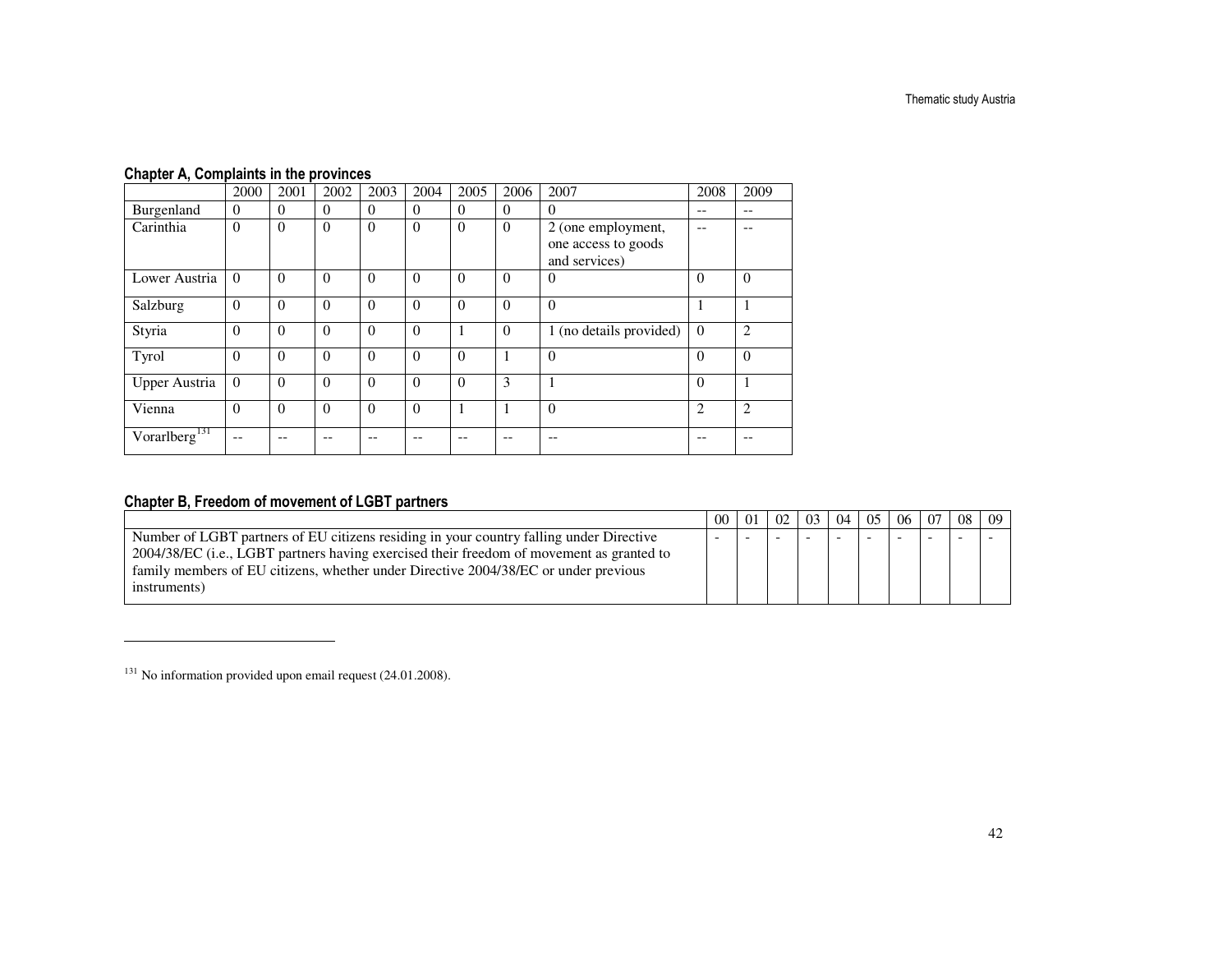#### Chapter C, Asylum and subsidiary protection, protection due to persecution on the grounds of sexual orientation<sup>132</sup>

|                                                                                 | 00         | 02  | 0 <sup>3</sup> | 04   | 05                 | -06 |     | 08 | 09                      |
|---------------------------------------------------------------------------------|------------|-----|----------------|------|--------------------|-----|-----|----|-------------------------|
| Number of LGBT individuals benefiting from asylum/subsidiary protection due to  | -          | 133 |                | 4135 | $\bigcap_{ }$ 1.50 | 137 |     |    |                         |
| persecution on the ground of sexual orientation.                                |            |     |                |      |                    |     |     |    |                         |
| Number of LGBT individuals who were denied the right to asylum or to subsidiary | $\sim$ 138 |     |                |      |                    |     | 139 |    | $\Omega$ <sup>140</sup> |
| protection despite having invoked the fear of persecution on grounds of sexual  |            |     |                |      |                    |     |     |    |                         |
| orientation.                                                                    |            |     |                |      |                    |     |     |    |                         |

#### Chapter C, Asylum and subsidiary protection, protection of LGBT partners<sup>141</sup>

| 2000<br>2002<br>2001<br>2006<br>$-200^\circ$<br>2005<br>2003<br>2004<br>--<br>__<br>___<br>and the control of the control of<br>.<br>. |  |  |  |  |  |
|----------------------------------------------------------------------------------------------------------------------------------------|--|--|--|--|--|
|                                                                                                                                        |  |  |  |  |  |

<sup>&</sup>lt;sup>132</sup> No official statistics or data from private sources available. The decisions presented in this table were found via the Federal Legal Information System (Rechtsinformationssytem des Bundes) by using the keywords Homosexualität (homosexuality), homosexuell (homosexual), sexuelle Orientierung (sexual orientation), Transsexualität (transsexuality) and transsexuell (transsexual).

<sup>&</sup>lt;sup>133</sup> Austria/Unabhängiger Bundesasylsenat/215.214/0-VIII/22/02, (24.10.2002).

<sup>134</sup> Austria/Unabhängiger Bundesasylsenat/228.027/0-VI/17/02, (19.03.2003).

<sup>135</sup> Austria/Unabhängiger Bundesasylsenat/ 240.479/0-VIII/22/03, (10.05.2004); 234.015/12-VIII/40/04, (02.06.2004); 239.930/0-XI/38/03, (09.08.2004); 234.179/0-IV/44/03, (03.12.2004).

<sup>136</sup> Austria/Unabhängiger Bundesasylsenat/ 238.353/5-VIII/22/03, (05.08.2005); 261.132/4-VIII/40/05, (14.07.2005).

<sup>&</sup>lt;sup>137</sup> Austria/Unabhängiger Bundesasylsenat/  $244.745/0~\mathrm{VIII}/22/03, (28.03.2006).$ <br><sup>138</sup> Austria/Verwaltungsgerichtshof/ 2000/01/0141 (11.10.2000): 2000/20/0356

<sup>&</sup>lt;sup>138</sup> Austria/Verwaltungsgerichtshof/ 2000/01/0141, (11.10.2000); 2000/20/0356, (30.11.2000).<br><sup>139</sup> Austria/Unabhängiger Bundesasylsenat/ 306.704-C1/4E-IV/44/06, (05.02.2007).

<sup>&</sup>lt;sup>140</sup> The denial of asylum or subsidiary protection of persons having invoked the fear of persecution on grounds of sexual orientation can be a result of failing to provide evidence that is not necessarily in connection with sexual orientation. These cases have not been included here.

<sup>&</sup>lt;sup>141</sup> No official statistics or data from private sources available.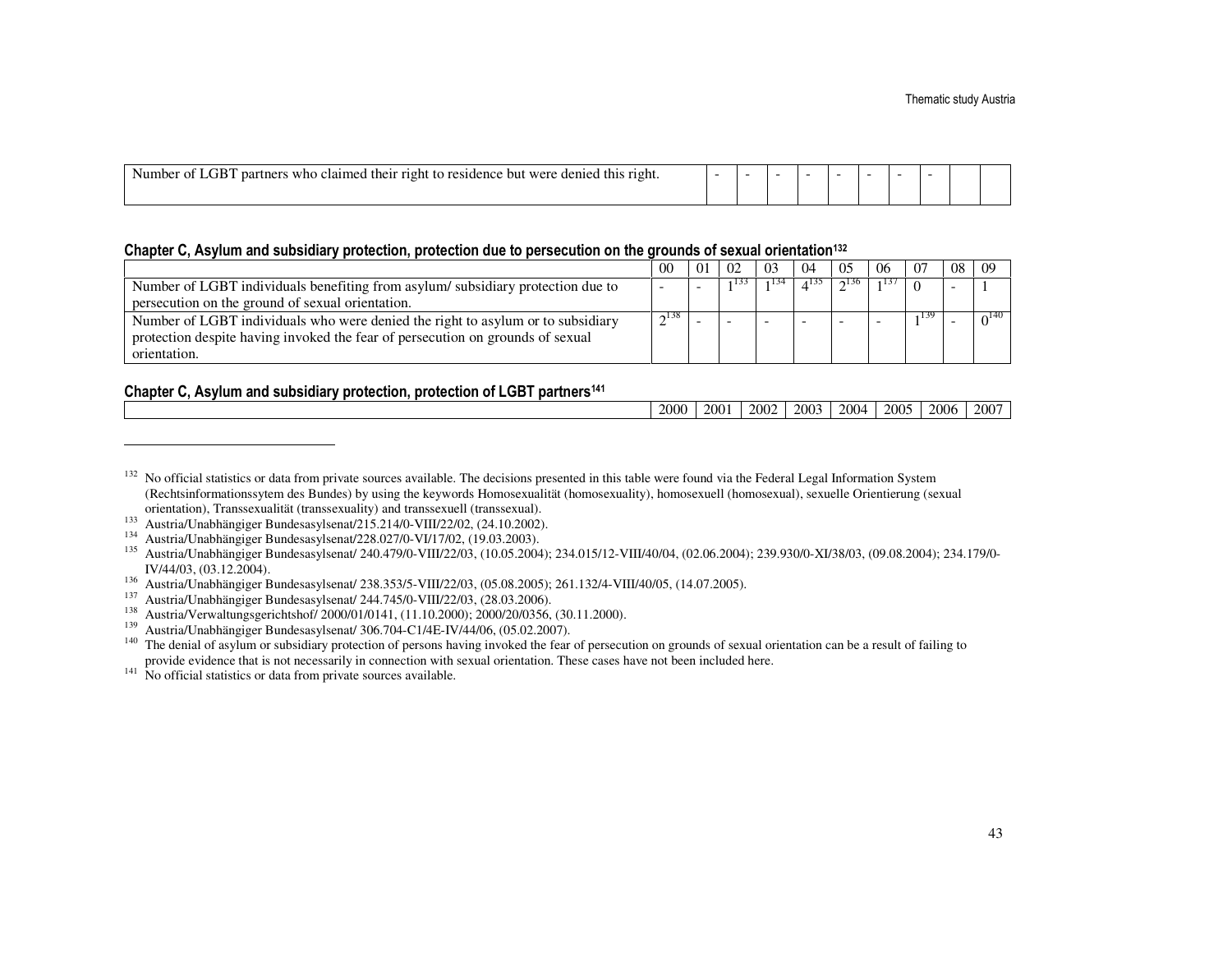| Number of LGBT partners of persons enjoying refugee/ subsidiary protection status |  |  |  |  |
|-----------------------------------------------------------------------------------|--|--|--|--|
| residing in your country falling under Art 2/h Directive 2004/83/EC               |  |  |  |  |
| Number of LGBT partners of persons enjoying refugee/subsidiary protection status  |  |  |  |  |
| who were denied the possibility to stay with their partners.                      |  |  |  |  |

#### Chapter D, LGBT partners benefiting family reunification

|                                                                                                                                               | 00 | $\pm 01$ | $02 \mid 03$ | 04 | 0.5 | -06 | 07 | 08 | 09 |
|-----------------------------------------------------------------------------------------------------------------------------------------------|----|----------|--------------|----|-----|-----|----|----|----|
| Number of LGBT partners of third country nationals residing in your country benefiting from<br>family reunification.                          | -  |          |              |    |     |     |    |    |    |
| Number of LGBT partners of third country nationals residing in your country who were denied<br>the right to benefit from family reunification |    |          |              |    |     |     |    |    |    |

#### Chapter E, LGBT persons' enjoyment of freedom of assembly<sup>142</sup>

|                                                                                        | 00 | 01 | 02 | 03 | 04 | 05 | 06 | -07 | 08 | 09 |
|----------------------------------------------------------------------------------------|----|----|----|----|----|----|----|-----|----|----|
| Number of demonstrations in favour of tolerance of LGBT people, gay pride parades, etc |    |    |    |    |    |    |    |     |    |    |
| Number of demonstrations against tolerance of LGBT people.                             |    |    |    |    |    |    |    | -   |    |    |

#### Chapter F, Homophobic hate speech<sup>143</sup>

|                                                                                                                             | $\Omega$<br>vv | $\sim$<br><u>vi</u> | $\sim$<br>UZ | 03 | 04 | 05 | 06 | 07 | 08 | -09 |
|-----------------------------------------------------------------------------------------------------------------------------|----------------|---------------------|--------------|----|----|----|----|----|----|-----|
| t cases regarding<br>hate speech initiated<br>(number of<br>criminal.<br>cour<br>nomophobic<br>Number<br>01<br>prosecutions |                |                     |              |    |    |    |    |    |    |     |

 $14^{14}$  No official statistics or data from private sources available.<br><sup>143</sup> No official statistics or data from private sources available.